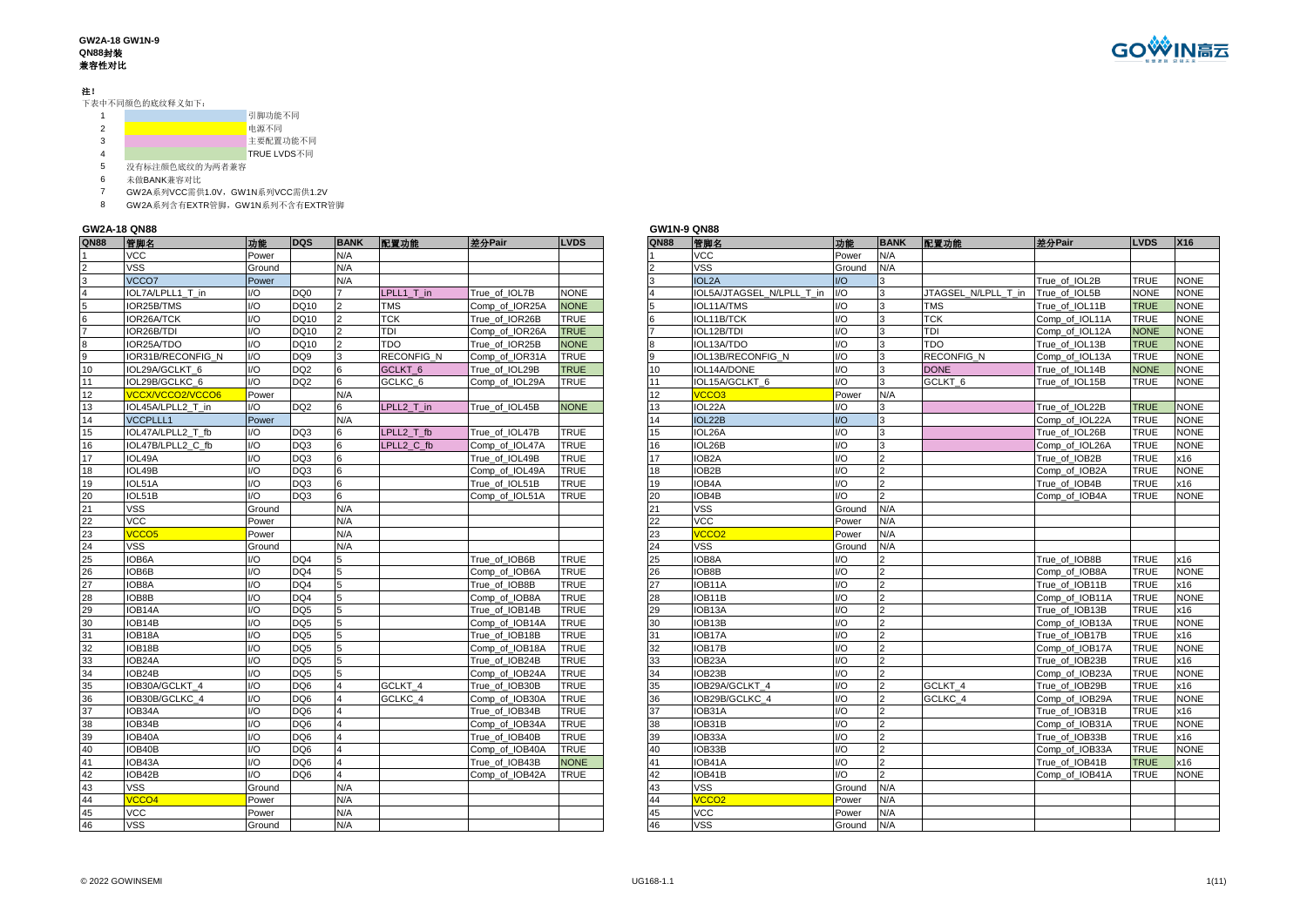**GW2A-18 GW1N-9 QN88**封装 兼容性对比



| <b>QN88</b>     | 管脚名                     | 功能                     | <b>DQS</b>      | <b>BANK</b> | 配置功能                 | 差分Pair         | <b>LVDS</b> | <b>QN88</b> | 管脚名                  | 功能                     | <b>BANK</b> | 配置功能               | 差分Pair         | <b>LVDS</b> | <b>X16</b>  |
|-----------------|-------------------------|------------------------|-----------------|-------------|----------------------|----------------|-------------|-------------|----------------------|------------------------|-------------|--------------------|----------------|-------------|-------------|
| 47              | <b>EXTR</b>             | Ground                 |                 | N/A         |                      |                |             | 47          | IOB43B               | UQ                     |             |                    | Comp of IOB43A | <b>TRUE</b> | <b>NONE</b> |
| 48              | IOR49B                  | I/O                    | DQ8             | વ           |                      | Comp of IOR49A | <b>TRUE</b> | 48          | IOR24B               | UO                     |             |                    | Comp_of_IOR24A | <b>TRUE</b> | <b>NONE</b> |
| 49              | IOR49A                  | I/O                    | DQ8             |             |                      | True of IOR49B | <b>TRUE</b> | 49          | IOR24A               | I/O                    |             |                    | True of IOR24B | <b>TRUE</b> | <b>NONE</b> |
| 50              | <b>VCCPLLR1</b>         | Power                  |                 | N/A         |                      |                |             | 50          | IOR22B               | $UO$                   |             |                    | Comp of IOR22A | <b>TRUE</b> | <b>NONE</b> |
| 51              | IOR45A/RPLL2 T in       | I/O                    | DQ <sub>9</sub> | 3           | RPLL2 T in           | True of IOR45B | <b>NONE</b> | 51          | IOR17B/GCLKC 3       | I/O                    |             | GCLKC 3            | Comp of IOR17A | <b>TRUE</b> | <b>NONE</b> |
| $\frac{52}{53}$ | IOR39A/SCLK             | I/O                    | DQ <sub>9</sub> |             | <b>SCLK</b>          | True of IOR39B | <b>NONE</b> | 52          | IOR17A/GCLKT 3       | I/O                    |             | GCLKT <sub>3</sub> | True of IOR17B | <b>TRUE</b> | <b>NONE</b> |
|                 | IOR38B/DOUT/WE N        | I/O                    | DQ9             |             | DOUT/WE N            | Comp of IOR38A | <b>TRUE</b> | 53          | IOR15B/DOUT/WE N     | I/O                    |             | DOUT/WE N          | Comp of IOR15A | <b>TRUE</b> | <b>NONE</b> |
| 54              | IOR38A/DIN/CLKHOLD N    | I/O                    | DQ <sub>9</sub> |             | <b>DIN/CLKHOLD_N</b> | True of IOR38B | <b>TRUE</b> | 54          | IOR15A/DIN/CLKHOLD N | $\mathsf{U}\mathsf{O}$ |             | DIN/CLKHOLD N      | True of IOR15B | <b>TRUE</b> | <b>NONE</b> |
| 55              | IOR36B/SSPI CS N/D0     | I/O                    | DQS9            |             | SSPI CS N/D0         | Comp of IOR36A | <b>NONE</b> | 55          | IOR14B/SSPI CS N/D0  | $\mathsf{U}\mathsf{O}$ |             | SSPI CS N/D0       | Comp of IOR14A | <b>NONE</b> | <b>NONE</b> |
| 56              | IOR36A/SO/D1            | I/O                    | DQS9            |             | SO/D1                | True of IOR36B | <b>NONE</b> | 56          | IOR14A/SO/D1         | I/O                    |             | SO/D1              | True of IOR14B | <b>NONE</b> | <b>NONE</b> |
| 57              | IOR35A/FASTRD N/D3      | I/O                    | DQ <sub>9</sub> |             | <b>FASTRD N/D3</b>   | True of IOR35B | <b>TRUE</b> | 57          | IOR13A/FASTRD N/D3   | I/O                    |             | FASTRD N/D3        | True of IOR13B | <b>TRUE</b> | <b>NONE</b> |
| 58              | <b>VCCO3</b>            | Power                  |                 | N/A         |                      |                |             | 58          | VCCO <sub>1</sub>    | Power                  | N/A         |                    |                |             |             |
| 59              | IOR34B/MCLK/D4          | I/O                    | DQ <sub>9</sub> |             | MCLK/D4              | Comp of IOR34A | <b>NONE</b> | 59          | IOR12B/MCLK/D4       | I/O                    |             | MCLK/D4            | Comp of IOR12A | <b>NONE</b> | <b>NONE</b> |
| 60              | IOR34A/MCS N/D5         | I/O                    | DQ <sub>9</sub> |             | MCS N/D5             | True of IOR34B | <b>NONE</b> | 60          | IOR12A/MCS N/D5      | U                      |             | MCS N/D5           | True of IOR12B | <b>NONE</b> | <b>NONE</b> |
| 61              | IOR33B/MO/D6            | I/O                    | DQ9             |             | MO/D6                | Comp of IOR33A | <b>TRUE</b> | 61          | IOR11B/MO/D6         | I/O                    |             | MO/D6              | Comp of IOR11A | <b>TRUE</b> | <b>NONE</b> |
| 62              | IOR33A/MI/D7            | I/O                    | DQ <sub>9</sub> |             | MI/D7                | True of IOR33B | <b>TRUE</b> | 62          | IOR11A/MI/D7         | I/O                    |             | MI/D7              | True of IOR11B | <b>TRUE</b> | <b>NONE</b> |
| 63              | IOR29A/GCLKT 3          | I/O                    | DQ <sub>9</sub> |             | GCLKT <sub>3</sub>   | True of IOR29B | <b>TRUE</b> | 63          | IOR5A/RPLL T in      | I/O                    |             | RPLL T in          | True of IOR5B  | <b>NONE</b> | <b>NONE</b> |
| 64              | <b>VCCX/VCCO2/VCCO6</b> | Power                  |                 | N/A         |                      |                |             | 64          | <b>VCCX</b>          | Power                  | N/A         |                    |                |             |             |
| 65              | <b>VSS</b>              | Ground                 |                 | N/A         |                      |                |             | 65          | <b>VSS</b>           | Ground                 | N/A         |                    |                |             |             |
| 66              | <b>VCC</b>              | Power                  |                 | N/A         |                      |                |             | 66          | <b>VCC</b>           | Power                  | N/A         |                    |                |             |             |
| 67              | VCCO <sub>1</sub>       | Power                  |                 | N/A         |                      |                |             | 67          | VCCO <sub>0</sub>    | Power                  | N/A         |                    |                |             |             |
| 68              | <b>VSS</b>              | Ground                 |                 | N/A         |                      |                |             | 68          | IOT42B               | $\overline{U}$         |             |                    | Comp of IOT42A | <b>NONE</b> | <b>NONE</b> |
| 69              | IOT50A                  | I/O                    | <b>DQ12</b>     |             |                      | True of IOT50B | <b>TRUE</b> | 69          | IOT42A               | I/O                    |             |                    | True of IOT42B | <b>NONE</b> | <b>NONE</b> |
| 70              | IOT44B                  | I/O                    | <b>DQ13</b>     |             |                      | Comp of IOT44A | <b>TRUE</b> | 70          | IOT41B               | I/O                    |             |                    | Comp of IOT41A | <b>NONE</b> | <b>NONE</b> |
| 71              | IOT44A                  | I/O                    | DQ13            |             |                      | True_of_IOT44B | <b>TRUE</b> | 71          | IOT41A               | I/O                    |             |                    | True_of_IOT41B | <b>NONE</b> | x16         |
| 72              | IOT40B                  | I/O                    | <b>DQ13</b>     |             |                      | Comp of IOT40A | <b>TRUE</b> | 72          | IOT39B               | I/O                    |             |                    | Comp of IOT39A | <b>NONE</b> | <b>NONE</b> |
| 73              | IOT40A                  | I/O                    | DQ13            |             |                      | True of IOT40B | <b>TRUE</b> | 73          | IOT39A               | I/O                    |             |                    | True of IOT39B | <b>NONE</b> | <b>x16</b>  |
| 74              | IOT34B                  | I/O                    | <b>DQ13</b>     |             |                      | Comp of IOT34A | <b>TRUE</b> | 74          | IOT38B               | I/O                    |             |                    | Comp of IOT38A | <b>NONE</b> | NONE        |
| 75              | IOT34A                  | I/O                    | DQ13            |             |                      | True_of_IOT34B | <b>TRUE</b> | 75          | IOT38A               | I/O                    |             |                    | True_of_IOT38B | <b>NONE</b> | NONE        |
| 76              | IOT30B/GCLKC 1          | I/O                    | <b>DQ13</b>     |             | GCLKC 1              | Comp_of_IOT30A | <b>TRUE</b> | 76          | IOT37B               | I/O                    |             |                    | Comp_of_IOT37A | <b>NONE</b> | <b>NONE</b> |
| 77              | IOT30A/GCLKT 1          | I/O                    | <b>DQ13</b>     |             | GCLKT <sub>1</sub>   | True of IOT30B | <b>TRUE</b> | 77          | IOT37A               | I/O                    |             |                    | True of IOT37B | <b>NONE</b> | <b>NONE</b> |
| 78              | <b>VCCO0</b>            | Power                  |                 | N/A         |                      |                |             | 78          | <b>VCCX</b>          | Power                  | N/A         |                    |                |             |             |
| 79              | IOT27B/GCLKC 0          | I/O                    | <b>DQ14</b>     |             | GCLKC 0              | Comp of IOT27A | <b>NONE</b> | 79          | IOT12B               | I/O                    |             |                    | Comp of IOT12A | <b>NONE</b> | <b>NONE</b> |
| 80              | IOT27A/GCLKT 0          | I/O                    | <b>DQ14</b>     |             | GCLKT 0              | True of IOT27B | <b>NONE</b> | 80          | IOT <sub>12</sub> A  | I/O                    |             |                    | True of IOT12B | <b>NONE</b> | <b>NONE</b> |
| 81              | IOT17B                  | I/O                    | <b>DQ14</b>     |             |                      | Comp_of_IOT17A | <b>NONE</b> |             | IOT11B               | I/O                    |             |                    | Comp_of_IOT11A | <b>NONE</b> | <b>NONE</b> |
| 82              | IOT17A                  | I/O                    | <b>DQ14</b>     |             |                      | True of IOT17B | <b>NONE</b> | 82          | IOT11A               | I/O                    |             |                    | True of IOT11B | <b>NONE</b> | x16         |
| 83              | IOT6B                   | I/O                    | <b>DQ15</b>     |             |                      | Comp of IOT6A  | <b>TRUE</b> | 83          | IOT10B               | I/O                    |             |                    | Comp of IOT10A | <b>NONE</b> | <b>NONE</b> |
| 84              | IOT6A                   | I/O                    | <b>DQ15</b>     |             |                      | True of IOT6B  | <b>TRUE</b> | 84          | IOT10A               | I/O                    | 3           |                    | True_of_IOT10B | <b>NONE</b> | NONE        |
| 85              | IOT4B                   | I/O                    | <b>DQ15</b>     |             |                      | Comp_of_IOT4A  | <b>TRUE</b> | 85          | IOT8B                | I/O                    |             |                    | Comp_of_IOT8A  | <b>NONE</b> | NONE        |
| 86              | IOT4A                   | $\mathsf{U}\mathsf{O}$ | <b>DQ15</b>     |             |                      | True_of_IOT4B  | <b>TRUE</b> | 86          | IOT8A                | $U$ O                  | વ           |                    | True_of_IOT8B  | <b>NONE</b> | <b>x16</b>  |
| 87              | IOR30B/MODE1            | I/O                    | DQ <sub>9</sub> |             | MODE1                | Comp of IOR30A | <b>NONE</b> | 87          | IOT6B/MODE1          | I/O                    |             | MODE1              | Comp of IOT6A  | <b>NONE</b> | <b>NONE</b> |
| 88              | IOR30A/MODE0            | I/O                    | DQ <sub>9</sub> |             | MODE0                | True of IOR30B | <b>NONE</b> | 88          | IOT5A/MODE0          | I/O                    |             | MODE0              | True of IOT5B  | <b>NONE</b> | <b>NONE</b> |

| QN88 | 管脚名                       | 功能                      | <b>DQS</b>      | <b>BANK</b>  | 配置功能               | 差分Pair         | <b>LVDS</b> |
|------|---------------------------|-------------------------|-----------------|--------------|--------------------|----------------|-------------|
| 47   | <b>EXTR</b>               | <b>Ground</b>           |                 | N/A          |                    |                |             |
| 48   | IOR49B                    | I/O                     | DQ8             |              |                    | Comp of IOR49A | <b>TRUE</b> |
| 49   | IOR49A                    | I/O                     | DQ8             | 3            |                    | True_of_IOR49B | <b>TRUE</b> |
| 50   | <b>VCCPLLR1</b>           | Power                   |                 | N/A          |                    |                |             |
| 51   | IOR45A/RPLL2 T in         | I/O                     | DQ <sub>9</sub> |              | RPLL2 T in         | True of IOR45B | <b>NONE</b> |
| 52   | IOR39A/SCLK               | I/O                     | DQ <sub>9</sub> |              | <b>SCLK</b>        | True of IOR39B | <b>NONE</b> |
| 53   | IOR38B/DOUT/WE N          | I/O                     | DQ <sub>9</sub> |              | DOUT/WE N          | Comp of IOR38A | <b>TRUE</b> |
| 54   | IOR38A/DIN/CLKHOLD N      | $U$                     | DQ <sub>9</sub> |              | DIN/CLKHOLD N      | True of IOR38B | <b>TRUE</b> |
| 55   | IOR36B/SSPI CS N/D0       | $\mathsf{I}/\mathsf{O}$ | DQS9            |              | SSPI CS N/D0       | Comp of IOR36A | <b>NONE</b> |
| 56   | IOR36A/SO/D1              | I/O                     | DQS9            |              | SO/D1              | True_of_IOR36B | <b>NONE</b> |
| 57   | <b>IOR35A/FASTRD N/D3</b> | I/O                     | DQ <sub>9</sub> |              | FASTRD N/D3        | True of IOR35B | <b>TRUE</b> |
| 58   | /CCO <sub>3</sub>         | Power                   |                 | N/A          |                    |                |             |
| 59   | IOR34B/MCLK/D4            | I/O                     | DQ <sub>9</sub> |              | MCLK/D4            | Comp of IOR34A | <b>NONE</b> |
| 60   | IOR34A/MCS N/D5           | $\mathsf{I}/\mathsf{O}$ | DQ <sub>9</sub> |              | MCS N/D5           | True of IOR34B | <b>NONE</b> |
| 61   | IOR33B/MO/D6              | I/O                     | DQ <sub>9</sub> |              | MO/D6              | Comp of IOR33A | <b>TRUE</b> |
| 62   | IOR33A/MI/D7              | I/O                     | DQ <sub>9</sub> | 3            | MI/D7              | True of IOR33B | <b>TRUE</b> |
| 63   | IOR29A/GCLKT 3            | I/O                     | DO <sub>9</sub> | $\mathbf{r}$ | GCLKT <sub>3</sub> | True of IOR29B | <b>TRUE</b> |
| 64   | <b>VCCX/VCCO2/VCCO6</b>   | Power                   |                 | N/A          |                    |                |             |
| 65   | VSS                       | Ground                  |                 | N/A          |                    |                |             |
| 66   | VCC                       | Power                   |                 | N/A          |                    |                |             |
| 67   | <b>VCCO1</b>              | Power                   |                 | N/A          |                    |                |             |
| 68   | <b>VSS</b>                | Ground                  |                 | N/A          |                    |                |             |
| 69   | IOT50A                    | I/O                     | DQ12            |              |                    | True of IOT50B | <b>TRUE</b> |
| 70   | IOT44B                    | I/O                     | DQ13            |              |                    | Comp of IOT44A | <b>TRUE</b> |
| 71   | IOT44A                    | I/O                     | <b>DQ13</b>     |              |                    | True of IOT44B | <b>TRUE</b> |
| 72   | IOT40B                    | I/O                     | <b>DQ13</b>     |              |                    | Comp of IOT40A | <b>TRUE</b> |
| 73   | IOT40A                    | 1/O                     | <b>DQ13</b>     |              |                    | True of IOT40B | <b>TRUE</b> |
| 74   | IOT34B                    | I/O                     | <b>DQ13</b>     |              |                    | Comp of IOT34A | <b>TRUE</b> |
| 75   | IOT34A                    | I/O                     | DQ13            |              |                    | True of IOT34B | <b>TRUE</b> |
| 76   | IOT30B/GCLKC ·            | I/O                     | <b>DQ13</b>     |              | GCLKC 1            | Comp of IOT30A | <b>TRUE</b> |
| 77   | IOT30A/GCLKT 1            | 1/O                     | DQ13            |              | GCLKT <sub>1</sub> | True of IOT30B | <b>TRUE</b> |
| 78   | <b>VCCO0</b>              | Power                   |                 | N/A          |                    |                |             |
| 79   | IOT27B/GCLKC 0            | 1/O                     | <b>DQ14</b>     |              | GCLKC <sub>0</sub> | Comp of IOT27A | <b>NONE</b> |
| 80   | IOT27A/GCLKT 0            | I/O                     | <b>DQ14</b>     |              | GCLKT <sub>0</sub> | True of IOT27B | <b>NONE</b> |
| 81   | IOT17B                    | $\mathsf{I}/\mathsf{O}$ | <b>DQ14</b>     | $\Omega$     |                    | Comp of IOT17A | <b>NONE</b> |
| 82   | IOT17A                    | I/O                     | <b>DQ14</b>     |              |                    | True of IOT17B | <b>NONE</b> |
| 83   | IOT6B                     | I/O                     | <b>DQ15</b>     |              |                    | Comp_of_IOT6A  | <b>TRUE</b> |
| 84   | IOT6A                     | I/O                     | <b>DQ15</b>     |              |                    | True of IOT6B  | <b>TRUE</b> |
| 85   | IOT4B                     | I/O                     | <b>DQ15</b>     | $\Omega$     |                    | Comp of IOT4A  | <b>TRUE</b> |
| 86   | IOT4A                     | I/O                     | <b>DQ15</b>     |              |                    | True of IOT4B  | <b>TRUE</b> |
| 87   | IOR30B/MODE1              | I/O                     | DQ <sub>9</sub> |              | MODE1              | Comp of IOR30A | <b>NONE</b> |
| 88   | IOR30A/MODE0              | 1/O                     | <b>DO9</b>      |              | MODE0              | True of IOR30B | <b>NONE</b> |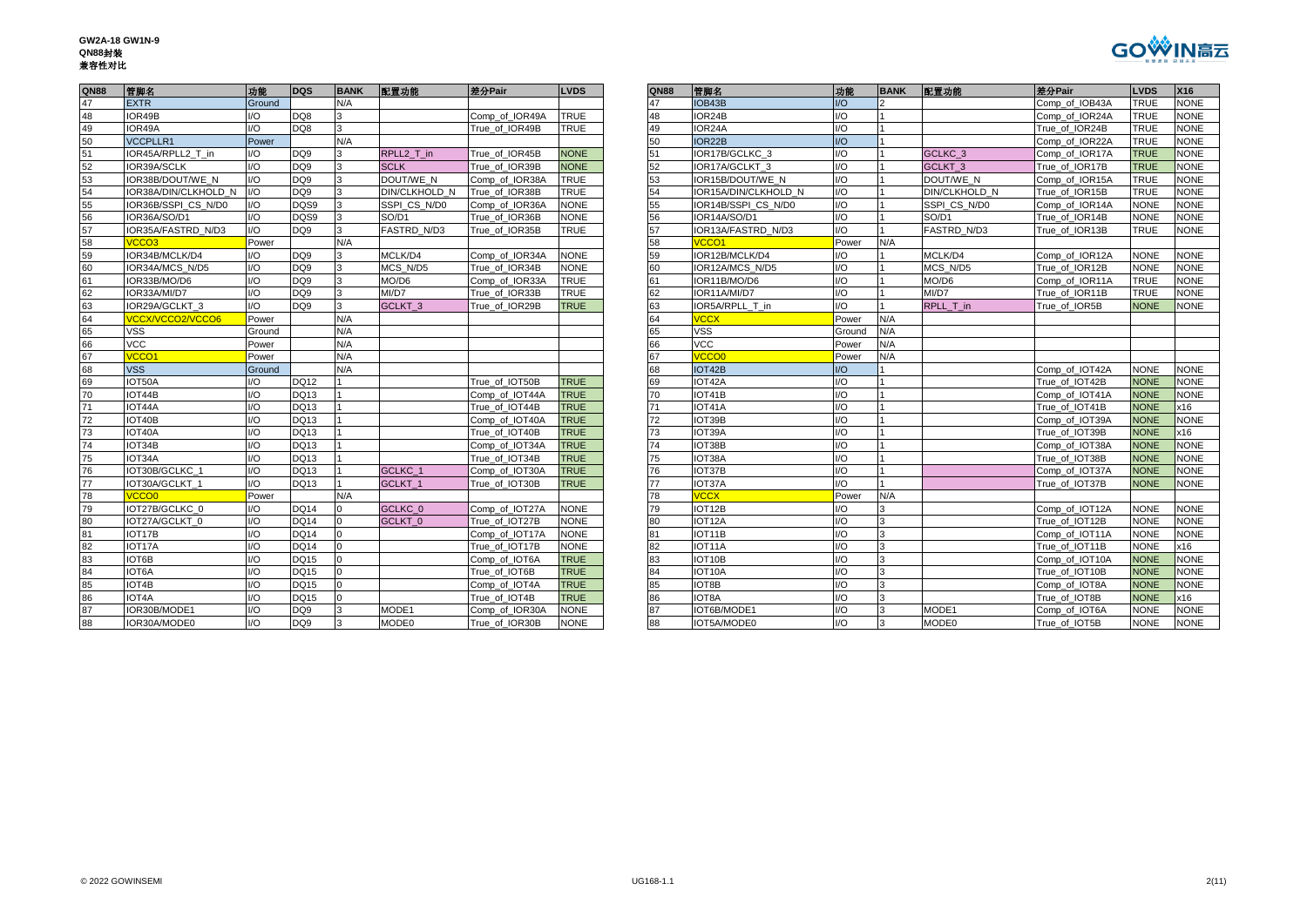#### **GW2A-18 GW1N-9 LQ144**封装 兼容性对比

### 注!

下表中不同颜色的底纹释义如下:

|   |   | 引脚功能不同      |
|---|---|-------------|
| 2 |   | 电源不同        |
| 3 |   | 主要配置功能不同    |
| 4 |   | TRUE LVDS不同 |
|   | . |             |

没有标注颜色底纹的为两者兼容

未做BANK兼容对比

GW2A系列VCC需供1.0V,GW1N系列VCC需供1.2V

GW2A系列含有EXTR管脚,GW1N系列不含有EXTR管脚

### **GW2A-18 LQ144**

| LQ144                     | 管脚名               | 功能     | <b>DQS</b>      | <b>BANK</b>    | 配置功能               | 差分Pair         | <b>LVDS</b> | LQ144 | 管脚名                           | 功能            | <b>BA</b>      |
|---------------------------|-------------------|--------|-----------------|----------------|--------------------|----------------|-------------|-------|-------------------------------|---------------|----------------|
|                           | VCC/VCCPLLL1      | Power  |                 | N/A            |                    |                |             |       | <b>VCC</b>                    | Power         | N/A            |
|                           | <b>VSS</b>        | Ground |                 | N/A            |                    |                |             |       | <b>VSS</b>                    | Ground        | N/A            |
| $\ensuremath{\mathsf{3}}$ | IOL2A             | I/O    | DQ0             | $\overline{7}$ |                    | True of IOL2B  | <b>TRUE</b> | 3     | IOL2A                         | 1/O           | 3              |
| $\overline{4}$            | IOL2B             | 1/O    | DO <sub>0</sub> | 7              |                    | Comp of IOL2A  | <b>TRUE</b> |       | IOL5A/JTAGSEL N/LPLL T in I/O |               | 3              |
| $\overline{5}$            | <b>VCCO7</b>      | Power  |                 | N/A            |                    |                |             | 5     | VCCO <sub>3</sub>             | Power         | N/A            |
| $6\phantom{a}$            | IOL7A/LPLL1 T in  | I/O    | DQ <sub>0</sub> | $\overline{7}$ | LPLL1 T in         | True of IOL7B  | <b>NONE</b> |       | IOL6B/LPLL C fb               | I/O           | 3              |
| 7                         | IOL7B/LPLL1 C in  | I/O    | DQ <sub>0</sub> |                | LPLL1 C in         | Comp_of_IOL7A  | <b>NONE</b> |       | <b>IOL7A</b>                  | I/O           | 3              |
| 8                         | <b>VCCPLLL0</b>   | Power  |                 | N/A            |                    |                |             | 8     | <b>IOL7B</b>                  | $1/O$         | 3              |
| $\overline{9}$            | IOL22A            | I/O    | DQS1            | 7              |                    | True of IOL22B | TRUE        | 9     | IOL8A                         | 1/O           | 3              |
| 10                        | IOL22B            | 1/O    | DQS1            |                |                    | Comp of IOL22A | <b>TRUE</b> | 10    | IOL8B                         | $\mathsf{IO}$ | 3              |
| 11                        | IOL27A/GCLKT 7    | 1/O    | DQ1             | $\overline{7}$ | GCLKT <sub>7</sub> | True of IOL27B | <b>NONE</b> | 11    | IOL9A/GCLKT 7                 | $\mathsf{IO}$ | $\overline{3}$ |
| 12                        | IOL27B/GCLKC 7    | I/O    | DQ1             |                | GCLKC 7            | Comp_of_IOL27A | <b>NONE</b> | 12    | IOL9B/GCLKC 7                 | I/O           | 3              |
| 13                        | IOR25B/TMS        | I/O    | DQ10            | $\overline{2}$ | <b>TMS</b>         | Comp_of_IOR25A | <b>NONE</b> | 13    | IOL11A/TMS                    | $1/O$         | 3              |
| 14                        | IOR26A/TCK        | I/O    | DQ10            | $\overline{2}$ | <b>TCK</b>         | True of IOR26B | <b>TRUE</b> | 14    | IOL11B/TCK                    | 1/O           | 3              |
| 15                        | IOR39A/SCLK       | I/O    | DQ <sub>9</sub> | 3              | <b>SCLK</b>        | True of IOR39B | <b>NONE</b> | 15    | IOL12A/SCLK                   | I/O           | 3              |
| 16                        | IOR26B/TDI        | 1/O    | DQ10            | $\overline{2}$ | <b>TDI</b>         | Comp of IOR26A | <b>TRUE</b> | 16    | IOL12B/TDI                    | I/O           | 3              |
| 17                        | <b>VSS</b>        | Ground |                 | N/A            |                    |                |             | 17    | <b>VSS</b>                    | Ground        | N/A            |
| 18                        | IOR25A/TDO        | I/O    | DQ10            | $\overline{2}$ | <b>TDO</b>         | True_of_IOR25B | <b>NONE</b> | 18    | IOL13A/TDO                    | 1/O           | 3              |
| 19                        | <b>VCCO7</b>      | Power  |                 | N/A            |                    |                |             | 19    | VCCO <sub>3</sub>             | Power         | N/A            |
| 20                        | IOR31B/RECONFIG N | 1/O    | DQ <sub>9</sub> | 3              | <b>RECONFIG N</b>  | Comp of IOR31A | <b>TRUE</b> | 20    | IOL13B/RECONFIG N             | I/O           | 3              |
| 21                        | IOR32B/DONE       | 1/O    | DQ <sub>9</sub> | 3              | <b>DONE</b>        | Comp of IOR32A | <b>NONE</b> | 21    | IOL14A/DONE                   | I/O           | 3              |
| 22                        | IOR32A/READY      | 1/O    | DQ <sub>9</sub> | 3              | <b>READY</b>       | True_of_IOR32B | <b>NONE</b> | 22    | IOL14B/READY                  | $1/O$         | 3              |
| 23                        | IOL32A            | I/O    | DQ <sub>2</sub> | 6              |                    | True of IOL32B | <b>NONE</b> | 23    | IOL15A/GCLKT 6                | $1/O$         | 3              |
| 24                        | IOL32B            | I/O    | DQ <sub>2</sub> | 6              |                    | Comp_of_IOL32A | <b>NONE</b> | 24    | IOL15B/GCLKC 6                | 1/O           | 3              |
| 25                        | IOL29A/GCLKT 6    | I/O    | DQ <sub>2</sub> | 6              | GCLKT <sub>6</sub> | True of IOL29B | <b>TRUE</b> | 25    | IOL22A                        | I/O           | 3              |
| 26                        | IOL29B/GCLKC 6    | I/O    | DQ <sub>2</sub> | 6              | GCLKC <sub>6</sub> | Comp_of_IOL29A | <b>TRUE</b> | 26    | IOL22B                        | I/O           | 3              |
| 27                        | IOL33A            | I/O    | DQ <sub>2</sub> | 6              |                    | True_of_IOL33B | <b>TRUE</b> | 27    | IOL26A                        | 1/O           | 3              |
| 28                        | IOL33B            | I/O    | DQ <sub>2</sub> | 6              |                    | Comp_of_IOL33A | <b>TRUE</b> | 28    | IOL26B                        | $1/O$         | 3              |
| 29                        | IOL36A            | I/O    | DQS2            | 6              |                    | True of IOL36B | <b>NONE</b> | 29    | IOB4A                         | 1/O           | $\overline{2}$ |
| 30                        | IOL36B            | U      | DQS2            | 6              |                    | Comp of IOL36A | <b>NONE</b> | 30    | IOB4B                         | I/O           | $\overline{2}$ |
| 31                        | VCCX/VCCO2/VCCO6  | Power  |                 | N/A            |                    |                |             | 31    | <b>VCCX</b>                   | Power         | N/A            |
| 32                        | IOL42A            | I/O    | DQ <sub>2</sub> | 6              |                    | True_of_IOL42B | <b>TRUE</b> | 32    | IOB6A                         | 1/O           |                |
| 33                        | IOL42B            | UQ     | DQ <sub>2</sub> | 6              |                    | Comp of IOL42A | <b>TRUE</b> | 33    | <b>VSS</b>                    | Ground        | N/A            |
| 34                        | IOL45A/LPLL2 T in | I/O    | DO <sub>2</sub> | 6              | LPLL2 T in         | True of IOL45B | <b>NONE</b> | 34    | IOB6B                         | 1/O           | 2              |
| 35                        | <b>VSS</b>        | Ground |                 | N/A            |                    |                |             | 35    | <b>VSS</b>                    | Ground        | N/A            |
| 36                        | VCC/VCCPLLL1      | Power  |                 | N/A            |                    |                |             | 36    | <b>VCC</b>                    | Power         | N/A            |
| 37                        | <b>VCCO5</b>      | Power  |                 | N/A            |                    |                |             | 37    | VCCO <sub>2</sub>             | Power         | N/A            |
| 38                        | IOB5A             | I/O    | DQ4             | 5              |                    | True of IOB5B  | <b>NONE</b> | 38    | IOB8A                         | I/O           | $\overline{2}$ |
| 39                        | IOB5B             | I/O    | DQ4             | 5              |                    | Comp of IOB5A  | <b>NONE</b> | 39    | IOB8B                         | 1/O           | $\overline{a}$ |
| 40                        | IOB6A             | I/O    | DQ4             | 5              |                    | True of IOB6B  | <b>TRUE</b> | 40    | IOB9A                         | 1/O           | $\overline{c}$ |
| 41                        | IOB6B             | I/O    | DQ4             | 5              |                    | Comp_of_IOB6A  | <b>TRUE</b> | 41    | IOB9B                         | $\mathsf{IO}$ | $\overline{2}$ |
| 42                        | IOB7A             | I/O    | DQ4             | 5              |                    | True of IOB7B  | <b>NONE</b> | 42    | IOB11A                        | 1/O           | $\overline{c}$ |
| 43                        | IOB7B             | I/O    | DQ4             | 5              |                    | Comp of IOB7A  | <b>NONE</b> | 43    | IOB11B                        | 1/O           | $\overline{2}$ |
| 44                        | IOB12A            | I/O    | DQ <sub>5</sub> | 5              |                    | True of IOB12B | <b>TRUE</b> | 44    | IOB12A                        | I/O           | $\overline{2}$ |
| 45                        | IOB12B            | I/O    | DQ <sub>5</sub> | 5              |                    | Comp_of_IOB12A | <b>TRUE</b> | 45    | IOB12B                        | I/O           | $\overline{2}$ |
| 46                        | IOB14A            | 1/O    | DQ <sub>5</sub> | 5              |                    | True_of_IOB14B | <b>TRUE</b> | 46    | IOB13A                        | UQ            | $\overline{2}$ |

|              | GW2A-18 LQ144           |                |                 |             |                    |                |             | <b>GW1N-9 LQ144</b> |                               |                         |                |                     |                |             |             |
|--------------|-------------------------|----------------|-----------------|-------------|--------------------|----------------|-------------|---------------------|-------------------------------|-------------------------|----------------|---------------------|----------------|-------------|-------------|
| <b>LQ144</b> | 管脚名                     | 功能             | <b>DQS</b>      | <b>BANK</b> | 配置功能               | 差分Pair         | <b>LVDS</b> | <b>LQ144</b>        | 管脚名                           | 功能                      | <b>BANK</b>    | 配置功能                | 差分Pair         | <b>LVDS</b> | X16         |
|              | VCC/VCCPLLL1            | Power          |                 | N/A         |                    |                |             |                     | <b>VCC</b>                    | Power                   | N/A            |                     |                |             |             |
|              | VSS                     | Ground         |                 | N/A         |                    |                |             |                     | <b>VSS</b>                    | Ground                  | N/A            |                     |                |             |             |
|              | IOL2A                   | I/O            | DQ <sub>0</sub> |             |                    | True of IOL2B  | <b>TRUE</b> |                     | IOL2A                         | I/O                     | 3              |                     | True of IOL2B  | TRUE        | <b>NONE</b> |
|              | IOL2B                   | I/O            | DQ <sub>0</sub> |             |                    | Comp of IOL2A  | <b>TRUE</b> |                     | IOL5A/JTAGSEL N/LPLL T in I/O |                         | 3              | JTAGSEL N/LPLL T in | True of IOL5B  | <b>NONE</b> | <b>NONE</b> |
|              | <b>VCCO7</b>            | Power          |                 | N/A         |                    |                |             |                     | VCCO <sub>3</sub>             | Power                   | N/A            |                     |                |             |             |
|              | IOL7A/LPLL1 T in        | I/O            | DQ <sub>0</sub> |             | LPLL1 T in         | True of IOL7B  | <b>NONE</b> |                     | IOL6B/LPLL C fb               | I/O                     | 3              | LPLL C fb           | Comp_of_IOL6A  | <b>TRUE</b> | <b>NONE</b> |
|              | IOL7B/LPLL1 C in        | 1/O            | DQ0             |             | LPLL1_C_in         | Comp of IOL7A  | <b>NONE</b> |                     | <b>IOL7A</b>                  | I/O                     |                |                     | True of IOL7B  | <b>NONE</b> | <b>NONE</b> |
| 8            | <b>VCCPLLL0</b>         | Power          |                 | N/A         |                    |                |             |                     | <b>IOL7B</b>                  | $\mathsf{I}/\mathsf{O}$ | l R            |                     | Comp of IOL7A  | <b>NONE</b> | <b>NONE</b> |
| g            | IOL22A                  | I/O            | DQS1            |             |                    | True_of_IOL22B | <b>TRUE</b> |                     | <b>IOL8A</b>                  | I/O                     | $\mathbf{B}$   |                     | True of IOL8B  | TRUE        | <b>NONE</b> |
| 10           | IOL22B                  | I/O            | DQS1            |             |                    | Comp of IOL22A | <b>TRUE</b> | 10                  | IOL8B                         | I/O                     | <sup>3</sup>   |                     | Comp of IOL8A  | TRUE        | <b>NONE</b> |
| 11           | IOL27A/GCLKT 7          | I/O            | DQ1             |             | GCLKT <sub>7</sub> | True of IOL27B | <b>NONE</b> |                     | IOL9A/GCLKT 7                 | I/O                     |                | GCLKT <sub>7</sub>  | True of IOL9B  | <b>NONE</b> | <b>NONE</b> |
| 12           | OL27B/GCLKC 7           | I/O            | DQ1             |             | GCLKC 7            | Comp of IOL27A | <b>NONE</b> | 12                  | IOL9B/GCLKC 7                 | I/O                     |                | GCLKC 7             | Comp of IOL9A  | <b>NONE</b> | <b>NONE</b> |
| 13           | IOR25B/TMS              | I/O            | DQ10            |             | TMS                | Comp_of_IOR25A | <b>NONE</b> | 13                  | IOL11A/TMS                    | I/O                     |                | <b>TMS</b>          | True_of_IOL11B | <b>TRUE</b> | <b>NONE</b> |
| 14           | IOR26A/TCK              | I/O            | DQ10            |             | <b>TCK</b>         | True of IOR26B | <b>TRUE</b> | 14                  | IOL11B/TCK                    | I/O                     | 3              | <b>TCK</b>          | Comp of IOL11A | TRUE        | <b>NONE</b> |
| 15           | IOR39A/SCLK             | 1/O            | DQ9             |             | <b>SCLK</b>        | True of IOR39B | <b>NONE</b> | 15                  | IOL12A/SCLK                   | I/O                     | 3              | <b>SCLK</b>         | True of IOL12B | <b>NONE</b> | <b>NONE</b> |
| 16           | IOR26B/TDI              | 1/O            | DQ10            |             | TDI                | Comp_of_IOR26A | <b>TRUE</b> | 16                  | IOL12B/TDI                    | I/O                     | 3              | TDI                 | Comp of IOL12A | <b>VONE</b> | <b>NONE</b> |
| 17           | VSS                     | Ground         |                 | N/A         |                    |                |             | 17                  | <b>VSS</b>                    | Ground                  | N/A            |                     |                |             |             |
| 18           | IOR25A/TDO              | I/O            | DQ10            |             | <b>TDO</b>         | True of IOR25B | <b>NONE</b> | 18                  | IOL13A/TDO                    | I/O                     | 3              | <b>TDO</b>          | True of IOL13B | <b>TRUE</b> | <b>NONE</b> |
| 19           | /CCO7                   | Power          |                 | N/A         |                    |                |             | 19                  | <b>VCCO3</b>                  | Power                   | N/A            |                     |                |             |             |
| 20           | <b>OR31B/RECONFIG N</b> | I/O            | DQ <sub>9</sub> |             | <b>RECONFIG N</b>  | Comp of IOR31A | <b>TRUE</b> |                     | IOL13B/RECONFIG N             | I/O                     |                | <b>RECONFIG N</b>   | Comp of IOL13A | <b>TRUE</b> | <b>NONE</b> |
| 21           | IOR32B/DONE             | U              | DQ9             |             | <b>DONE</b>        | Comp of IOR32A | <b>NONE</b> |                     | IOL14A/DONE                   | I/O                     |                | <b>DONE</b>         | True of IOL14B | <b>NONE</b> | <b>NONE</b> |
| 22           | <b>OR32A/READY</b>      | I/O            | DQ9             |             | <b>READY</b>       | True of IOR32B | <b>NONE</b> |                     | IOL14B/READY                  | I/O                     |                | <b>READY</b>        | Comp of IOL14A | <b>NONE</b> | <b>NONE</b> |
| 23           | IOL32A                  | I/O            | DQ <sub>2</sub> |             |                    | True of IOL32B | <b>NONE</b> | 23                  | IOL15A/GCLKT 6                | I/O                     |                | GCLKT <sub>6</sub>  | True of IOL15B | <b>TRUE</b> | <b>NONE</b> |
| 24           | IOL32B                  | I/O            | DQ <sub>2</sub> |             |                    | Comp_of_IOL32A | <b>NONE</b> | 24                  | IOL15B/GCLKC 6                | I/O                     | 3              | GCLKC <sub>6</sub>  | Comp of IOL15A | <b>TRUE</b> | <b>NONE</b> |
| 25           | IOL29A/GCLKT 6          | 1/O            | DQ <sub>2</sub> |             | GCLKT <sub>6</sub> | True of IOL29B | <b>TRUE</b> | 25                  | IOL22A                        | 1/O                     | 3              |                     | True of IOL22B | <b>TRUE</b> | <b>NONE</b> |
| 26           | IOL29B/GCLKC 6          | 1/O            | DQ <sub>2</sub> |             | GCLKC <sub>6</sub> | Comp of IOL29A | <b>TRUE</b> | 26                  | IOL22B                        | $1/O$                   | 3              |                     | Comp of IOL22A | TRUE        | <b>NONE</b> |
| 27           | IOL33A                  | 1/O            | DQ <sub>2</sub> |             |                    | True of IOL33B | <b>TRUE</b> |                     | IOL26A                        | I/O                     | $\mathbf{B}$   |                     | True of IOL26B | TRUE        | <b>NONE</b> |
| 28           | IOL33B                  | 1/O            | DQ <sub>2</sub> |             |                    | Comp of IOL33A | <b>TRUE</b> | 28                  | IOL26B                        | $1/O$                   | 3              |                     | Comp of IOL26A | TRUE        | <b>NONE</b> |
| 29           | IOL36A                  | 1/O            | DQS2            |             |                    | True of IOL36B | <b>NONE</b> | 29                  | IOB4A                         | I/O                     | $\overline{2}$ |                     | True of IOB4B  | <b>TRUE</b> | x16         |
| 30           | IOL36B                  | 1/O            | DQS2            |             |                    | Comp of IOL36A | <b>NONE</b> | 30                  | IOB4B                         | I/O                     |                |                     | Comp of IOB4A  | <b>TRUE</b> | <b>NONE</b> |
| 31           | VCCX/VCCO2/VCCO6        | Power          |                 | N/A         |                    |                |             |                     | <b>VCCX</b>                   | Power                   | N/A            |                     |                |             |             |
| 32           | IOL42A                  | I/O            | DQ <sub>2</sub> |             |                    | True of IOL42B | TRUE        | 32                  | IOB6A                         | VO                      |                |                     | True of IOB6B  | TRUE        | x16         |
| 33           | IOL42B                  | $\overline{O}$ | DQ <sub>2</sub> |             |                    | Comp of IOL42A | <b>TRUE</b> | 33                  | <b>VSS</b>                    | Ground                  | IN/A           |                     |                |             |             |
| 34           | IOL45A/LPLL2 T in       | U <sup>O</sup> | DQ <sub>2</sub> |             | LPLL2 T in         | True of IOL45B | <b>NONE</b> | 34                  | IOB6B                         | $\overline{O}$          |                |                     | Comp of IOB6A  | <b>TRUE</b> | <b>NONE</b> |
| 35           | VSS                     | Ground         |                 | N/A         |                    |                |             | 35                  | <b>VSS</b>                    | Ground                  | N/A            |                     |                |             |             |
| 36           | VCC/VCCPLLL1            | Power          |                 | N/A         |                    |                |             | 36                  | <b>VCC</b>                    | Power                   | N/A            |                     |                |             |             |
| 37           | VCCO <sub>5</sub>       | Power          |                 | N/A         |                    |                |             | 37                  | VCCO <sub>2</sub>             | Power                   | N/A            |                     |                |             |             |
| 38           | IOB5A                   | I/O            | DQ4             |             |                    | True of IOB5B  | <b>NONE</b> | 38                  | IOB8A                         | I/O                     |                |                     | True of IOB8B  | <b>TRUE</b> | x16         |
| 39           | IOB5B                   | 1/O            | DQ4             |             |                    | Comp of IOB5A  | <b>NONE</b> | 39                  | IOB8B                         | $1/O$                   | $\overline{2}$ |                     | Comp of IOB8A  | <b>TRUE</b> | <b>NONE</b> |
| 40           | IOB6A                   | 1/O            | DQ4             |             |                    | True of IOB6B  | <b>TRUE</b> | 40                  | IOB9A                         | I/O                     | $\overline{2}$ |                     | True of IOB9B  | <b>NONE</b> | <b>NONE</b> |
| 41           | IOB6B                   | U              | DQ4             |             |                    | Comp of IOB6A  | <b>TRUE</b> | 41                  | IOB9B                         | $\mathsf{IO}$           |                |                     | Comp of IOB9A  | <b>NONE</b> | <b>NONE</b> |
| 42           | <b>IOB7A</b>            | I/O            | DQ4             |             |                    | True of IOB7B  | <b>NONE</b> | 42                  | IOB11A                        | I/O                     |                |                     | True of IOB11B | <b>TRUE</b> | x16         |
| 43           | IOB7B                   | I/O            | DQ4             |             |                    | Comp of IOB7A  | <b>NONE</b> | 43                  | IOB11B                        | I/O                     |                |                     | Comp of IOB11A | <b>TRUE</b> | <b>NONE</b> |
| 44           | IOB12A                  | I/O            | DQ5             |             |                    | True of IOB12B | <b>TRUE</b> | 44                  | IOB12A                        | I/O                     | $\overline{2}$ |                     | True of IOB12B | <b>NONE</b> | <b>NONE</b> |
| 45           | IOB12B                  | I/O            | DQ5             |             |                    | Comp of IOB12A | <b>TRUE</b> | 45                  | IOB12B                        | I/O                     | $\overline{2}$ |                     | Comp_of_IOB12A | <b>NONE</b> | <b>NONE</b> |
| 46           | IOB14A                  | 1/O            | DO <sub>5</sub> | 5           |                    | True of IOB14B | <b>TRUE</b> | 46                  | IOB13A                        | $1/O$                   | $\overline{2}$ |                     | True of IOB13B | TRUE        | x16         |

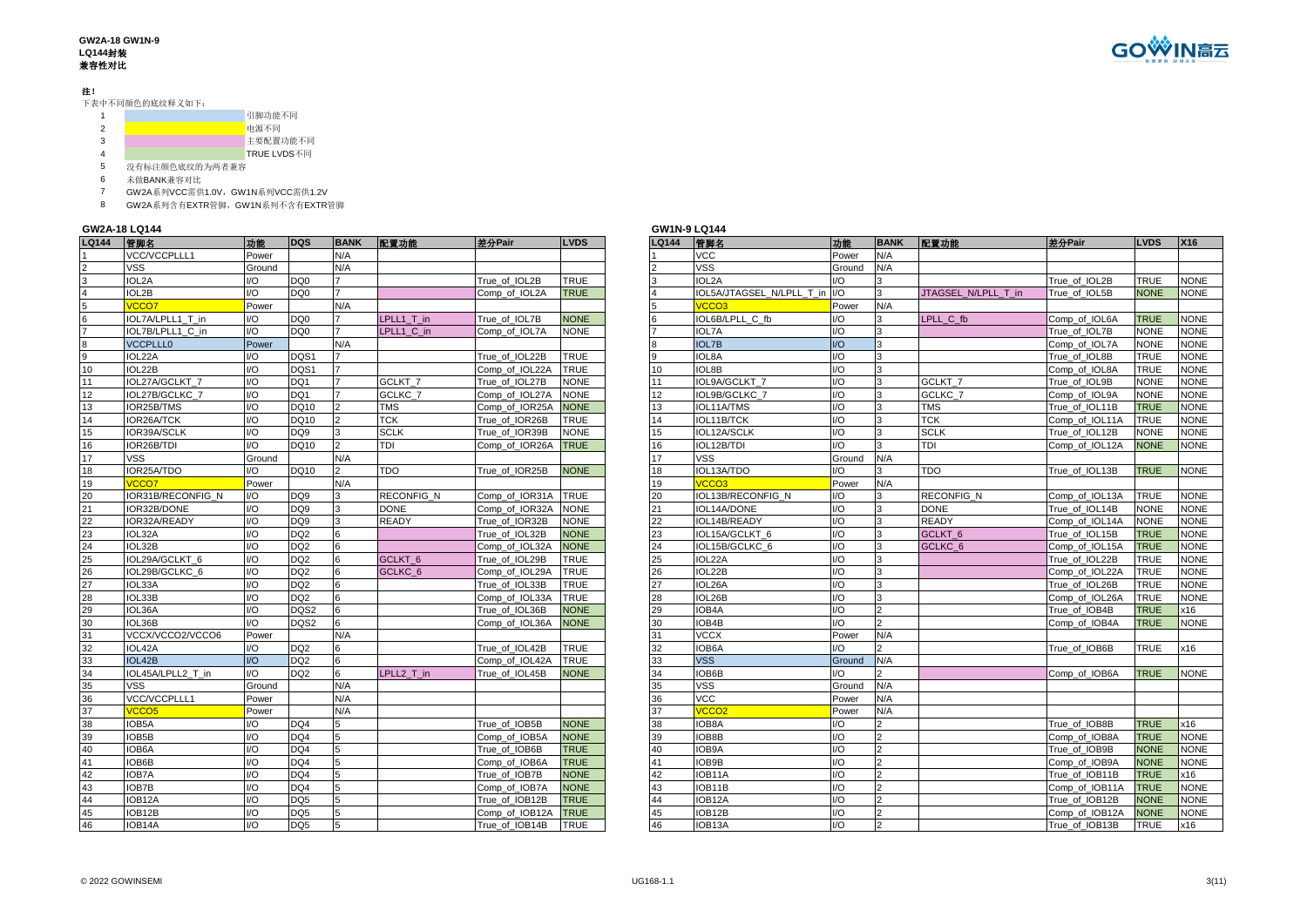| GW2A-18 GW1N-9 |
|----------------|
| LQ144封装        |
| 兼容性对比          |



| LQ144           | 管脚名                  | 功能         | <b>DQS</b>      | <b>BANK</b>             | 配置功能               | 差分Pair         | <b>LVDS</b>         | LQ144      | 管脚名                               | 功能             | <b>BA</b>      |
|-----------------|----------------------|------------|-----------------|-------------------------|--------------------|----------------|---------------------|------------|-----------------------------------|----------------|----------------|
| 47              | IOB14B               | 1/O        | DQ <sub>5</sub> | 5                       |                    | Comp_of_IOB14A | <b>TRUE</b>         | 47         | IOB13B                            | I/O            | $\overline{2}$ |
| 48              | IOB17A               | 1/O        | DQ <sub>5</sub> | 5                       |                    | True of IOB17B | <b>NONE</b>         | 48         | IOB15A                            | 1/O            | $\overline{2}$ |
| 49              | IOB17B               | I/O        | DQ <sub>5</sub> | 5                       |                    | Comp_of_IOB17A | <b>NONE</b>         | 49         | IOB15B                            | I/O            | $\overline{2}$ |
|                 | IOB20A               | I/O        | DQ5             | 5                       |                    | True_of_IOB20B | <b>TRUE</b>         | 50         | IOB17A                            | I/O            | $\overline{2}$ |
| $\frac{50}{51}$ | IOB20B               | 1/O        | DQ <sub>5</sub> | 5                       |                    | Comp of IOB20A | <b>TRUE</b>         | 51         | IOB17B                            | I/O            |                |
| 52              | IOB22A               | 1/O        | DQ5             | 5                       |                    | True_of_IOB22B | <b>TRUE</b>         | 52         | IOB <sub>23</sub> A               | I/O            | $\overline{2}$ |
| 53              | <b>VSS</b>           | Ground     |                 | N/A                     |                    |                |                     | 53         | VSS                               | Ground         | N/A            |
| 54              | IOB22B               | 1/O        | DQ <sub>5</sub> | 5                       |                    | Comp of IOB22A | <b>TRUE</b>         | 54         | IOB23B                            | I/O            |                |
| 55              | VCCO <sub>4</sub>    | Power      |                 | N/A                     |                    |                |                     | 55         | VCCO <sub>2</sub>                 | Power          | N/A            |
| 56              | IOB30A/GCLKT_4       | I/O        | DQ6             | 4                       | GCLKT_4            | True_of_IOB30B | <b>TRUE</b>         | 56         | IOB28A/GCLKT_5                    | I/O            |                |
| 57              | IOB30B/GCLKC 4       | I/O        | DQ6             | 4                       | GCLKC 4            | Comp_of_IOB30A | <b>TRUE</b>         | 57         | IOB28B/GCLKC_5                    | I/O            | $\overline{2}$ |
| 58              | IOB33A               | I/O        | DQ6             | $\overline{4}$          |                    | True_of_IOB33B | <b>NONE</b>         | 58         | IOB29A/GCLKT 4                    | I/O            | $\overline{2}$ |
| 59              | IOB33B               | I/O        | DQ6             | $\overline{\mathbf{A}}$ |                    | Comp_of_IOB33A | <b>NONE</b>         | 59         | IOB29B/GCLKC_4                    | I/O            | $\overline{c}$ |
| 60              | IOB34A               | I/O        | DQ6             | 4                       |                    | True of IOB34B | <b>TRUE</b>         | 60         | IOB30A                            | I/O            | $\overline{2}$ |
| 61              | IOB34B               | 1/O        | DQ <sub>6</sub> |                         |                    | Comp of IOB34A | <b>TRUE</b>         | 61         | IOB30B                            | 1/O            | $\overline{2}$ |
| 62              | IOB38A               | 1/O        | DQ <sub>6</sub> | $\overline{4}$          |                    | True of IOB38B | <b>TRUE</b>         | 62         | IOB31A                            | I/O            | $\overline{c}$ |
| 63              |                      | 1/O        | DQ <sub>6</sub> | $\overline{4}$          |                    |                | <b>TRUE</b>         | 63         |                                   | I/O            | $\overline{2}$ |
|                 | IOB38B               |            |                 | $\overline{4}$          |                    | Comp_of_IOB38A |                     |            | IOB31B                            |                |                |
| 64              | IOB40A               | 1/O        | DQ6             |                         |                    | True_of_IOB40B | <b>TRUE</b>         | 64         | IOB33A                            | I/O            | $\overline{2}$ |
| 65              | IOB40B               | 1/O        | DQ <sub>6</sub> | 4                       |                    | Comp of IOB40A | <b>TRUE</b>         | 65         | IOB33B                            | 1/O            | 2              |
| 66              | IOB42A               | I/O        | DQ6             | $\overline{4}$          |                    | True_of_IOB42B | <b>TRUE</b>         | 66         | IOB35A                            | I/O            | $\overline{2}$ |
| 67              | IOB42B               | I/O        | DQ6             | $\overline{4}$          |                    | Comp_of_IOB42A | <b>TRUE</b>         | 67         | IOB35B                            | I/O            | $\overline{2}$ |
| 68              | IOB48A               | 1/O        | DQS7            |                         |                    | True of IOB48B | <b>TRUE</b>         | 68         | IOB37A                            | 1/O            | $\overline{2}$ |
| 69              | IOB48B               | I/O        | DQS7            | $\overline{4}$          |                    | Comp_of_IOB48A | <b>TRUE</b>         | 69         | IOB37B                            | I/O            | $\overline{c}$ |
| 70              | IOB53A               | 1/O        | DQ7             | $\overline{\mathbf{4}}$ |                    | True_of_IOB53B | <b>NONE</b>         | 70         | IOB39A                            | I/O            | $\overline{2}$ |
| 71              | IOB53B               | 1/O        | DQ7             | $\overline{4}$          |                    | Comp_of_IOB53A | <b>NONE</b>         | 71         | IOB39B                            | I/O            | $\overline{2}$ |
| 72              | IOB55B               | 1/O        | DQ7             | 4                       |                    | Comp_of_IOB55A | <b>NONE</b>         | 72         | IOB41A                            | 1/O            | $\overline{2}$ |
| 73              | VCC/VCCPLLL1         | Power      |                 | N/A                     |                    |                |                     | 73         | <b>VCC</b>                        | Power          | N/A            |
| 74              | <b>VSS</b>           | Ground     |                 | N/A                     |                    |                |                     | 74         | <b>VSS</b>                        | Ground         | N/A            |
| 75              | <b>EXTR</b>          | Ground     |                 | N/A                     |                    |                |                     | 75         | IOB42B                            | $\overline{U}$ | $\overline{2}$ |
| 76              | IOR50B               | I/O        | DQS8            | 3                       |                    | Comp_of_IOR50A | <b>NONE</b>         | 76         | IOB43B                            | I/O            | 2              |
| 77              | VCCO <sub>3</sub>    | Power      |                 | N/A                     |                    |                |                     | 77         | <b>VCCX</b>                       | Power          | N/A            |
| 78              | IOR50A               | 1/O        | DQS8            | 3                       |                    | True of IOR50B | <b>NONE</b>         | 78         | IOB43A                            | I/O            | $\overline{2}$ |
| 79              | OR49B                | 1/O        | DQ8             | 3                       |                    | Comp_of_IOR49A | <b>TRUE</b>         | 79         | IOR24B                            | I/O            |                |
| 80              | IOR49A               | 1/O        | DQ8             | 3                       |                    | True of IOR49B | <b>TRUE</b>         | 80         | IOR24A                            | I/O            |                |
| 81              | <b>VCCPLLR1</b>      | Power      |                 | N/A                     |                    |                |                     | 81         | IOR22B                            | $\mathsf{IO}$  |                |
| 82              | IOR45A/RPLL2 T in    | 1/O        | DQ <sub>9</sub> | 3                       | RPLL2 T in         | True of IOR45B | <b>NONE</b>         | 82         | IOR22A                            | I/O            | 1              |
| 83              | IOR42B               | I/O        | DQ <sub>9</sub> | 3                       |                    | Comp_of_IOR42A | <b>TRUE</b>         | 83         | IOR17B/GCLKC_3                    | I/O            |                |
| 84              | IOR42A               | I/O        | DQ <sub>9</sub> | 3                       |                    | True_of_IOR42B | <b>TRUE</b>         | 84         | IOR17A/GCLKT_3                    | I/O            | $\overline{1}$ |
| 85              | IOR38B/DOUT/WE N     | 1/O        | DQ <sub>9</sub> | 3                       | DOUT/WE N          | Comp of IOR38A | <b>TRUE</b>         | 85         | IOR15B/DOUT/WE N                  | I/O            |                |
| 86              | IOR38A/DIN/CLKHOLD N | I/O        | DQ <sub>9</sub> |                         | DIN/CLKHOLD N      | True_of_IOR38B | <b>TRUE</b>         | 86         | IOR15A/DIN/CLKHOLD_N              | I/O            |                |
| 87              | IOR36B/SSPI CS N/D0  | 1/O        | DQS9            | 3                       | SSPI CS N/D0       | Comp of IOR36A | <b>NONE</b>         | 87         | IOR14B/SSPI CS N/D0               | I/O            | 1              |
| 88              | IOR36A/SO/D1         | 1/O        | DQS9            | 3                       | SO/D1              | True of IOR36B | <b>NONE</b>         | 88         | IOR14A/SO/D1                      | I/O            |                |
| 89              | <b>VSS</b>           | Ground     |                 | N/A                     |                    |                |                     | 89         | <b>VSS</b>                        | Ground         | N/A            |
| 90              | IOR35B/SI/D2         | I/O        | DQ <sub>9</sub> | 3                       | SI/D <sub>2</sub>  | Comp_of_IOR35A | <b>TRUE</b>         | 90         | IOR13B/SI/D2                      | I/O            |                |
| 91              | VCCO <sub>3</sub>    | Power      |                 | N/A                     |                    |                |                     | 91         | VCCO <sub>1</sub>                 | Power          | N/A            |
| 92              | IOR35A/FASTRD N/D3   | 1/O        | DQ <sub>9</sub> | 3                       | FASTRD N/D3        | True of IOR35B | <b>TRUE</b>         | 92         | IOR13A/FASTRD N/D3                | I/O            |                |
| 93              | IOR34B/MCLK/D4       | I/O        | DQ <sub>9</sub> |                         | MCLK/D4            | Comp_of_IOR34A | <b>NONE</b>         | 93         | IOR12B/MCLK/D4                    | I/O            |                |
| 94              | IOR34A/MCS N/D5      | I/O        | DQ <sub>9</sub> | 3                       | MCS N/D5           | True of IOR34B | <b>NONE</b>         | 94         | IOR12A/MCS N/D5                   | I/O            |                |
| 95              | IOR33B/MO/D6         | 1/O        | DQ <sub>9</sub> | 3                       | MO/D6              | Comp_of_IOR33A | <b>TRUE</b>         | 95         | IOR11B/MO/D6                      | I/O            |                |
| 96              | IOR33A/MI/D7         | 1/O        | DQ <sub>9</sub> | 3                       | MI/D7              | True_of_IOR33B | <b>TRUE</b>         | 96         | IOR11A/MI/D7                      | I/O            |                |
| 97              | IOR27B/GCLKC_2       | 1/O        | DQ10            | $\overline{2}$          | GCLKC <sub>2</sub> | Comp_of_IOR27A | <b>NONE</b>         | 97         | IOR9B/GCLKC_2                     | I/O            |                |
| 98              | IOR27A/GCLKT_2       | 1/O        | DQ10            | $\overline{2}$          | GCLKT_2            | True_of_IOR27B | <b>NONE</b>         | 98         | IOR9A/GCLKT_2                     | 1/O            |                |
| 99              | IOR22B               | 1/O        | <b>DQS10</b>    | $\overline{2}$          |                    |                | TRUE                | 99         | IOR8B                             | 1/O            |                |
|                 |                      | I/O        | <b>DQS10</b>    | $\overline{2}$          |                    | Comp_of_IOR22A | <b>TRUE</b>         |            | IOR8A                             | I/O            |                |
| 100             | IOR22A               |            |                 |                         |                    | True_of_IOR22B |                     | 100        |                                   |                |                |
| 101             | IOR20B               | 1/O<br>1/O | DQ10            | $\overline{2}$          |                    | Comp of IOR20A | <b>TRUE</b><br>TRUE | 101<br>102 | IOR6B/RPLL C fb                   | I/O<br>1/O     |                |
| 102             | IOR20A               |            | DQ10            |                         |                    | True of IOR20B |                     |            | IOR6A/RPLL T fb                   |                |                |
| 103<br>$\sim$   | VCCX/VCCO2/VCCO6     | Power      |                 | N/A                     |                    |                |                     | 103        | VCCO <sub>1</sub><br>0.0050001001 | Power          | N/A            |

| <b>LQ144</b>    | 管脚名                      | 功能     | DQS             | <b>BANK</b>             | 配置功能               | 差分Pair         | <b>LVDS</b> | LQ144 | 管脚名                      | 功能             | <b>BANK</b> | 配置功能               | 差分Pair         | <b>LVDS</b> | X <sub>16</sub> |
|-----------------|--------------------------|--------|-----------------|-------------------------|--------------------|----------------|-------------|-------|--------------------------|----------------|-------------|--------------------|----------------|-------------|-----------------|
| 47              | IOB14B                   | I/O    | DQ5             | 15                      |                    | Comp of IOB14A | TRUE        | 47    | IOB13B                   | I/O            |             |                    | Comp of IOB13A | <b>TRUE</b> | <b>NONE</b>     |
| 48              | IOB <sub>17</sub> A      | I/O    | DQ <sub>5</sub> | 5                       |                    | True of IOB17B | <b>NONE</b> | 48    | IOB <sub>15</sub> A      | I/O            |             |                    | True of IOB15B | <b>TRUE</b> | x16             |
| 49              | IOB17B                   | I/O    | DQ5             | 5                       |                    | Comp_of_IOB17A | <b>NONE</b> | 49    | IOB15B                   | I/O            |             |                    | Comp_of_IOB15A | <b>TRUE</b> | <b>NONE</b>     |
| 50              | <b>OB20A</b>             | I/O    | DQ5             | 5                       |                    | True of IOB20B | <b>TRUE</b> | 50    | IOB <sub>17</sub> A      | I/O            |             |                    | True of IOB17B | TRUE        | x16             |
| 51              | IOB20B                   | I/O    | DQ5             | 5                       |                    | Comp of IOB20A | <b>TRUE</b> | 51    | IOB17B                   | I/O            |             |                    | Comp_of_IOB17A | <b>TRUE</b> | <b>NONE</b>     |
| 52              | <b>IOB22A</b>            | UQ     | DQ5             | 5                       |                    | True of IOB22B | TRUE        | 52    | IOB <sub>23</sub> A      | I/O            |             |                    | True of IOB23B | <b>TRUE</b> | x16             |
| 53<br>54        | VSS                      | Ground |                 | N/A                     |                    |                |             | 53    | VSS                      | Ground         | N/A         |                    |                |             |                 |
|                 | <b>OB22B</b>             | I/O    | DQ <sub>5</sub> | 15                      |                    | Comp of IOB22A | <b>TRUE</b> | 54    | IOB23B                   | I/O            |             |                    | Comp of IOB23A | <b>TRUE</b> | <b>NONE</b>     |
| 55              | /CCO <sub>4</sub>        | Power  |                 | N/A                     |                    |                |             | 55    | CCO <sub>2</sub>         | Power          | N/A         |                    |                |             |                 |
| 56              | OB30A/GCLKT_4            | I/O    | DQ6             |                         | GCLKT_4            | True_of_IOB30B | <b>TRUE</b> | 56    | IOB28A/GCLKT_5           | I/O            |             | GCLKT <sub>5</sub> | True_of_IOB28B | <b>NONE</b> | <b>VONE</b>     |
| 57              | IOB30B/GCLKC 4           | I/O    | DQ <sub>6</sub> | $\overline{4}$          | GCLKC 4            | Comp of IOB30A | <b>TRUE</b> | 57    | IOB28B/GCLKC 5           | I/O            |             | GCLKC <sub>5</sub> | Comp of IOB28A | <b>NONE</b> | <b>NONE</b>     |
| 58              | IOB33A                   | I/O    | DQ6             | $\overline{A}$          |                    | True_of_IOB33B | <b>NONE</b> | 58    | IOB29A/GCLKT 4           | I/O            |             | GCLKT 4            | True_of_IOB29B | <b>TRUE</b> | x16             |
| 59              | IOB33B                   | I/O    | DQ6             |                         |                    | Comp_of_IOB33A | <b>VONE</b> | 59    | IOB29B/GCLKC 4           | I/O            |             | GCLKC_4            | Comp of IOB29A | <b>TRUE</b> | <b>NONE</b>     |
| 60              | IOB34A                   | I/O    | DQ6             |                         |                    | True_of_IOB34B | <b>TRUE</b> | 60    | IOB30A                   | I/O            |             |                    | True_of_IOB30B | <b>NONE</b> | <b>VONE</b>     |
| 61              | IOB34B                   | I/O    | DQ6             |                         |                    | Comp of IOB34A | <b>TRUE</b> | 61    | IOB30B                   | I/O            |             |                    | Comp of IOB30A | <b>NONE</b> | <b>NONE</b>     |
| 62              | IOB38A                   | I/O    | DQ6             |                         |                    | True_of_IOB38B | <b>FRUE</b> | 62    | IOB31A                   | I/O            |             |                    | True_of_IOB31B | TRUE        | x16             |
| 63              | IOB38B                   | I/O    | DQ6             |                         |                    | Comp of IOB38A | <b>RUE</b>  | 63    | IOB31B                   | I/O            |             |                    | Comp of IOB31A | TRUE        | <b>NONE</b>     |
| 64              | IOB40A                   | I/O    | DQ6             | $\overline{4}$          |                    | True of IOB40B | <b>TRUE</b> | 64    | IOB33A                   | I/O            |             |                    | True of IOB33B | <b>TRUE</b> | x16             |
| 65              | <b>OB40B</b>             | I/O    | DQ6             |                         |                    | Comp of IOB40A | <b>TRUE</b> | 65    | IOB33B                   | I/O            |             |                    | Comp of IOB33A | <b>TRUE</b> | <b>NONE</b>     |
| 66              | IOB42A                   | I/O    | DQ6             | $\overline{4}$          |                    | True of IOB42B | <b>TRUE</b> | 66    | IOB35A                   | I/O            |             |                    | True of IOB35B | <b>TRUE</b> | x16             |
| 67              | IOB42B                   | I/O    | DQ <sub>6</sub> |                         |                    | Comp of IOB42A | <b>TRUE</b> | 67    | IOB35B                   | I/O            |             |                    | Comp of IOB35A | <b>TRUE</b> | <b>NONE</b>     |
| 68              | IOB48A                   | I/O    | DQS7            | $\overline{4}$          |                    | True_of_IOB48B | <b>TRUE</b> | 68    | IOB37A                   | I/O            |             |                    | True_of_IOB37B | <b>NONE</b> | <b>NONE</b>     |
| 69              | OB48B                    | I/O    | DQS7            |                         |                    | Comp_of_IOB48A | <b>TRUE</b> | 69    | IOB37B                   | I/O            |             |                    | Comp_of_IOB37A | <b>NONE</b> | <b>NONE</b>     |
| 70              | IOB53A                   | 1/O    | DQ7             | $\overline{4}$          |                    | True_of_IOB53B | <b>NONE</b> | 70    | IOB39A                   | I/O            |             |                    | True_of_IOB39B | <b>TRUE</b> | x16             |
| 71              | IOB53B                   | I/O    | DQ7             | $\overline{4}$          |                    | Comp_of_IOB53A | <b>NONE</b> | 71    | IOB39B                   | I/O            |             |                    | Comp_of_IOB39A | <b>TRUE</b> | <b>NONE</b>     |
| 72              | IOB55B                   | 1/O    | DQ7             | $\overline{4}$          |                    | Comp_of_IOB55A | <b>NONE</b> | 72    | IOB41A                   | I/O            |             |                    | True_of_IOB41B | <b>TRUE</b> | x16             |
| 73              | VCC/VCCPLLL1             | Power  |                 | N/A                     |                    |                |             | 73    | VCC                      | Power          | N/A         |                    |                |             |                 |
| 74              | VSS                      | Ground |                 | N/A                     |                    |                |             | 74    | <b>VSS</b>               | Ground         | N/A         |                    |                |             |                 |
| $\overline{75}$ | <b>EXTR</b>              | Ground |                 | N/A                     |                    |                |             | 75    | IOB42B                   | I/O            |             |                    | Comp_of_IOB42A | <b>NONE</b> | <b>NONE</b>     |
| 76              | IOR50B                   | I/O    | DQS8            | $\overline{\mathbf{z}}$ |                    | Comp of IOR50A | <b>NONE</b> | 76    | IOB43B                   | I/O            |             |                    | Comp of IOB43A | <b>TRUE</b> | <b>NONE</b>     |
| 77              | /CCO <sub>3</sub>        | Power  |                 | N/A                     |                    |                |             | 77    | <b>CCX</b>               | Power          | N/A         |                    |                |             |                 |
| 78              | <b>IOR50A</b>            | I/O    | DQS8            |                         |                    | True of IOR50B | <b>NONE</b> | 78    | IOB43A                   | I/O            |             |                    | True of IOB43B | <b>TRUE</b> | (16)            |
| 79              | <b>IOR49B</b>            | I/O    | DQ8             | 3                       |                    | Comp of IOR49A | <b>TRUE</b> | 79    | IOR24B                   | I/O            |             |                    | Comp of IOR24A | <b>TRUE</b> | <b>NONE</b>     |
| 80              | <b>IOR49A</b>            | 1/O    | DQ8             | 3                       |                    | True of IOR49B | TRUE        | 80    | IOR <sub>24</sub> A      | I/O            |             |                    | True of IOR24B | TRUE        | <b>NONE</b>     |
| 81              | <b>VCCPLLR1</b>          | Power  |                 | N/A                     |                    |                |             | 81    | IOR22B                   | I/O            |             |                    | Comp_of_IOR22A | <b>TRUE</b> | <b>NONE</b>     |
| 82              | OR45A/RPLL2 T in         | I/O    | DQ <sub>9</sub> |                         | RPLL2 T in         | True_of_IOR45B | <b>NONE</b> | 82    | IOR <sub>22</sub> A      | I/O            |             |                    | True of IOR22B | <b>TRUE</b> | <b>NONE</b>     |
| 83              | IOR42B                   | I/O    | DQ9             | 3                       |                    | Comp of IOR42A | TRUE        | 83    | IOR17B/GCLKC 3           | I/O            |             | GCLKC <sub>3</sub> | Comp_of_IOR17A | <b>TRUE</b> | <b>NONE</b>     |
| 84              | <b>IOR42A</b>            | I/O    | DQ9             | 3                       |                    | True of IOR42B | <b>TRUE</b> | 84    | OR17A/GCLKT_3            | I/O            |             | GCLKT <sub>3</sub> | True_of_IOR17B | TRUE        | <b>NONE</b>     |
| 85              | IOR38B/DOUT/WE N         | 1/O    | DQ9             | 3                       | DOUT/WE N          | Comp of IOR38A | <b>TRUE</b> | 85    | IOR15B/DOUT/WE N         | I/O            |             | DOUT/WE N          | Comp_of_IOR15A | <b>TRUE</b> | <b>NONE</b>     |
| 86              | IOR38A/DIN/CLKHOLD_N     | I/O    | DQ9             |                         | DIN/CLKHOLD_N      | True_of_IOR38B | TRUE        | 86    | IOR15A/DIN/CLKHOLD_N     | I/O            |             | DIN/CLKHOLD_N      | True_of_IOR15B | TRUE        | <b>NONE</b>     |
| 87              | IOR36B/SSPI CS N/D0      | 1/O    | DQS9            | $\mathbf{B}$            | SSPI CS N/D0       | Comp_of_IOR36A | <b>NONE</b> | 87    | IOR14B/SSPI_CS_N/D0      | I/O            |             | SSPI CS N/D0       | Comp_of_IOR14A | <b>NONE</b> | <b>NONE</b>     |
| 88              | IOR36A/SO/D1             | I/O    | DQS9            | I٩                      | SO/D1              | True_of_IOR36B | NONE        | 88    | IOR14A/SO/D1             | I/O            |             | SO/D1              | True_of_IOR14B | <b>NONE</b> | <b>NONE</b>     |
| 89              | VSS                      | Ground |                 | N/A                     |                    |                |             | 89    | <b>VSS</b>               | Ground         | N/A         |                    |                |             |                 |
| 90              | IOR35B/SI/D2             | I/O    | DQ9             | 3                       | SI/D <sub>2</sub>  | Comp_of_IOR35A | <b>TRUE</b> | 90    | IOR13B/SI/D2             | I/O            |             | SI/D <sub>2</sub>  | Comp_of_IOR13A | <b>TRUE</b> | <b>NONE</b>     |
| 91              | /CCO <sub>3</sub>        | Power  |                 | N/A                     |                    |                |             | 91    | /CCO <sub>1</sub>        | Power          | N/A         |                    |                |             |                 |
| 92              | <b>OR35A/FASTRD N/D3</b> | I/O    | DQ9             | 13                      | FASTRD N/D3        | True of IOR35B | <b>TRUE</b> | 92    | IOR13A/FASTRD N/D3       | I/O            |             | FASTRD N/D3        | True of IOR13B | <b>TRUE</b> | <b>NONE</b>     |
| 93              | OR34B/MCLK/D4            | I/O    | DQ <sub>9</sub> |                         | MCLK/D4            | Comp of IOR34A | <b>NONE</b> | 93    | IOR12B/MCLK/D4           | I/O            |             | MCLK/D4            | Comp of IOR12A | <b>NONE</b> | <b>NONE</b>     |
| 94              | IOR34A/MCS_N/D5          | I/O    | DQ9             |                         | MCS_N/D5           | True_of_IOR34B | <b>NONE</b> | 94    | IOR12A/MCS_N/D5          | I/O            |             | MCS_N/D5           | True_of_IOR12B | <b>NONE</b> | <b>NONE</b>     |
| 95              | IOR33B/MO/D6             | I/O    | DQ9             | 3                       | MO/D6              | Comp of IOR33A | <b>TRUE</b> | 95    | IOR11B/MO/D6             | I/O            |             | MO/D6              | Comp of IOR11A | TRUE        | <b>NONE</b>     |
| 96              | IOR33A/MI/D7             | I/O    | DQ9             | 3                       | MI/D7              | True of IOR33B | <b>RUE</b>  | 96    | IOR11A/MI/D7             | I/O            |             | MI/D7              | True of IOR11B | TRUE        | <b>NONE</b>     |
| 97              | OR27B/GCLKC_2            | I/O    | DQ10            |                         | GCLKC <sub>2</sub> | Comp_of_IOR27A | <b>VONE</b> | 97    | IOR9B/GCLKC <sub>2</sub> | I/O            |             | GCLKC <sub>2</sub> | Comp_of_IOR9A  | <b>NONE</b> | <b>NONE</b>     |
| 98              | IOR27A/GCLKT 2           | I/O    | DQ10            |                         | GCLKT <sub>2</sub> | True_of_IOR27B | <b>NONE</b> | 98    | IOR9A/GCLKT 2            | I/O            |             | GCLKT <sub>2</sub> | True_of_IOR9B  | <b>NONE</b> | <b>NONE</b>     |
| 99              | IOR22B                   | I/O    | <b>DQS10</b>    |                         |                    | Comp_of_IOR22A | <b>TRUE</b> | 99    | IOR8B                    | I/O            |             |                    | Comp_of_IOR8A  | <b>TRUE</b> | <b>NONE</b>     |
| 100             | IOR22A                   | I/O    | <b>DQS10</b>    |                         |                    | True of IOR22B | <b>TRUE</b> | 100   | IOR8A                    | I/O            |             |                    | True of IOR8B  | TRUE        | <b>NONE</b>     |
| 101             | <b>IOR20B</b>            | I/O    | DQ10            |                         |                    | Comp_of_IOR20A | <b>TRUE</b> | 101   | IOR6B/RPLL_C_fb          | I/O            |             | RPLL C fb          | Comp_of_IOR6A  | TRUE        | <b>NONE</b>     |
| 102             | <b>IOR20A</b>            | 1/O    | DQ10            | $\overline{2}$          |                    | True of IOR20B | TRUE        | 102   | IOR6A/RPLL T fb          | I/O            |             | RPLL T fb          | True_of_IOR6B  | TRUE        | <b>NONE</b>     |
| 103             | /CCX/VCCO2/VCCO6         | Power  |                 | N/A                     |                    |                |             | 103   | /CCO1                    | Power          | N/A         |                    |                |             |                 |
| 104             | <b>VCCPLLR0</b>          | Power  |                 | N/A                     |                    |                |             | 104   | IOR5B/RPLL_C_in          | $\overline{U}$ |             | RPLL C in          | Comp of IOR5A  | <b>NONE</b> | <b>NONE</b>     |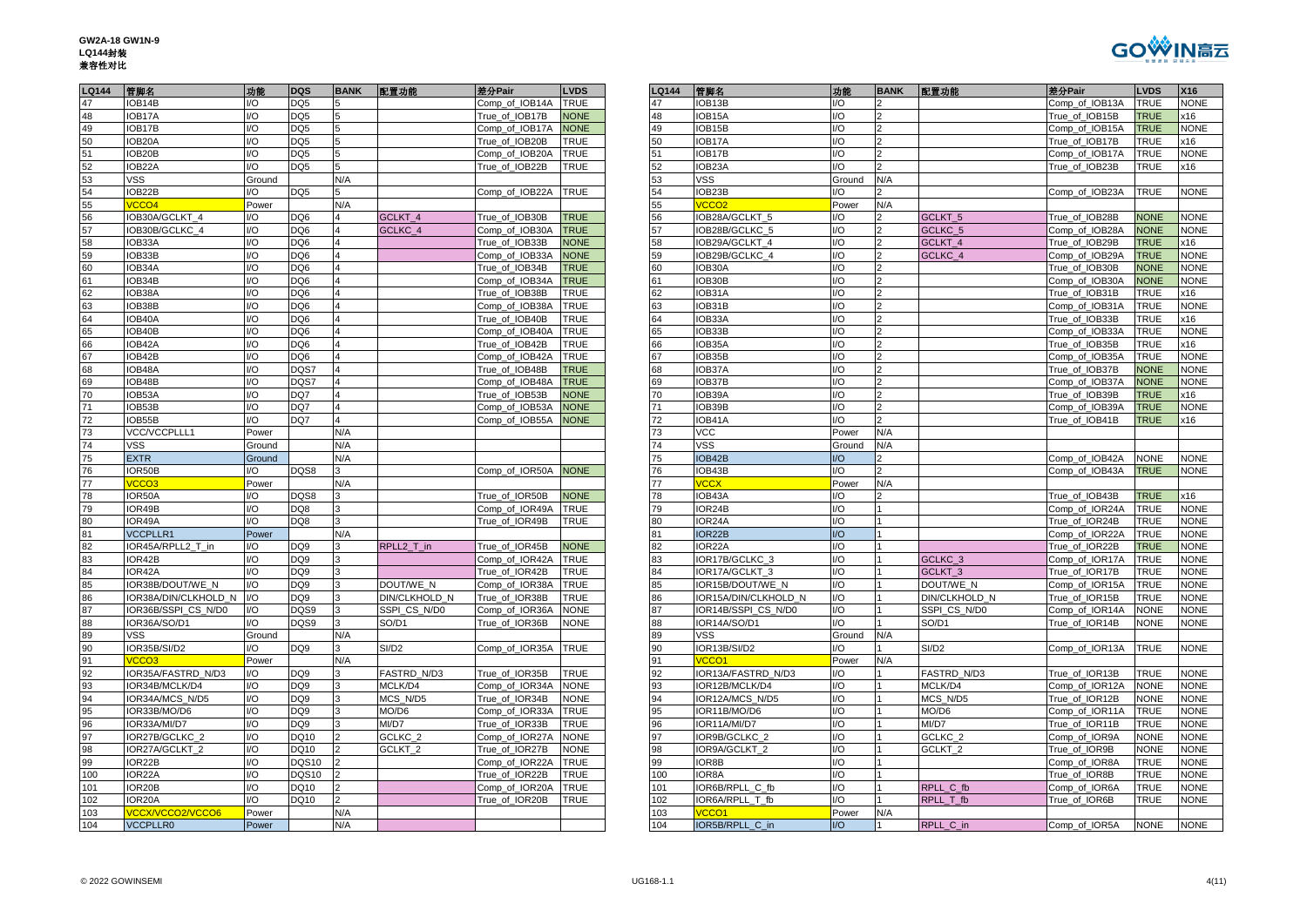| GW2A-18 GW1N-9 |
|----------------|
| LQ144封装        |
| 兼容性对比          |



| LQ144 | 管脚名                 | 功能     | <b>DQS</b>      | <b>BANK</b>    | 配置功能               | 差分Pair         | <b>LVDS</b> | <b>LQ144</b> | 管脚名             | 功能                          | BA             |
|-------|---------------------|--------|-----------------|----------------|--------------------|----------------|-------------|--------------|-----------------|-----------------------------|----------------|
| 105   | IOR7B/RPLL1_C in    | $IVO$  | <b>DQ11</b>     | $\overline{2}$ | RPLL1 C in         | Comp of IOR7A  | <b>NONE</b> | 105          | <b>VSS</b>      | Ground                      | IN/A           |
| 106   | IOR7A/RPLL1 T in    | 1/O    | <b>DQ11</b>     | $\overline{2}$ | RPLL1 T in         | True of IOR7B  | <b>NONE</b> | 106          | IOR5A/RPLL T in | $\overline{U}$              |                |
| 107   | <b>VSS</b>          | Ground |                 | N/A            |                    |                |             | 107          | <b>VSS</b>      | Ground                      | N/A            |
| 108   | VCC/VCCPLLL1        | Power  |                 | N/A            |                    |                |             | 108          | <b>VCC</b>      | Power                       | N/A            |
| 109   | VCCO <sub>1</sub>   | Power  |                 | N/A            |                    |                |             | 109          | <b>VCCO0</b>    | Power                       | N/A            |
| 110   | IOT50B              | 1/O    | <b>DQ12</b>     |                |                    | Comp of IOT50A | <b>TRUE</b> | 110          | IOT42B          | $\overline{1}/\overline{O}$ |                |
| 111   | IOT50A              | 1/O    | <b>DQ12</b>     | l 1            |                    | True_of_IOT50B | <b>TRUE</b> | 111          | IOT42A          | $\mathsf{IO}$               |                |
| 112   | IOT48B              | 1/O    | <b>DQS12</b>    |                |                    | Comp_of_IOT48A | <b>TRUE</b> | 112          | IOT41B          | $\mathsf{IO}$               |                |
| 113   | IOT48A              | 1/O    | DQS12           |                |                    | True of IOT48B | <b>TRUE</b> | 113          | IOT41A          | $\overline{1/O}$            |                |
| 114   | IOT42B              | 1/O    | DQ13            |                |                    | Comp of IOT42A | <b>TRUE</b> | 114          | IOT39B          | $\mathsf{IO}$               |                |
| 115   | IOT42A              | 1/O    | DQ13            |                |                    | True_of_IOT42B | <b>TRUE</b> | 115          | IOT39A          | $\mathsf{IO}$               |                |
| 116   | IOT40B              | 1/O    | <b>DQ13</b>     |                |                    | Comp_of_IOT40A | <b>TRUE</b> | 116          | IOT37B          | $\overline{1/O}$            |                |
| 117   | IOT40A              | 1/O    | <b>DQ13</b>     | <b>11</b>      |                    | True of IOT40B | <b>TRUE</b> | 117          | IOT37A          | $\mathsf{IO}$               |                |
| 118   | IOT38B              | 1/O    | <b>DQ13</b>     |                |                    | Comp of IOT38A | <b>TRUE</b> | 118          | IOT34B          | $\mathsf{IO}$               | $\Omega$       |
| 119   | IOT38A              | 1/O    | <b>DQ13</b>     | $\overline{1}$ |                    | True of IOT38B | <b>TRUE</b> | 119          | IOT34A          | $\mathsf{IO}$               | $\Omega$       |
| 120   | IOT30B/GCLKC 1      | 1/O    | DQ13            | 11             | GCLKC 1            | Comp of IOT30A | <b>TRUE</b> | 120          | IOT32B          | $\mathsf{IO}$               | 0              |
| 121   | IOT30A/GCLKT_1      | 1/O    | DQ13            | 11             | GCLKT <sub>1</sub> | True_of_IOT30B | <b>TRUE</b> | 121          | IOT32A          | $\mathsf{IO}$               | $\mathbf 0$    |
| 122   | IOT27B/GCLKC 0      | 1/O    | <b>DQ14</b>     | 0              | GCLKC 0            | Comp_of_IOT27A | <b>NONE</b> | 122          | IOT29B/GCLKC 1  | $\overline{1/O}$            | $\mathbf 0$    |
| 123   | IOT27A/GCLKT 0      | 1/O    | <b>DQ14</b>     | $\Omega$       | GCLKT <sub>0</sub> | True of IOT27B | <b>NONE</b> | 123          | IOT29A/GCLKT 1  | $\mathsf{IO}$               | $\mathbf 0$    |
| 124   | IOT <sub>23</sub> B | 1/O    | <b>DQ14</b>     | 0              |                    | Comp_of_IOT23A | <b>NONE</b> | 124          | IOT27B          | $\mathsf{IO}$               | $\overline{0}$ |
| 125   | IOT22A              | 1/O    | <b>DQ14</b>     | $\overline{0}$ |                    | True of IOT22B | <b>TRUE</b> | 125          | IOT27A          | $\overline{1/O}$            | $\overline{0}$ |
| 126   | IOT23A              | 1/O    | <b>DQ14</b>     | $\overline{0}$ |                    | True of IOT23B | <b>NONE</b> | 126          | IOT24B          | 1/O                         | $\overline{0}$ |
| 127   | VCCO0               | Power  |                 | N/A            |                    |                |             | 127          | VCCO0           | Power                       | N/A            |
| 128   | IOT19A              | 1/O    | <b>DQ14</b>     | $\Omega$       |                    | True of IOT19B | <b>NONE</b> | 128          | IOT24A          | 1/O                         | $\Omega$       |
| 129   | IOT17B              | 1/O    | <b>DQ14</b>     | 0              |                    | Comp of IOT17A | <b>NONE</b> | 129          | IOT22B          | $\mathsf{IO}$               | $\overline{0}$ |
| 130   | IOT17A              | 1/O    | <b>DQ14</b>     | 0              |                    | True of IOT17B | <b>NONE</b> | 130          | IOT22A          | $\mathsf{IO}$               | $\mathbf{0}$   |
| 131   | IOT14B              | 1/O    | <b>DQ14</b>     | $\Omega$       |                    | Comp_of_IOT14A | <b>TRUE</b> | 131          | IOT20B          | $\mathsf{IO}$               | $\mathbf{0}$   |
| 132   | IOT14A              | 1/O    | <b>DQ14</b>     | 0              |                    | True of IOT14B | <b>TRUE</b> | 132          | IOT20A          | $\mathsf{IO}$               | $\overline{0}$ |
| 133   | IOT12B              | 1/O    | <b>DQ14</b>     | $\overline{0}$ |                    | Comp_of_IOT12A | <b>TRUE</b> | 133          | IOT17B          | 1/O                         | $\mathbf 0$    |
| 134   | IOT12A              | 1/O    | <b>DQ14</b>     | 0              |                    | True of IOT12B | <b>TRUE</b> | 134          | IOT17A          | $\overline{1/O}$            | $\overline{0}$ |
| 135   | IOT7B               | 1/O    | <b>DQ15</b>     | 0              |                    | Comp of IOT7A  | <b>NONE</b> | 135          | IOT15B          | $\mathsf{IO}$               | $\mathbf 0$    |
| 136   | <b>IOT7A</b>        | 1/O    | <b>DQ15</b>     | $\Omega$       |                    | True_of_IOT7B  | <b>NONE</b> | 136          | IOT15A          | $\mathsf{IO}$               | $\mathbf{0}$   |
| 137   | IOT6B               | 1/O    | <b>DQ15</b>     | 0              |                    | Comp_of_IOT6A  | <b>TRUE</b> | 137          | IOT12B          | $\mathsf{IO}$               | 3              |
| 138   | IOT6A               | 1/O    | <b>DQ15</b>     | lo             |                    | True_of_IOT6B  | <b>TRUE</b> | 138          | IOT12A          | 1/O                         | 3              |
| 139   | IOT4B               | 1/O    | <b>DQ15</b>     | $\overline{0}$ |                    | Comp_of_IOT4A  | <b>TRUE</b> | 139          | IOT10B          | $\overline{1/O}$            | 3              |
| 140   | IOT4A               | 1/O    | <b>DQ15</b>     | $\Omega$       |                    | True of IOT4B  | <b>TRUE</b> | 140          | IOT10A          | 1/O                         | 3              |
| 141   | IOT2B               | 1/O    | <b>DQ15</b>     | l0             |                    | Comp of IOT2A  | <b>TRUE</b> | 141          | IOT8B           | 1/O                         | 3              |
| 142   | IOR30B/MODE1        | 1/O    | DQ <sub>9</sub> | 3              | MODE1              | Comp of IOR30A | <b>NONE</b> | 142          | IOT8A           | $\mathsf{IO}$               | 3              |
| 143   | IOR31A/MODE2        | 1/O    | DQ <sub>9</sub> | 3              | MODE <sub>2</sub>  | True of IOR31B | <b>TRUE</b> | 143          | IOT6B/MODE1     | $\mathsf{IO}$               | 3              |
| 144   | IOR30A/MODE0        | 1/O    | DQ <sub>9</sub> | 3              | MODE0              | True of IOR30B | <b>NONE</b> | 144          | IOT5A/MODE0     | $1/\Omega$                  | 3              |

| <b>LQ144</b> | 管脚名                 | 功能     | <b>DQS</b>      | <b>BANK</b> | 配置功能               | 差分Pair         | <b>LVDS</b> |
|--------------|---------------------|--------|-----------------|-------------|--------------------|----------------|-------------|
| 105          | IOR7B/RPLL1 C in    | $IVO$  | <b>DQ11</b>     |             | RPLL1_C_in         | Comp of IOR7A  | <b>NONE</b> |
| 106          | IOR7A/RPLL1 T in    | I/O    | <b>DQ11</b>     |             | RPLL1 T in         | True of IOR7B  | <b>NONE</b> |
| 107          | VSS.                | Ground |                 | N/A         |                    |                |             |
| 108          | VCC/VCCPLLL1        | Power  |                 | N/A         |                    |                |             |
| 109          | /CCO1               | Power  |                 | N/A         |                    |                |             |
| 110          | IOT50B              | I/O    | <b>DQ12</b>     |             |                    | Comp of IOT50A | <b>TRUE</b> |
| 111          | IOT50A              | 1/O    | <b>DQ12</b>     |             |                    | True of IOT50B | <b>TRUE</b> |
| 112          | IOT48B              | 1/O    | DQS12           |             |                    | Comp of IOT48A | <b>TRUE</b> |
| 113          | IOT48A              | 1/O    | DQS12           |             |                    | True of IOT48B | <b>TRUE</b> |
| 114          | IOT42B              | 1/O    | <b>DQ13</b>     |             |                    | Comp of IOT42A | <b>TRUE</b> |
| 115          | IOT42A              | 1/O    | <b>DQ13</b>     |             |                    | True of IOT42B | <b>TRUE</b> |
| 116          | IOT40B              | I/O    | <b>DQ13</b>     |             |                    | Comp of IOT40A | <b>TRUE</b> |
| 117          | IOT40A              | 1/O    | <b>DQ13</b>     |             |                    | True of IOT40B | <b>TRUE</b> |
| 118          | IOT38B              | 1/O    | <b>DQ13</b>     |             |                    | Comp of IOT38A | <b>TRUE</b> |
| 119          | IOT38A              | U      | <b>DQ13</b>     |             |                    | True of IOT38B | <b>TRUE</b> |
| 120          | IOT30B/GCLKC 1      | 1/O    | <b>DQ13</b>     |             | GCLKC 1            | Comp of IOT30A | <b>TRUE</b> |
| 121          | IOT30A/GCLKT_1      | I/O    | <b>DQ13</b>     |             | GCLKT <sub>1</sub> | True of IOT30B | <b>TRUE</b> |
| 122          | IOT27B/GCLKC 0      | 1/O    | <b>DQ14</b>     |             | GCLKC <sub>0</sub> | Comp of IOT27A | <b>NONE</b> |
| 123          | IOT27A/GCLKT 0      | 1/O    | <b>DQ14</b>     |             | GCLKT <sub>0</sub> | True of IOT27B | <b>NONE</b> |
| 124          | IOT23B              | 1/O    | <b>DQ14</b>     |             |                    | Comp of IOT23A | <b>NONE</b> |
| 125          | IOT <sub>22</sub> A | I/O    | <b>DQ14</b>     |             |                    | True of IOT22B | <b>TRUE</b> |
| 126          | IOT <sub>23</sub> A | 1/O    | <b>DQ14</b>     |             |                    | True of IOT23B | <b>NONE</b> |
| 127          | VCCO <sub>0</sub>   | Power  |                 | N/A         |                    |                |             |
| 128          | IOT <sub>19</sub> A | 1/O    | <b>DQ14</b>     |             |                    | True of IOT19B | <b>NONE</b> |
| 129          | IOT17B              | 1/O    | <b>DQ14</b>     |             |                    | Comp of IOT17A | <b>NONE</b> |
| 130          | IOT17A              | I/O    | <b>DQ14</b>     |             |                    | True of IOT17B | <b>NONE</b> |
| 131          | IOT14B              | U      | <b>DQ14</b>     |             |                    | Comp of IOT14A | <b>TRUE</b> |
| 132          | IOT14A              | 1/O    | <b>DQ14</b>     |             |                    | True of IOT14B | <b>TRUE</b> |
| 133          | IOT12B              | 1/O    | <b>DQ14</b>     |             |                    | Comp of IOT12A | <b>TRUE</b> |
| 134          | IOT <sub>12</sub> A | 1/O    | <b>DQ14</b>     |             |                    | True of IOT12B | <b>TRUE</b> |
| 135          | <b>IOT7B</b>        | I/O    | <b>DQ15</b>     |             |                    | Comp_of_IOT7A  | <b>NONE</b> |
| 136          | <b>IOT7A</b>        | I/O    | <b>DQ15</b>     |             |                    | True of IOT7B  | <b>NONE</b> |
| 137          | IOT6B               | U      | <b>DQ15</b>     |             |                    | Comp of IOT6A  | <b>TRUE</b> |
| 138          | IOT6A               | I/O    | <b>DQ15</b>     |             |                    | True of IOT6B  | <b>TRUE</b> |
| 139          | IOT4B               | 1/O    | <b>DQ15</b>     |             |                    | Comp of IOT4A  | <b>TRUE</b> |
| 140          | IOT4A               | U      | <b>DQ15</b>     |             |                    | True of IOT4B  | <b>TRUE</b> |
| 141          | IOT2B               | I/O    | <b>DQ15</b>     |             |                    | Comp of IOT2A  | <b>TRUE</b> |
| 142          | IOR30B/MODE1        | 1/O    | DQ <sub>9</sub> |             | MODE1              | Comp of IOR30A | <b>NONE</b> |
| 143          | IOR31A/MODE2        | 1/O    | DQ9             |             | MODE <sub>2</sub>  | True of IOR31B | <b>TRUE</b> |
| 144          | IOR30A/MODE0        | 1/O    | DQ9             | 3           | MODE0              | True of IOR30B | <b>NONE</b> |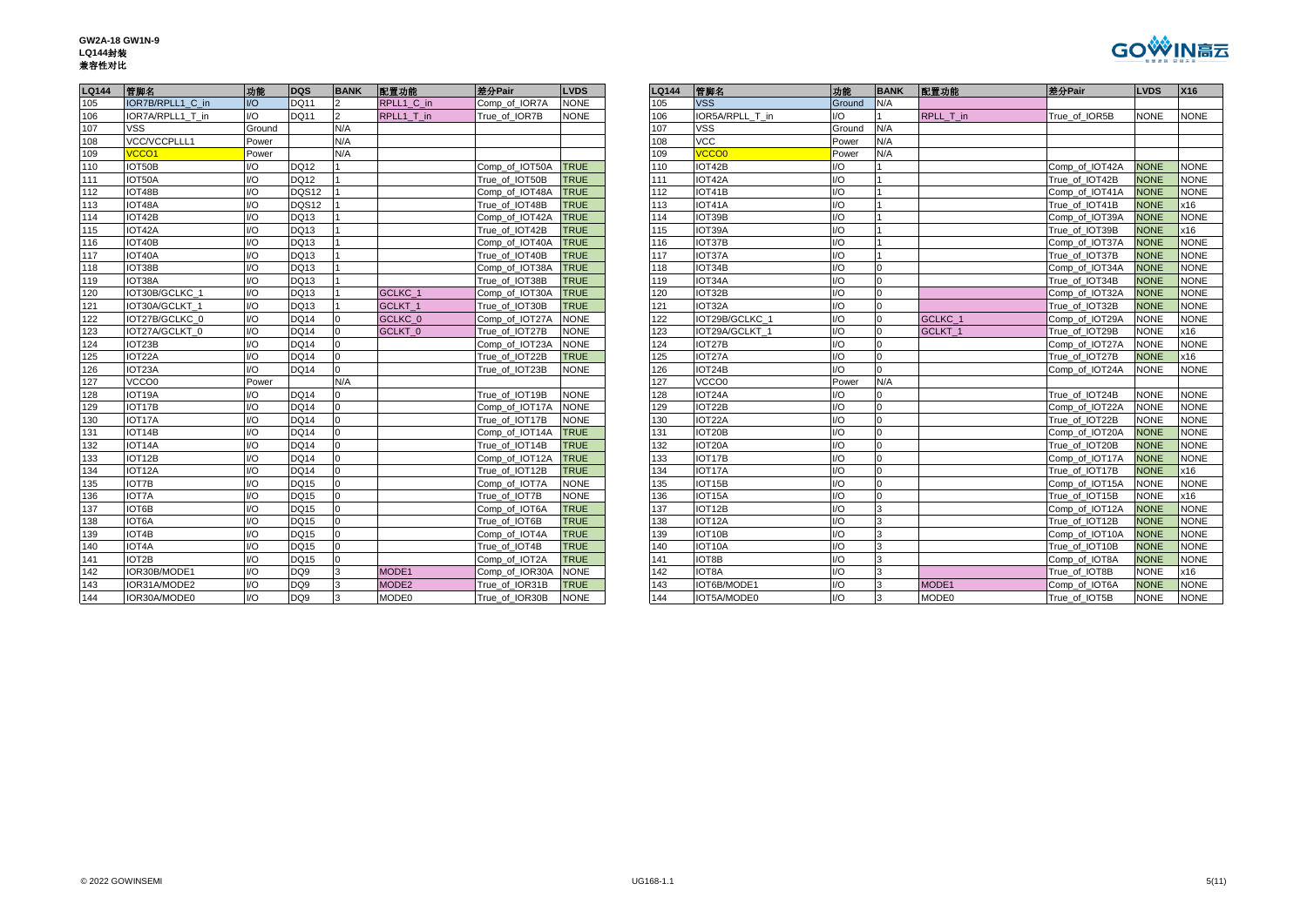#### **GW2A-18 GW1N-9 PG256**封装 兼容性对比

# 注!

下表中不同颜色的底纹释义如下:

|   | 引脚功能不同      |
|---|-------------|
|   | 电源不同        |
| з | 主要配置功能不同    |
|   | TRUE LVDS不同 |

5 没有标注颜色底纹的为两者兼容<br>6 未做BANK兼容对比

6 未做BANK兼容对比

7 GW2A系列VCC需供1.0V,GW1N系列VCC需供1.2V

8 GW2A系列含有EXTR管脚,GW1N系列不含有EXTR管脚

## **GW2A-18 PG256**

| A1<br><b>VCC</b><br>N/A<br><b>VCC</b><br>N/A<br>Power<br>Α1<br>Power<br>A10<br>I/O<br>IOL18B<br>IOL33B<br>DQ <sub>2</sub><br>Comp of IOL33A<br><b>TRUE</b><br>A10<br>Comp of IOL18A<br><b>NONE</b><br>I/O<br>3<br>$\mathsf{IO}$<br>DQ1<br><b>IOL7A</b><br>3<br><b>NONE</b><br>A11<br>IOL15A<br><b>TRUE</b><br>A11<br>I/O<br>True of IOL15B<br>True of IOL7B<br>A12<br>IOL13B<br>$IVO$<br>DQ1<br><b>TRUE</b><br>A12<br>IOL4B<br>3<br><b>TRUE</b><br>Comp of IOL13A<br>I/O<br>Comp of IOL4A<br>3<br>A13<br>IOR32A/READY<br>$\mathsf{U}\mathsf{O}$<br>DO <sub>9</sub><br><b>READY</b><br><b>NONE</b><br>IOL14B/READY<br><b>READY</b><br><b>NONE</b><br>True of IOR32B<br>A13<br>I/O<br>Comp_of_IOL14A<br>A14<br>IOL8B/LPLL1 C fb<br>$IVO$<br>DQ <sub>0</sub><br>LPLL1 C fb<br><b>TRUE</b><br>IOL6B/LPLL C fb<br>3<br>LPLL C fb<br><b>TRUE</b><br>Comp of IOL8A<br>A14<br>I/O<br>Comp_of_IOL6A<br>A15<br>$IVO$<br>DO <sub>0</sub><br><b>TRUE</b><br>$\mathcal{R}$<br><b>TRUE</b><br>IOL2B<br>A15<br>IOL2B<br>I/O<br>Comp_of_IOL2A<br>Comp_of_IOL2A<br>A16<br>$\overline{VCC}$<br><b>VCC</b><br>A16<br>Power<br>N/A<br>N/A<br>Power<br>A2<br>IOB13B<br>A2<br>IOB12B<br>$\mathsf{U}\mathsf{O}$<br>DQ <sub>5</sub><br><b>NONE</b><br>$\overline{2}$<br>Comp_of_IOB12A<br><b>NONE</b><br>Comp_of_IOB13A<br>I/O<br>5<br>A3<br>$\overline{2}$<br>A3<br>IOB4A<br>$IVO$<br>DQ4<br>5<br><b>TRUE</b><br>IOB8A<br><b>TRUE</b><br>True of IOB4B<br>I/O<br>True of IOB8B<br>A4<br>A4<br>$\overline{2}$<br>IOB <sub>2</sub> A<br>$IVO$<br>DO <sub>4</sub><br>5<br><b>TRUE</b><br>IOB6A<br>I/O<br>True_of_IOB6B<br><b>TRUE</b><br>True_of_IOB2B<br>A <sub>5</sub><br>A5<br><b>IOB7A</b><br>IOB7A<br>$U$<br>DQ4<br><b>NONE</b><br>I/O<br>$\overline{2}$<br>True of IOB7B<br><b>NONE</b><br>5<br>True of IOB7B<br>A <sub>6</sub><br>IOR26B/TDI<br>$IVO$<br>TDI<br><b>TRUE</b><br>A6<br>3<br><b>NONE</b><br><b>DQ10</b><br>Comp_of_IOR26A<br>IOL12B/TDI<br>I/O<br>TDI<br>Comp_of_IOL12A<br>A7<br><b>TCK</b><br>A7<br><b>TCK</b><br>IOR26A/TCK<br>I/O<br>DQ10<br><b>TRUE</b><br>IOL11B/TCK<br>3<br><b>TRUE</b><br>$\overline{2}$<br>True of IOR26B<br>I/O<br>Comp_of_IOL11A<br>A <sub>8</sub><br>$IVO$<br>DQ <sub>2</sub><br>GCLKC <sub>6</sub><br><b>TRUE</b><br>3<br>GCLKC <sub>6</sub><br><b>TRUE</b><br>IOL29B/GCLKC 6<br>Comp_of_IOL29A<br>A <sub>8</sub><br>IOL15B/GCLKC_6<br>I/O<br>Comp_of_IOL15A<br>6<br>A9<br>$IVO$<br>DQ1<br>3<br><b>NONE</b><br>GCLKT_7<br><b>NONE</b><br>A <sub>9</sub><br>I/O<br>GCLKT <sub>7</sub><br>IOL27A/GCLKT 7<br>True of IOL27B<br>IOL9A/GCLKT 7<br>True_of_IOL9B<br><b>B1</b><br>$\overline{2}$<br>$IVO$<br>DQ4<br><b>TRUE</b><br><b>TRUE</b><br>True of IOB8B<br><b>B1</b><br>I/O<br>True of IOB11B<br>IOB8A<br>5<br>IOB11A<br><b>B10</b><br><b>TRUE</b><br>3<br><b>TRUE</b><br>IOR31B/RECONFIG N I/O<br>DQ <sub>9</sub><br>IOL13B/RECONFIG_N<br>$UO$<br>RECONFIG_N<br>3<br><b>RECONFIG N</b><br>Comp of IOR31A<br><b>B10</b><br>Comp_of_IOL13A<br><b>B11</b><br>$IVO$<br><b>TRUE</b><br>3<br><b>TRUE</b><br>IOL <sub>13</sub> A<br>DQ1<br>True of IOL13B<br><b>B11</b><br>IOL4A<br>I/O<br>True_of_IOL4B<br><b>B12</b><br>$IVO$<br>DO <sub>0</sub><br>3<br><b>NONE</b><br>IOL7B/LPLL1 C in<br>LPLL1 C in<br><b>NONE</b><br><b>B12</b><br>IOL5B/LPLL C in<br>I/O<br>LPLL C in<br>Comp of IOL7A<br>Comp_of_IOL5A | <b>LVDS</b><br>X16 |
|---------------------------------------------------------------------------------------------------------------------------------------------------------------------------------------------------------------------------------------------------------------------------------------------------------------------------------------------------------------------------------------------------------------------------------------------------------------------------------------------------------------------------------------------------------------------------------------------------------------------------------------------------------------------------------------------------------------------------------------------------------------------------------------------------------------------------------------------------------------------------------------------------------------------------------------------------------------------------------------------------------------------------------------------------------------------------------------------------------------------------------------------------------------------------------------------------------------------------------------------------------------------------------------------------------------------------------------------------------------------------------------------------------------------------------------------------------------------------------------------------------------------------------------------------------------------------------------------------------------------------------------------------------------------------------------------------------------------------------------------------------------------------------------------------------------------------------------------------------------------------------------------------------------------------------------------------------------------------------------------------------------------------------------------------------------------------------------------------------------------------------------------------------------------------------------------------------------------------------------------------------------------------------------------------------------------------------------------------------------------------------------------------------------------------------------------------------------------------------------------------------------------------------------------------------------------------------------------------------------------------------------------------------------------------------------------------------------------------------------------------------------------------------------------------------------------------------------------------------------------------------------------------------------------------------------------------------------------------------------------------------------------------------------------------------------------------------------------------------------------------------------------------------------------------------------------------------------------------------------------------------------------------------------------------------------------------------|--------------------|
|                                                                                                                                                                                                                                                                                                                                                                                                                                                                                                                                                                                                                                                                                                                                                                                                                                                                                                                                                                                                                                                                                                                                                                                                                                                                                                                                                                                                                                                                                                                                                                                                                                                                                                                                                                                                                                                                                                                                                                                                                                                                                                                                                                                                                                                                                                                                                                                                                                                                                                                                                                                                                                                                                                                                                                                                                                                                                                                                                                                                                                                                                                                                                                                                                                                                                                                                 |                    |
|                                                                                                                                                                                                                                                                                                                                                                                                                                                                                                                                                                                                                                                                                                                                                                                                                                                                                                                                                                                                                                                                                                                                                                                                                                                                                                                                                                                                                                                                                                                                                                                                                                                                                                                                                                                                                                                                                                                                                                                                                                                                                                                                                                                                                                                                                                                                                                                                                                                                                                                                                                                                                                                                                                                                                                                                                                                                                                                                                                                                                                                                                                                                                                                                                                                                                                                                 | NO                 |
|                                                                                                                                                                                                                                                                                                                                                                                                                                                                                                                                                                                                                                                                                                                                                                                                                                                                                                                                                                                                                                                                                                                                                                                                                                                                                                                                                                                                                                                                                                                                                                                                                                                                                                                                                                                                                                                                                                                                                                                                                                                                                                                                                                                                                                                                                                                                                                                                                                                                                                                                                                                                                                                                                                                                                                                                                                                                                                                                                                                                                                                                                                                                                                                                                                                                                                                                 | <b>NO</b>          |
|                                                                                                                                                                                                                                                                                                                                                                                                                                                                                                                                                                                                                                                                                                                                                                                                                                                                                                                                                                                                                                                                                                                                                                                                                                                                                                                                                                                                                                                                                                                                                                                                                                                                                                                                                                                                                                                                                                                                                                                                                                                                                                                                                                                                                                                                                                                                                                                                                                                                                                                                                                                                                                                                                                                                                                                                                                                                                                                                                                                                                                                                                                                                                                                                                                                                                                                                 | <b>NO</b>          |
|                                                                                                                                                                                                                                                                                                                                                                                                                                                                                                                                                                                                                                                                                                                                                                                                                                                                                                                                                                                                                                                                                                                                                                                                                                                                                                                                                                                                                                                                                                                                                                                                                                                                                                                                                                                                                                                                                                                                                                                                                                                                                                                                                                                                                                                                                                                                                                                                                                                                                                                                                                                                                                                                                                                                                                                                                                                                                                                                                                                                                                                                                                                                                                                                                                                                                                                                 | <b>NO</b>          |
|                                                                                                                                                                                                                                                                                                                                                                                                                                                                                                                                                                                                                                                                                                                                                                                                                                                                                                                                                                                                                                                                                                                                                                                                                                                                                                                                                                                                                                                                                                                                                                                                                                                                                                                                                                                                                                                                                                                                                                                                                                                                                                                                                                                                                                                                                                                                                                                                                                                                                                                                                                                                                                                                                                                                                                                                                                                                                                                                                                                                                                                                                                                                                                                                                                                                                                                                 | <b>NO</b>          |
|                                                                                                                                                                                                                                                                                                                                                                                                                                                                                                                                                                                                                                                                                                                                                                                                                                                                                                                                                                                                                                                                                                                                                                                                                                                                                                                                                                                                                                                                                                                                                                                                                                                                                                                                                                                                                                                                                                                                                                                                                                                                                                                                                                                                                                                                                                                                                                                                                                                                                                                                                                                                                                                                                                                                                                                                                                                                                                                                                                                                                                                                                                                                                                                                                                                                                                                                 | <b>NO</b>          |
|                                                                                                                                                                                                                                                                                                                                                                                                                                                                                                                                                                                                                                                                                                                                                                                                                                                                                                                                                                                                                                                                                                                                                                                                                                                                                                                                                                                                                                                                                                                                                                                                                                                                                                                                                                                                                                                                                                                                                                                                                                                                                                                                                                                                                                                                                                                                                                                                                                                                                                                                                                                                                                                                                                                                                                                                                                                                                                                                                                                                                                                                                                                                                                                                                                                                                                                                 |                    |
|                                                                                                                                                                                                                                                                                                                                                                                                                                                                                                                                                                                                                                                                                                                                                                                                                                                                                                                                                                                                                                                                                                                                                                                                                                                                                                                                                                                                                                                                                                                                                                                                                                                                                                                                                                                                                                                                                                                                                                                                                                                                                                                                                                                                                                                                                                                                                                                                                                                                                                                                                                                                                                                                                                                                                                                                                                                                                                                                                                                                                                                                                                                                                                                                                                                                                                                                 | <b>NO</b>          |
|                                                                                                                                                                                                                                                                                                                                                                                                                                                                                                                                                                                                                                                                                                                                                                                                                                                                                                                                                                                                                                                                                                                                                                                                                                                                                                                                                                                                                                                                                                                                                                                                                                                                                                                                                                                                                                                                                                                                                                                                                                                                                                                                                                                                                                                                                                                                                                                                                                                                                                                                                                                                                                                                                                                                                                                                                                                                                                                                                                                                                                                                                                                                                                                                                                                                                                                                 | x16                |
|                                                                                                                                                                                                                                                                                                                                                                                                                                                                                                                                                                                                                                                                                                                                                                                                                                                                                                                                                                                                                                                                                                                                                                                                                                                                                                                                                                                                                                                                                                                                                                                                                                                                                                                                                                                                                                                                                                                                                                                                                                                                                                                                                                                                                                                                                                                                                                                                                                                                                                                                                                                                                                                                                                                                                                                                                                                                                                                                                                                                                                                                                                                                                                                                                                                                                                                                 | x16                |
|                                                                                                                                                                                                                                                                                                                                                                                                                                                                                                                                                                                                                                                                                                                                                                                                                                                                                                                                                                                                                                                                                                                                                                                                                                                                                                                                                                                                                                                                                                                                                                                                                                                                                                                                                                                                                                                                                                                                                                                                                                                                                                                                                                                                                                                                                                                                                                                                                                                                                                                                                                                                                                                                                                                                                                                                                                                                                                                                                                                                                                                                                                                                                                                                                                                                                                                                 | <b>NO</b>          |
|                                                                                                                                                                                                                                                                                                                                                                                                                                                                                                                                                                                                                                                                                                                                                                                                                                                                                                                                                                                                                                                                                                                                                                                                                                                                                                                                                                                                                                                                                                                                                                                                                                                                                                                                                                                                                                                                                                                                                                                                                                                                                                                                                                                                                                                                                                                                                                                                                                                                                                                                                                                                                                                                                                                                                                                                                                                                                                                                                                                                                                                                                                                                                                                                                                                                                                                                 | <b>NO</b>          |
|                                                                                                                                                                                                                                                                                                                                                                                                                                                                                                                                                                                                                                                                                                                                                                                                                                                                                                                                                                                                                                                                                                                                                                                                                                                                                                                                                                                                                                                                                                                                                                                                                                                                                                                                                                                                                                                                                                                                                                                                                                                                                                                                                                                                                                                                                                                                                                                                                                                                                                                                                                                                                                                                                                                                                                                                                                                                                                                                                                                                                                                                                                                                                                                                                                                                                                                                 | <b>NO</b>          |
|                                                                                                                                                                                                                                                                                                                                                                                                                                                                                                                                                                                                                                                                                                                                                                                                                                                                                                                                                                                                                                                                                                                                                                                                                                                                                                                                                                                                                                                                                                                                                                                                                                                                                                                                                                                                                                                                                                                                                                                                                                                                                                                                                                                                                                                                                                                                                                                                                                                                                                                                                                                                                                                                                                                                                                                                                                                                                                                                                                                                                                                                                                                                                                                                                                                                                                                                 | <b>NO</b>          |
|                                                                                                                                                                                                                                                                                                                                                                                                                                                                                                                                                                                                                                                                                                                                                                                                                                                                                                                                                                                                                                                                                                                                                                                                                                                                                                                                                                                                                                                                                                                                                                                                                                                                                                                                                                                                                                                                                                                                                                                                                                                                                                                                                                                                                                                                                                                                                                                                                                                                                                                                                                                                                                                                                                                                                                                                                                                                                                                                                                                                                                                                                                                                                                                                                                                                                                                                 | <b>NO</b>          |
|                                                                                                                                                                                                                                                                                                                                                                                                                                                                                                                                                                                                                                                                                                                                                                                                                                                                                                                                                                                                                                                                                                                                                                                                                                                                                                                                                                                                                                                                                                                                                                                                                                                                                                                                                                                                                                                                                                                                                                                                                                                                                                                                                                                                                                                                                                                                                                                                                                                                                                                                                                                                                                                                                                                                                                                                                                                                                                                                                                                                                                                                                                                                                                                                                                                                                                                                 | x16                |
|                                                                                                                                                                                                                                                                                                                                                                                                                                                                                                                                                                                                                                                                                                                                                                                                                                                                                                                                                                                                                                                                                                                                                                                                                                                                                                                                                                                                                                                                                                                                                                                                                                                                                                                                                                                                                                                                                                                                                                                                                                                                                                                                                                                                                                                                                                                                                                                                                                                                                                                                                                                                                                                                                                                                                                                                                                                                                                                                                                                                                                                                                                                                                                                                                                                                                                                                 | <b>NO</b>          |
|                                                                                                                                                                                                                                                                                                                                                                                                                                                                                                                                                                                                                                                                                                                                                                                                                                                                                                                                                                                                                                                                                                                                                                                                                                                                                                                                                                                                                                                                                                                                                                                                                                                                                                                                                                                                                                                                                                                                                                                                                                                                                                                                                                                                                                                                                                                                                                                                                                                                                                                                                                                                                                                                                                                                                                                                                                                                                                                                                                                                                                                                                                                                                                                                                                                                                                                                 | <b>NO</b>          |
|                                                                                                                                                                                                                                                                                                                                                                                                                                                                                                                                                                                                                                                                                                                                                                                                                                                                                                                                                                                                                                                                                                                                                                                                                                                                                                                                                                                                                                                                                                                                                                                                                                                                                                                                                                                                                                                                                                                                                                                                                                                                                                                                                                                                                                                                                                                                                                                                                                                                                                                                                                                                                                                                                                                                                                                                                                                                                                                                                                                                                                                                                                                                                                                                                                                                                                                                 | <b>NO</b>          |
| $IVO$<br>DQ <sub>0</sub><br>3<br><b>B13</b><br>IOL8A/LPLL1 T fb<br>LPLL1 T fb<br>True_of_IOL8B<br><b>TRUE</b><br><b>B13</b><br>IOL6A/LPLL T fb<br>I/O<br>LPLL T fb<br>True_of_IOL6B<br><b>TRUE</b>                                                                                                                                                                                                                                                                                                                                                                                                                                                                                                                                                                                                                                                                                                                                                                                                                                                                                                                                                                                                                                                                                                                                                                                                                                                                                                                                                                                                                                                                                                                                                                                                                                                                                                                                                                                                                                                                                                                                                                                                                                                                                                                                                                                                                                                                                                                                                                                                                                                                                                                                                                                                                                                                                                                                                                                                                                                                                                                                                                                                                                                                                                                              | <b>NO</b>          |
| <b>B14</b><br>$\mathsf{U}\mathsf{O}$<br>DQ <sub>0</sub><br><b>TRUE</b><br>IOL2A<br>3<br>IOL2A<br>True of IOL2B<br><b>B14</b><br>I/O<br>True of IOL2B<br><b>TRUE</b>                                                                                                                                                                                                                                                                                                                                                                                                                                                                                                                                                                                                                                                                                                                                                                                                                                                                                                                                                                                                                                                                                                                                                                                                                                                                                                                                                                                                                                                                                                                                                                                                                                                                                                                                                                                                                                                                                                                                                                                                                                                                                                                                                                                                                                                                                                                                                                                                                                                                                                                                                                                                                                                                                                                                                                                                                                                                                                                                                                                                                                                                                                                                                             | <b>NO</b>          |
| <b>VSS</b><br><b>B15</b><br><b>VSS</b><br>N/A<br>N/A<br>Ground<br><b>B15</b><br>Ground                                                                                                                                                                                                                                                                                                                                                                                                                                                                                                                                                                                                                                                                                                                                                                                                                                                                                                                                                                                                                                                                                                                                                                                                                                                                                                                                                                                                                                                                                                                                                                                                                                                                                                                                                                                                                                                                                                                                                                                                                                                                                                                                                                                                                                                                                                                                                                                                                                                                                                                                                                                                                                                                                                                                                                                                                                                                                                                                                                                                                                                                                                                                                                                                                                          |                    |
| <b>B16</b><br>IOR30B/MODE1<br>$U$<br>DQ <sub>9</sub><br>MODE1<br>IOT6B/MODE1<br>3<br>MODE1<br>Comp of IOR30A<br><b>NONE</b><br><b>B16</b><br>I/O<br>Comp_of_IOT6A<br><b>NONE</b><br>3                                                                                                                                                                                                                                                                                                                                                                                                                                                                                                                                                                                                                                                                                                                                                                                                                                                                                                                                                                                                                                                                                                                                                                                                                                                                                                                                                                                                                                                                                                                                                                                                                                                                                                                                                                                                                                                                                                                                                                                                                                                                                                                                                                                                                                                                                                                                                                                                                                                                                                                                                                                                                                                                                                                                                                                                                                                                                                                                                                                                                                                                                                                                           | <b>NO</b>          |
| B2<br><b>VSS</b><br><b>VSS</b><br>Ground<br>N/A<br>B <sub>2</sub><br>N/A<br>Ground                                                                                                                                                                                                                                                                                                                                                                                                                                                                                                                                                                                                                                                                                                                                                                                                                                                                                                                                                                                                                                                                                                                                                                                                                                                                                                                                                                                                                                                                                                                                                                                                                                                                                                                                                                                                                                                                                                                                                                                                                                                                                                                                                                                                                                                                                                                                                                                                                                                                                                                                                                                                                                                                                                                                                                                                                                                                                                                                                                                                                                                                                                                                                                                                                                              |                    |
| B <sub>3</sub><br>$IVO$<br><b>NONE</b><br>B <sub>3</sub><br>IOB12A<br>IOB13A<br>DQ <sub>5</sub><br>True of IOB13B<br>I/O<br>True of IOB12B<br><b>NONE</b><br>2                                                                                                                                                                                                                                                                                                                                                                                                                                                                                                                                                                                                                                                                                                                                                                                                                                                                                                                                                                                                                                                                                                                                                                                                                                                                                                                                                                                                                                                                                                                                                                                                                                                                                                                                                                                                                                                                                                                                                                                                                                                                                                                                                                                                                                                                                                                                                                                                                                                                                                                                                                                                                                                                                                                                                                                                                                                                                                                                                                                                                                                                                                                                                                  | <b>NO</b>          |
| <b>B4</b><br>$\overline{V}$<br>$\overline{2}$<br>DQ4<br><b>TRUE</b><br>B <sub>4</sub><br>IOB8B<br><b>TRUE</b><br>IOB4B<br>5<br>Comp_of_IOB4A<br>I/O<br>Comp_of_IOB8A                                                                                                                                                                                                                                                                                                                                                                                                                                                                                                                                                                                                                                                                                                                                                                                                                                                                                                                                                                                                                                                                                                                                                                                                                                                                                                                                                                                                                                                                                                                                                                                                                                                                                                                                                                                                                                                                                                                                                                                                                                                                                                                                                                                                                                                                                                                                                                                                                                                                                                                                                                                                                                                                                                                                                                                                                                                                                                                                                                                                                                                                                                                                                            | Ю                  |
| B <sub>5</sub><br>$IVO$<br><b>TRUE</b><br>3<br><b>TRUE</b><br>IOL47B/LPLL2 C fb<br>DO <sub>3</sub><br>LPLL2 C fb<br>B <sub>5</sub><br>IOL24B<br>I/O<br>Comp_of_IOL24A<br>6<br>Comp_of_IOL47A                                                                                                                                                                                                                                                                                                                                                                                                                                                                                                                                                                                                                                                                                                                                                                                                                                                                                                                                                                                                                                                                                                                                                                                                                                                                                                                                                                                                                                                                                                                                                                                                                                                                                                                                                                                                                                                                                                                                                                                                                                                                                                                                                                                                                                                                                                                                                                                                                                                                                                                                                                                                                                                                                                                                                                                                                                                                                                                                                                                                                                                                                                                                    | <b>NO</b>          |
| <b>B6</b><br>$IVO$<br>B <sub>6</sub><br>IOB7B<br>$\overline{2}$<br>IOB7B<br>DQ4<br>Comp_of_IOB7A<br><b>NONE</b><br>I/O<br>Comp_of_IOB7A<br><b>NONE</b>                                                                                                                                                                                                                                                                                                                                                                                                                                                                                                                                                                                                                                                                                                                                                                                                                                                                                                                                                                                                                                                                                                                                                                                                                                                                                                                                                                                                                                                                                                                                                                                                                                                                                                                                                                                                                                                                                                                                                                                                                                                                                                                                                                                                                                                                                                                                                                                                                                                                                                                                                                                                                                                                                                                                                                                                                                                                                                                                                                                                                                                                                                                                                                          | <b>NO</b>          |
| <b>B7</b><br>$IVO$<br>DQ <sub>2</sub><br><b>TRUE</b><br><b>B7</b><br>IOL22A<br>3<br><b>TRUE</b><br>True_of_IOL40B<br>I/O<br>True_of_IOL22B<br>IOL40A                                                                                                                                                                                                                                                                                                                                                                                                                                                                                                                                                                                                                                                                                                                                                                                                                                                                                                                                                                                                                                                                                                                                                                                                                                                                                                                                                                                                                                                                                                                                                                                                                                                                                                                                                                                                                                                                                                                                                                                                                                                                                                                                                                                                                                                                                                                                                                                                                                                                                                                                                                                                                                                                                                                                                                                                                                                                                                                                                                                                                                                                                                                                                                            | <b>NO</b>          |
| B <sub>8</sub><br>IOR25B/TMS<br>$IVO$<br><b>NONE</b><br>3<br><b>TRUE</b><br>DQ10<br>$\overline{2}$<br><b>TMS</b><br>B <sub>8</sub><br>IOL11A/TMS<br>I/O<br><b>TMS</b><br>Comp_of_IOR25A<br>True_of_IOL11B                                                                                                                                                                                                                                                                                                                                                                                                                                                                                                                                                                                                                                                                                                                                                                                                                                                                                                                                                                                                                                                                                                                                                                                                                                                                                                                                                                                                                                                                                                                                                                                                                                                                                                                                                                                                                                                                                                                                                                                                                                                                                                                                                                                                                                                                                                                                                                                                                                                                                                                                                                                                                                                                                                                                                                                                                                                                                                                                                                                                                                                                                                                       | NOI                |
| <b>B9</b><br>$\overline{10}$<br><b>NONE</b><br>DQ <sub>2</sub><br><b>TRUE</b><br>B <sub>9</sub><br>IOL18A<br>3<br>IOL33A<br>6<br>True of IOL33B<br>I/O<br>True of IOL18B                                                                                                                                                                                                                                                                                                                                                                                                                                                                                                                                                                                                                                                                                                                                                                                                                                                                                                                                                                                                                                                                                                                                                                                                                                                                                                                                                                                                                                                                                                                                                                                                                                                                                                                                                                                                                                                                                                                                                                                                                                                                                                                                                                                                                                                                                                                                                                                                                                                                                                                                                                                                                                                                                                                                                                                                                                                                                                                                                                                                                                                                                                                                                        | NO <sub>1</sub>    |
| C <sub>1</sub><br>$\overline{2}$<br>$IVO$<br>DQ <sub>5</sub><br><b>TRUE</b><br><b>NONE</b><br>IOB14A<br>5<br>C <sub>1</sub><br>IOB10A<br>I/O<br>True of IOB14B<br>True of IOB10B                                                                                                                                                                                                                                                                                                                                                                                                                                                                                                                                                                                                                                                                                                                                                                                                                                                                                                                                                                                                                                                                                                                                                                                                                                                                                                                                                                                                                                                                                                                                                                                                                                                                                                                                                                                                                                                                                                                                                                                                                                                                                                                                                                                                                                                                                                                                                                                                                                                                                                                                                                                                                                                                                                                                                                                                                                                                                                                                                                                                                                                                                                                                                | NO <sub>1</sub>    |
| IOR39A/SCLK<br>$IVO$<br>DQ <sub>9</sub><br><b>SCLK</b><br><b>NONE</b><br>C10<br>IOL12A/SCLK<br>3<br><b>NONE</b><br>C <sub>10</sub><br>3<br>True of IOR39B<br>I/O<br><b>SCLK</b><br>True_of_IOL12B                                                                                                                                                                                                                                                                                                                                                                                                                                                                                                                                                                                                                                                                                                                                                                                                                                                                                                                                                                                                                                                                                                                                                                                                                                                                                                                                                                                                                                                                                                                                                                                                                                                                                                                                                                                                                                                                                                                                                                                                                                                                                                                                                                                                                                                                                                                                                                                                                                                                                                                                                                                                                                                                                                                                                                                                                                                                                                                                                                                                                                                                                                                               | <b>NO</b>          |
| C11<br>$IVO$<br><b>TRUE</b><br><b>IOL7B</b><br>3<br>IOL15B<br>DQ1<br>C <sub>11</sub><br>I/O<br><b>NONE</b><br>Comp of IOL15A<br>Comp of IOL7A                                                                                                                                                                                                                                                                                                                                                                                                                                                                                                                                                                                                                                                                                                                                                                                                                                                                                                                                                                                                                                                                                                                                                                                                                                                                                                                                                                                                                                                                                                                                                                                                                                                                                                                                                                                                                                                                                                                                                                                                                                                                                                                                                                                                                                                                                                                                                                                                                                                                                                                                                                                                                                                                                                                                                                                                                                                                                                                                                                                                                                                                                                                                                                                   | NO <sub>1</sub>    |
| IOL5A/JTAGSEL_N/LPL<br>JTAGSEL N/LPLL<br>I/O<br>C12<br>IOL7A/LPLL1_T_in<br>$\mathsf{U}\mathsf{O}$<br>DQ <sub>0</sub><br>LPLL1 T in<br><b>NONE</b><br>C <sub>12</sub><br>True_of_IOL5B<br>NONE<br>True_of_IOL7B<br>$L$ T in<br>T in                                                                                                                                                                                                                                                                                                                                                                                                                                                                                                                                                                                                                                                                                                                                                                                                                                                                                                                                                                                                                                                                                                                                                                                                                                                                                                                                                                                                                                                                                                                                                                                                                                                                                                                                                                                                                                                                                                                                                                                                                                                                                                                                                                                                                                                                                                                                                                                                                                                                                                                                                                                                                                                                                                                                                                                                                                                                                                                                                                                                                                                                                              | <b>NO</b>          |
| IOR32B/DONE<br>$UO$<br><b>DONE</b><br><b>DONE</b><br>C <sub>13</sub><br>DQ <sub>9</sub><br>Comp of IOR32A<br><b>NONE</b><br>IOL14A/DONE<br>I/O<br>3<br>True of IOL14B<br><b>NONE</b><br>3<br>C <sub>13</sub>                                                                                                                                                                                                                                                                                                                                                                                                                                                                                                                                                                                                                                                                                                                                                                                                                                                                                                                                                                                                                                                                                                                                                                                                                                                                                                                                                                                                                                                                                                                                                                                                                                                                                                                                                                                                                                                                                                                                                                                                                                                                                                                                                                                                                                                                                                                                                                                                                                                                                                                                                                                                                                                                                                                                                                                                                                                                                                                                                                                                                                                                                                                    | <b>NO</b>          |
| N/A<br><b>VSS</b><br>N/A<br>C <sub>14</sub><br>VSS<br>C14<br>Ground<br>Ground                                                                                                                                                                                                                                                                                                                                                                                                                                                                                                                                                                                                                                                                                                                                                                                                                                                                                                                                                                                                                                                                                                                                                                                                                                                                                                                                                                                                                                                                                                                                                                                                                                                                                                                                                                                                                                                                                                                                                                                                                                                                                                                                                                                                                                                                                                                                                                                                                                                                                                                                                                                                                                                                                                                                                                                                                                                                                                                                                                                                                                                                                                                                                                                                                                                   |                    |
| C <sub>15</sub><br>IOR31A/MODE2<br>DQ <sub>9</sub><br><b>TRUE</b><br>IOT5B/MODE2<br>MODE <sub>2</sub><br><b>NONE</b><br>$\mathsf{U}\mathsf{O}$<br>MODE <sub>2</sub><br>True of IOR31B<br>C <sub>15</sub><br>Comp_of_IOT5A<br>I/O<br>3                                                                                                                                                                                                                                                                                                                                                                                                                                                                                                                                                                                                                                                                                                                                                                                                                                                                                                                                                                                                                                                                                                                                                                                                                                                                                                                                                                                                                                                                                                                                                                                                                                                                                                                                                                                                                                                                                                                                                                                                                                                                                                                                                                                                                                                                                                                                                                                                                                                                                                                                                                                                                                                                                                                                                                                                                                                                                                                                                                                                                                                                                           | <b>NO</b>          |
| C16<br>$IVO$<br>3<br><b>DQ15</b><br><b>NONE</b><br>I/O<br><b>NONE</b><br>IOT5A<br>True of IOT5B<br>C16<br>IOT10A<br>True of IOT10B                                                                                                                                                                                                                                                                                                                                                                                                                                                                                                                                                                                                                                                                                                                                                                                                                                                                                                                                                                                                                                                                                                                                                                                                                                                                                                                                                                                                                                                                                                                                                                                                                                                                                                                                                                                                                                                                                                                                                                                                                                                                                                                                                                                                                                                                                                                                                                                                                                                                                                                                                                                                                                                                                                                                                                                                                                                                                                                                                                                                                                                                                                                                                                                              | <b>NO</b>          |

| <b>PG256</b><br>功能<br><b>DQS</b><br><b>BANK</b><br>配置功能<br>差分Pair<br><b>LVDS</b><br>管脚名<br>功能<br><b>BANK</b><br>差分Pair<br>管脚名<br><b>PG256</b><br>配置功能<br><b>VCC</b><br><b>VCC</b><br>N/A<br>Α1<br>Power<br>N/A<br>Power<br>Α1<br>IOL33B<br>A10<br>IOL18B<br>A10<br>I/O<br>DQ <sub>2</sub><br>Comp of IOL33A<br><b>TRUE</b><br>I/O<br>Comp of IOL18A<br>6<br>3<br>I/O<br>IOL15A<br>DQ1<br>True of IOL15B<br><b>TRUE</b><br><b>IOL7A</b><br>I/O<br>3<br>True of IOL7B<br>A11<br>A11<br>IOL13B<br>I/O<br>IOL4B<br>3<br>A12<br>DQ1<br>Comp of IOL13A<br><b>TRUE</b><br>A12<br>I/O<br>Comp of IOL4A<br>I/O<br>DQ <sub>9</sub><br><b>READY</b><br>IOL14B/READY<br>I/O<br>3<br><b>READY</b><br>IOR32A/READY<br>3<br>True of IOR32B<br><b>NONE</b><br>A13<br>Comp of IOL14A<br>A13<br>$\mathsf{U}\mathsf{O}$<br>LPLL C fb<br>IOL8B/LPLL1 C fb<br>DQ <sub>0</sub><br>LPLL1 C fb<br>Comp of IOL8A<br><b>TRUE</b><br>A14<br>IOL6B/LPLL C fb<br>I/O<br>3<br>Comp of IOL6A<br>A14<br>I/O<br><b>TRUE</b><br>I/O<br>A15<br>IOL2B<br>DQ <sub>0</sub><br>Comp of IOL2A<br>A15<br>$\mathbf{3}$<br>Comp of IOL2A<br>IOL2B<br><b>VCC</b><br>N/A<br><b>VCC</b><br>N/A<br>A16<br>Power<br>A16<br>Power<br>I/O<br>DQ <sub>5</sub><br>IOB12B<br>I/O<br>А2<br>IOB13B<br>5<br>Comp of IOB13A<br><b>NONE</b><br>А2<br>2<br>Comp of IOB12A<br>$\mathsf{U}\mathsf{O}$<br>DQ4<br>5<br>$\mathsf{I}/\mathsf{O}$<br>$\overline{2}$<br>A3<br>IOB4A<br>True_of_IOB4B<br>TRUE<br>A3<br><b>IOB8A</b><br>True of IOB8B<br>5<br>$\overline{2}$<br>A4<br>IOB <sub>2</sub> A<br>I/O<br>DQ4<br>True of IOB2B<br><b>TRUE</b><br>IOB6A<br>I/O<br>A4<br>True_of_IOB6B<br>I/O<br>A5<br>IOB7A<br>DQ4<br>5<br>True_of_IOB7B<br><b>NONE</b><br>A5<br><b>IOB7A</b><br>I/O<br>$\overline{2}$<br>True_of_IOB7B<br>TDI<br>3<br>TDI<br>A6<br>IOR26B/TDI<br>I/O<br>DQ10<br>$\overline{2}$<br>Comp_of_IOR26A<br><b>TRUE</b><br>A6<br>IOL12B/TDI<br>I/O<br>Comp_of_IOL12A |             |             |
|------------------------------------------------------------------------------------------------------------------------------------------------------------------------------------------------------------------------------------------------------------------------------------------------------------------------------------------------------------------------------------------------------------------------------------------------------------------------------------------------------------------------------------------------------------------------------------------------------------------------------------------------------------------------------------------------------------------------------------------------------------------------------------------------------------------------------------------------------------------------------------------------------------------------------------------------------------------------------------------------------------------------------------------------------------------------------------------------------------------------------------------------------------------------------------------------------------------------------------------------------------------------------------------------------------------------------------------------------------------------------------------------------------------------------------------------------------------------------------------------------------------------------------------------------------------------------------------------------------------------------------------------------------------------------------------------------------------------------------------------------------------------------------------------------------------------------------------------------------------------------------------------------------------|-------------|-------------|
|                                                                                                                                                                                                                                                                                                                                                                                                                                                                                                                                                                                                                                                                                                                                                                                                                                                                                                                                                                                                                                                                                                                                                                                                                                                                                                                                                                                                                                                                                                                                                                                                                                                                                                                                                                                                                                                                                                                  | <b>LVDS</b> | <b>X16</b>  |
|                                                                                                                                                                                                                                                                                                                                                                                                                                                                                                                                                                                                                                                                                                                                                                                                                                                                                                                                                                                                                                                                                                                                                                                                                                                                                                                                                                                                                                                                                                                                                                                                                                                                                                                                                                                                                                                                                                                  |             |             |
|                                                                                                                                                                                                                                                                                                                                                                                                                                                                                                                                                                                                                                                                                                                                                                                                                                                                                                                                                                                                                                                                                                                                                                                                                                                                                                                                                                                                                                                                                                                                                                                                                                                                                                                                                                                                                                                                                                                  | <b>NONE</b> | <b>NONE</b> |
|                                                                                                                                                                                                                                                                                                                                                                                                                                                                                                                                                                                                                                                                                                                                                                                                                                                                                                                                                                                                                                                                                                                                                                                                                                                                                                                                                                                                                                                                                                                                                                                                                                                                                                                                                                                                                                                                                                                  | <b>NONE</b> | <b>NONE</b> |
|                                                                                                                                                                                                                                                                                                                                                                                                                                                                                                                                                                                                                                                                                                                                                                                                                                                                                                                                                                                                                                                                                                                                                                                                                                                                                                                                                                                                                                                                                                                                                                                                                                                                                                                                                                                                                                                                                                                  | TRUE        | NONE        |
|                                                                                                                                                                                                                                                                                                                                                                                                                                                                                                                                                                                                                                                                                                                                                                                                                                                                                                                                                                                                                                                                                                                                                                                                                                                                                                                                                                                                                                                                                                                                                                                                                                                                                                                                                                                                                                                                                                                  | <b>NONE</b> | NONE        |
|                                                                                                                                                                                                                                                                                                                                                                                                                                                                                                                                                                                                                                                                                                                                                                                                                                                                                                                                                                                                                                                                                                                                                                                                                                                                                                                                                                                                                                                                                                                                                                                                                                                                                                                                                                                                                                                                                                                  | <b>TRUE</b> | NONE        |
|                                                                                                                                                                                                                                                                                                                                                                                                                                                                                                                                                                                                                                                                                                                                                                                                                                                                                                                                                                                                                                                                                                                                                                                                                                                                                                                                                                                                                                                                                                                                                                                                                                                                                                                                                                                                                                                                                                                  | TRUE        | NONE        |
|                                                                                                                                                                                                                                                                                                                                                                                                                                                                                                                                                                                                                                                                                                                                                                                                                                                                                                                                                                                                                                                                                                                                                                                                                                                                                                                                                                                                                                                                                                                                                                                                                                                                                                                                                                                                                                                                                                                  |             |             |
|                                                                                                                                                                                                                                                                                                                                                                                                                                                                                                                                                                                                                                                                                                                                                                                                                                                                                                                                                                                                                                                                                                                                                                                                                                                                                                                                                                                                                                                                                                                                                                                                                                                                                                                                                                                                                                                                                                                  | <b>NONE</b> | NONE        |
|                                                                                                                                                                                                                                                                                                                                                                                                                                                                                                                                                                                                                                                                                                                                                                                                                                                                                                                                                                                                                                                                                                                                                                                                                                                                                                                                                                                                                                                                                                                                                                                                                                                                                                                                                                                                                                                                                                                  | TRUE        | x16         |
|                                                                                                                                                                                                                                                                                                                                                                                                                                                                                                                                                                                                                                                                                                                                                                                                                                                                                                                                                                                                                                                                                                                                                                                                                                                                                                                                                                                                                                                                                                                                                                                                                                                                                                                                                                                                                                                                                                                  | <b>TRUE</b> | x16         |
|                                                                                                                                                                                                                                                                                                                                                                                                                                                                                                                                                                                                                                                                                                                                                                                                                                                                                                                                                                                                                                                                                                                                                                                                                                                                                                                                                                                                                                                                                                                                                                                                                                                                                                                                                                                                                                                                                                                  | <b>NONE</b> | <b>NONE</b> |
|                                                                                                                                                                                                                                                                                                                                                                                                                                                                                                                                                                                                                                                                                                                                                                                                                                                                                                                                                                                                                                                                                                                                                                                                                                                                                                                                                                                                                                                                                                                                                                                                                                                                                                                                                                                                                                                                                                                  | <b>NONE</b> | <b>NONE</b> |
| <b>TCK</b><br>A7<br>IOR26A/TCK<br>DQ10<br><b>TCK</b><br><b>TRUE</b><br>I/O<br>I/O<br>True_of_IOR26B<br>A7<br>IOL11B/TCK<br>3<br>Comp_of_IOL11A<br>$\overline{2}$                                                                                                                                                                                                                                                                                                                                                                                                                                                                                                                                                                                                                                                                                                                                                                                                                                                                                                                                                                                                                                                                                                                                                                                                                                                                                                                                                                                                                                                                                                                                                                                                                                                                                                                                                 | <b>TRUE</b> | <b>NONE</b> |
| DQ <sub>2</sub><br><b>TRUE</b><br>I/O<br>3<br>GCLKC <sub>6</sub><br>A8<br>IOL29B/GCLKC 6<br>I/O<br>6<br>GCLKC <sub>6</sub><br>Comp of IOL29A<br>A8<br>IOL15B/GCLKC 6<br>Comp of IOL15A                                                                                                                                                                                                                                                                                                                                                                                                                                                                                                                                                                                                                                                                                                                                                                                                                                                                                                                                                                                                                                                                                                                                                                                                                                                                                                                                                                                                                                                                                                                                                                                                                                                                                                                           | <b>TRUE</b> | <b>NONE</b> |
| UQ<br>DQ1<br>GCLKT_7<br>I/O<br>3<br><b>GCLKT 7</b><br>А9<br>IOL27A/GCLKT 7<br>True_of_IOL27B<br><b>NONE</b><br>A9<br>IOL9A/GCLKT 7<br>True_of_IOL9B                                                                                                                                                                                                                                                                                                                                                                                                                                                                                                                                                                                                                                                                                                                                                                                                                                                                                                                                                                                                                                                                                                                                                                                                                                                                                                                                                                                                                                                                                                                                                                                                                                                                                                                                                              | <b>NONE</b> | <b>NONE</b> |
| UQ<br>DQ4<br>True of IOB8B<br><b>TRUE</b><br>I/O<br>$\overline{2}$<br>В1<br>IOB8A<br>5<br><b>B1</b><br>IOB <sub>11</sub> A<br>True of IOB11B                                                                                                                                                                                                                                                                                                                                                                                                                                                                                                                                                                                                                                                                                                                                                                                                                                                                                                                                                                                                                                                                                                                                                                                                                                                                                                                                                                                                                                                                                                                                                                                                                                                                                                                                                                     | <b>TRUE</b> | x16         |
| <b>B10</b><br>$U$<br>DQ <sub>9</sub><br>3<br><b>TRUE</b><br>$\mathsf{I}/\mathsf{O}$<br>RECONFIG_N<br>IOR31B/RECONFIG N<br><b>RECONFIG N</b><br>Comp_of_IOR31A<br><b>B10</b><br>IOL13B/RECONFIG N<br>3<br>Comp_of_IOL13A                                                                                                                                                                                                                                                                                                                                                                                                                                                                                                                                                                                                                                                                                                                                                                                                                                                                                                                                                                                                                                                                                                                                                                                                                                                                                                                                                                                                                                                                                                                                                                                                                                                                                          | TRUE        | <b>NONE</b> |
| 1/O<br>DQ1<br>17<br>True of IOL13B<br><b>TRUE</b><br>I/O<br>3<br>B11<br>IOL <sub>13</sub> A<br><b>B11</b><br><b>IOL4A</b><br>True of IOL4B                                                                                                                                                                                                                                                                                                                                                                                                                                                                                                                                                                                                                                                                                                                                                                                                                                                                                                                                                                                                                                                                                                                                                                                                                                                                                                                                                                                                                                                                                                                                                                                                                                                                                                                                                                       | TRUE        | <b>NONE</b> |
| 3<br>IOL7B/LPLL1 C in<br>$\mathsf{U}\mathsf{O}$<br>DQ <sub>0</sub><br>LPLL1 C in<br><b>NONE</b><br><b>B12</b><br>IOL5B/LPLL C in<br>I/O<br>LPLL C in<br>B12<br>Comp_of_IOL7A<br>Comp_of_IOL5A                                                                                                                                                                                                                                                                                                                                                                                                                                                                                                                                                                                                                                                                                                                                                                                                                                                                                                                                                                                                                                                                                                                                                                                                                                                                                                                                                                                                                                                                                                                                                                                                                                                                                                                    | <b>NONE</b> | <b>NONE</b> |
| 1/O<br>DQ <sub>0</sub><br>I/O<br>B13<br>IOL8A/LPLL1 T fb<br>17<br>LPLL1 T fb<br>True_of_IOL8B<br><b>TRUE</b><br><b>B13</b><br>IOL6A/LPLL T fb<br>3<br>LPLL T fb<br>True_of_IOL6B                                                                                                                                                                                                                                                                                                                                                                                                                                                                                                                                                                                                                                                                                                                                                                                                                                                                                                                                                                                                                                                                                                                                                                                                                                                                                                                                                                                                                                                                                                                                                                                                                                                                                                                                 | <b>TRUE</b> | NONE        |
| <b>B14</b><br>DQ <sub>0</sub><br>IOL <sub>2</sub> A<br>I/O<br><b>TRUE</b><br><b>B14</b><br>I/O<br>3<br>True of IOL2B<br>IOL2A<br>True of IOL2B                                                                                                                                                                                                                                                                                                                                                                                                                                                                                                                                                                                                                                                                                                                                                                                                                                                                                                                                                                                                                                                                                                                                                                                                                                                                                                                                                                                                                                                                                                                                                                                                                                                                                                                                                                   | TRUE        | <b>NONE</b> |
| <b>VSS</b><br><b>VSS</b><br>N/A<br><b>B15</b><br>N/A<br>Ground<br><b>B15</b><br>Ground                                                                                                                                                                                                                                                                                                                                                                                                                                                                                                                                                                                                                                                                                                                                                                                                                                                                                                                                                                                                                                                                                                                                                                                                                                                                                                                                                                                                                                                                                                                                                                                                                                                                                                                                                                                                                           |             |             |
| MODE1<br>IOT6B/MODE1<br>MODE1<br>B16<br>IOR30B/MODE1<br>I/O<br>DQ <sub>9</sub><br>3<br>Comp of IOR30A<br><b>NONE</b><br><b>B16</b><br>I/O<br>Comp_of_IOT6A<br>3                                                                                                                                                                                                                                                                                                                                                                                                                                                                                                                                                                                                                                                                                                                                                                                                                                                                                                                                                                                                                                                                                                                                                                                                                                                                                                                                                                                                                                                                                                                                                                                                                                                                                                                                                  | <b>NONE</b> | <b>NONE</b> |
| <b>VSS</b><br>N/A<br>B2<br>VSS<br>N/A<br>Ground<br><b>B2</b><br>Ground                                                                                                                                                                                                                                                                                                                                                                                                                                                                                                                                                                                                                                                                                                                                                                                                                                                                                                                                                                                                                                                                                                                                                                                                                                                                                                                                                                                                                                                                                                                                                                                                                                                                                                                                                                                                                                           |             |             |
| B3<br>IOB <sub>13</sub> A<br>I/O<br>DQ <sub>5</sub><br>5<br>True of IOB13B<br><b>NONE</b><br>B3<br>IOB <sub>12</sub> A<br>True of IOB12B<br>I/O                                                                                                                                                                                                                                                                                                                                                                                                                                                                                                                                                                                                                                                                                                                                                                                                                                                                                                                                                                                                                                                                                                                                                                                                                                                                                                                                                                                                                                                                                                                                                                                                                                                                                                                                                                  | <b>NONE</b> | <b>NONE</b> |
| B4<br>I/O<br>5<br>I/O<br>$\overline{2}$<br>IOB4B<br>DQ4<br>Comp of IOB4A<br><b>TRUE</b><br><b>B4</b><br>IOB8B<br>Comp of IOB8A                                                                                                                                                                                                                                                                                                                                                                                                                                                                                                                                                                                                                                                                                                                                                                                                                                                                                                                                                                                                                                                                                                                                                                                                                                                                                                                                                                                                                                                                                                                                                                                                                                                                                                                                                                                   | <b>TRUE</b> | <b>NONE</b> |
| B5<br>6<br>IOL24B<br>IOL47B/LPLL2 C fb<br>I/O<br>DQ3<br>LPLL2 C fb<br>Comp of IOL47A<br><b>TRUE</b><br>B <sub>5</sub><br>I/O<br>3<br>Comp of IOL24A                                                                                                                                                                                                                                                                                                                                                                                                                                                                                                                                                                                                                                                                                                                                                                                                                                                                                                                                                                                                                                                                                                                                                                                                                                                                                                                                                                                                                                                                                                                                                                                                                                                                                                                                                              | <b>TRUE</b> | <b>NONE</b> |
| <b>B6</b><br>DQ4<br><b>IOB7B</b><br>$\overline{U}$<br>$\overline{2}$<br>IOB7B<br>I/O<br>5<br><b>NONE</b><br>Comp of IOB7A<br>Comp of IOB7A<br>B <sub>6</sub>                                                                                                                                                                                                                                                                                                                                                                                                                                                                                                                                                                                                                                                                                                                                                                                                                                                                                                                                                                                                                                                                                                                                                                                                                                                                                                                                                                                                                                                                                                                                                                                                                                                                                                                                                     | <b>NONE</b> | <b>NONE</b> |
| I/O<br>6<br>3<br>B7<br>IOL40A<br>DQ <sub>2</sub><br><b>TRUE</b><br>IOL22A<br>I/O<br>True of IOL40B<br><b>B7</b><br>True of IOL22B                                                                                                                                                                                                                                                                                                                                                                                                                                                                                                                                                                                                                                                                                                                                                                                                                                                                                                                                                                                                                                                                                                                                                                                                                                                                                                                                                                                                                                                                                                                                                                                                                                                                                                                                                                                | <b>TRUE</b> | <b>NONE</b> |
| I/O<br><b>DQ10</b><br>$\overline{2}$<br>I/O<br>3<br>B8<br>IOR25B/TMS<br><b>TMS</b><br>Comp_of_IOR25A<br><b>NONE</b><br>B <sub>8</sub><br>IOL11A/TMS<br>TMS<br>True_of_IOL11B                                                                                                                                                                                                                                                                                                                                                                                                                                                                                                                                                                                                                                                                                                                                                                                                                                                                                                                                                                                                                                                                                                                                                                                                                                                                                                                                                                                                                                                                                                                                                                                                                                                                                                                                     | <b>TRUE</b> | <b>NONE</b> |
| $\mathsf{U}\mathsf{O}$<br>DQ <sub>2</sub><br>I/O<br>В9<br>True_of_IOL33B<br><b>TRUE</b><br><b>B9</b><br>3<br>True of IOL18B<br>IOL33A<br>6<br>IOL18A                                                                                                                                                                                                                                                                                                                                                                                                                                                                                                                                                                                                                                                                                                                                                                                                                                                                                                                                                                                                                                                                                                                                                                                                                                                                                                                                                                                                                                                                                                                                                                                                                                                                                                                                                             | <b>NONE</b> | <b>NONE</b> |
| C <sub>1</sub><br>5<br>$\overline{2}$<br>IOB14A<br>I/O<br>DQ <sub>5</sub><br><b>TRUE</b><br>I/O<br>True of IOB14B<br>IOB <sub>10</sub> A<br>C1<br>True of IOB10B                                                                                                                                                                                                                                                                                                                                                                                                                                                                                                                                                                                                                                                                                                                                                                                                                                                                                                                                                                                                                                                                                                                                                                                                                                                                                                                                                                                                                                                                                                                                                                                                                                                                                                                                                 | <b>NONE</b> | <b>NONE</b> |
| IOR39A/SCLK<br>UQ<br>DQ <sub>9</sub><br>3<br><b>SCLK</b><br>True_of_IOR39B<br>IOL12A/SCLK<br>I/O<br><b>SCLK</b><br>C10<br><b>NONE</b><br>C <sub>10</sub><br>3<br>True of IOL12B                                                                                                                                                                                                                                                                                                                                                                                                                                                                                                                                                                                                                                                                                                                                                                                                                                                                                                                                                                                                                                                                                                                                                                                                                                                                                                                                                                                                                                                                                                                                                                                                                                                                                                                                  | <b>NONE</b> | <b>NONE</b> |
| I/O<br>DQ1<br>17<br>I/O<br>3<br>C11<br>IOL15B<br>Comp of IOL15A<br><b>TRUE</b><br>C11<br><b>IOL7B</b><br>Comp_of_IOL7A                                                                                                                                                                                                                                                                                                                                                                                                                                                                                                                                                                                                                                                                                                                                                                                                                                                                                                                                                                                                                                                                                                                                                                                                                                                                                                                                                                                                                                                                                                                                                                                                                                                                                                                                                                                           | <b>NONE</b> | NONE        |
| IOL5A/JTAGSEL N/LPL<br>JTAGSEL N/LPLL<br>I/O<br>C12<br>I/O<br>DQ0<br>LPLL1 T in<br>C <sub>12</sub><br>IOL7A/LPLL1 T in<br>True of IOL7B<br><b>NONE</b><br>True of IOL5B<br>$L$ T in<br>T in                                                                                                                                                                                                                                                                                                                                                                                                                                                                                                                                                                                                                                                                                                                                                                                                                                                                                                                                                                                                                                                                                                                                                                                                                                                                                                                                                                                                                                                                                                                                                                                                                                                                                                                      | <b>NONE</b> | NONE        |
| UQ<br>IOR32B/DONE<br>DQ <sub>9</sub><br>3<br><b>DONE</b><br>IOL14A/DONE<br><b>DONE</b><br>C13<br>Comp of IOR32A<br><b>NONE</b><br>C <sub>13</sub><br>I/O<br>3<br>True of IOL14B                                                                                                                                                                                                                                                                                                                                                                                                                                                                                                                                                                                                                                                                                                                                                                                                                                                                                                                                                                                                                                                                                                                                                                                                                                                                                                                                                                                                                                                                                                                                                                                                                                                                                                                                  | <b>NONE</b> | <b>NONE</b> |
| <b>VSS</b><br><b>VSS</b><br>N/A<br>C14<br>N/A<br>C14<br>Ground<br>Ground                                                                                                                                                                                                                                                                                                                                                                                                                                                                                                                                                                                                                                                                                                                                                                                                                                                                                                                                                                                                                                                                                                                                                                                                                                                                                                                                                                                                                                                                                                                                                                                                                                                                                                                                                                                                                                         |             |             |
| <b>TRUE</b><br>C15<br>IOR31A/MODE2<br>I/O<br>DQ9<br>MODE2<br>True_of_IOR31B<br>C15<br>IOT5B/MODE2<br>I/O<br>MODE2<br>Comp_of_IOT5A<br>13<br>ıз                                                                                                                                                                                                                                                                                                                                                                                                                                                                                                                                                                                                                                                                                                                                                                                                                                                                                                                                                                                                                                                                                                                                                                                                                                                                                                                                                                                                                                                                                                                                                                                                                                                                                                                                                                   | <b>NONE</b> | NONE        |
| C16<br>I/O<br><b>DQ15</b><br>$\overline{0}$<br>I/O<br>3<br>IOT <sub>5</sub> A<br>True of IOT5B<br>NONE<br>C <sub>16</sub><br>IOT10A<br>True of IOT10B                                                                                                                                                                                                                                                                                                                                                                                                                                                                                                                                                                                                                                                                                                                                                                                                                                                                                                                                                                                                                                                                                                                                                                                                                                                                                                                                                                                                                                                                                                                                                                                                                                                                                                                                                            | <b>NONE</b> | <b>NONE</b> |

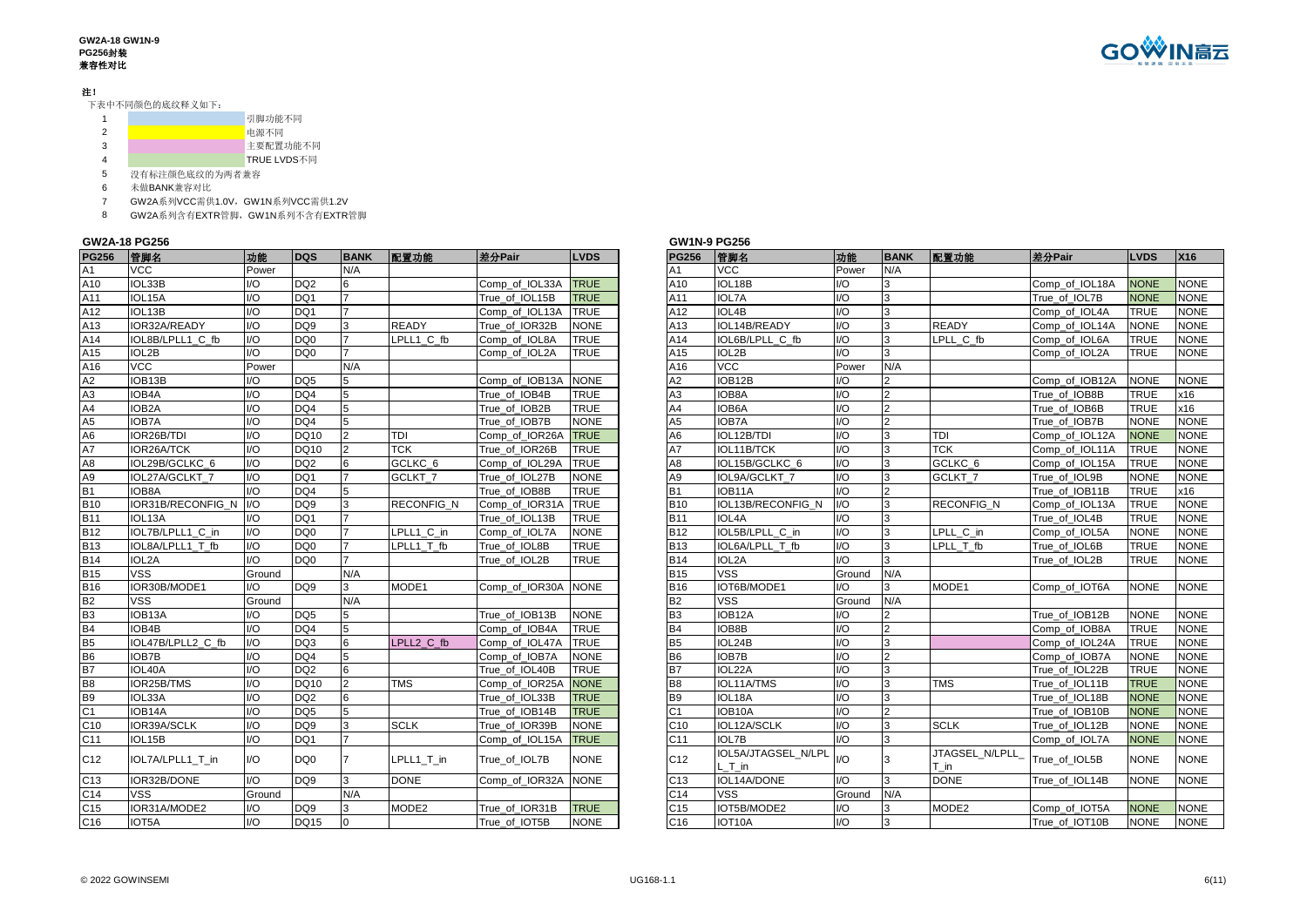

| <b>PG256</b>    | 管脚名                | 功能                      | <b>DQS</b>      | <b>BANK</b>     | 配置功能       | 差分Pair         | <b>LVDS</b> | <b>PG256</b>    | 管脚名               | 功能                     | <b>BA</b>               |
|-----------------|--------------------|-------------------------|-----------------|-----------------|------------|----------------|-------------|-----------------|-------------------|------------------------|-------------------------|
| C <sub>2</sub>  | IOB8B              | $U$                     | DQ4             | 5               |            | Comp of IOB8A  | <b>TRUE</b> | C <sub>2</sub>  | IOB11B            | 1/O                    | $\overline{2}$          |
| C <sub>3</sub>  | <b>VSS</b>         | Ground                  |                 | N/A             |            |                |             | C <sub>3</sub>  | <b>VSS</b>        | Ground                 | N/A                     |
| C4              | IOL47A/LPLL2_T_fb  | I/O                     | DQ3             | 6               | LPLL2 T fb | True_of_IOL47B | <b>TRUE</b> | C <sub>4</sub>  | IOL24A            | I/O                    | 3                       |
| C5              | IOB <sub>2</sub> B | $1/O$                   | DQ4             | 5               |            | Comp_of_IOB2A  | <b>TRUE</b> | C <sub>5</sub>  | IOB6B             | $\overline{1/O}$       | $\overline{2}$          |
| C6              | IOR25A/TDO         | $\mathsf{U}\mathsf{O}$  | <b>DQ10</b>     | $\overline{2}$  | <b>TDO</b> | True of IOR25B | <b>NONE</b> | C6              | IOL13A/TDO        | I/O                    | 3                       |
| C7              | IOL40B             | 1/O                     | DQ <sub>2</sub> | $6\phantom{.}6$ |            | Comp_of_IOL40A | <b>TRUE</b> | C7              | IOL22B            | I/O                    | 3                       |
| C8              | IOL29A/GCLKT_6     | $1/O$                   | DQ <sub>2</sub> | $6\phantom{1}6$ | GCLKT_6    | True_of_IOL29B | <b>TRUE</b> | C <sub>8</sub>  | IOL15A/GCLKT_6    | $\mathsf{U}\mathsf{O}$ | 3                       |
| C9              | IOL27B/GCLKC_7     | I/O                     | DQ1             | $\overline{7}$  | GCLKC_7    | Comp_of_IOL27A | <b>NONE</b> | C9              | IOL9B/GCLKC_7     | 1/O                    | 3                       |
| D <sub>1</sub>  | IOB9B              | $\mathsf{U}\mathsf{O}$  | DQS4            | 5               |            | Comp of IOB9A  | <b>NONE</b> | D <sub>1</sub>  | IOB9B             | $\mathsf{U}\mathsf{O}$ | $\overline{2}$          |
| D <sub>10</sub> | IOL17A             | I/O                     | DQ1             | $\overline{7}$  |            | True_of_IOL17B | <b>TRUE</b> | D <sub>10</sub> | IOL8A             | I/O                    | 3                       |
| D11             | IOL22A             | UQ                      | DQS1            | $\overline{7}$  |            | True of IOL22B | <b>TRUE</b> | D <sub>11</sub> | IOL3B             | $\overline{10}$        | $\overline{3}$          |
| D12             | VCCO7              | Power                   |                 | N/A             |            |                |             | D12             | VCCO <sub>3</sub> | Power                  | N/A                     |
| D13             | <b>VSS</b>         | Ground                  |                 | N/A             |            |                |             | D <sub>13</sub> | VSS               | Ground                 | N/A                     |
| D14             | IOT44A             | I/O                     | <b>DQ13</b>     | 1               |            | True of IOT44B | <b>TRUE</b> | D14             | IOT38A            | $U$                    |                         |
| D <sub>15</sub> | IOT5B              | $U$                     | <b>DQ15</b>     | $\overline{0}$  |            | Comp_of_IOT5A  | <b>NONE</b> | D <sub>15</sub> | IOT10B            | I/O                    | 3                       |
| D16             | IOT4A              | $UO$                    | <b>DQ15</b>     | $\mathbf 0$     |            | True_of_IOT4B  | <b>TRUE</b> | D <sub>16</sub> | IOT9A             | I/O                    | 3                       |
| D <sub>2</sub>  | IOB14B             | $\mathsf{U}\mathsf{O}$  | DQ <sub>5</sub> | 5               |            | Comp_of_IOB14A | <b>TRUE</b> | D <sub>2</sub>  | IOB10B            | I/O                    | $\overline{2}$          |
| D <sub>3</sub>  | IOB9A              | I/O                     | DQS4            | 5               |            | True of IOB9B  | <b>NONE</b> | D <sub>3</sub>  | IOB9A             | $\mathsf{U}\mathsf{O}$ | $\overline{2}$          |
| D4              | <b>VSS</b>         | Ground                  |                 | N/A             |            |                |             | D <sub>4</sub>  | <b>VSS</b>        | Ground                 | N/A                     |
| D5              | VCCO <sub>6</sub>  | Power                   |                 | N/A             |            |                |             | D <sub>5</sub>  | VCCO <sub>3</sub> | Power                  | N/A                     |
| D6              | IOB3A              | $\mathsf{IO}$           | DQ4             | 5               |            | True of IOB3B  | <b>NONE</b> | D6              | IOB5A             | I/O                    | 2                       |
| D7              | IOL53B             | I/O                     | DQ3             | $6\phantom{1}6$ |            | Comp_of_IOL53A | <b>TRUE</b> | D7              | IOL25B            | I/O                    | 3                       |
| D <sub>8</sub>  | IOL38A             | $\mathsf{U}\mathsf{O}$  | DQ <sub>2</sub> | $6\phantom{1}6$ |            | True of IOL38B | <b>TRUE</b> | D <sub>8</sub>  | IOL21A            | $\mathsf{U}\mathsf{O}$ | 3                       |
| D <sub>9</sub>  | IOL35B             | $UO$                    | DQ <sub>2</sub> | $6\phantom{1}6$ |            | Comp_of_IOL35A | <b>TRUE</b> | D <sub>9</sub>  | IOL20B            | I/O                    | 3                       |
| E1              | IOB16A             | $1/O$                   | DQ <sub>5</sub> | 5               |            | True of IOB16B | <b>TRUE</b> | E1              | IOB14A            | $\mathsf{U}\mathsf{O}$ | $\overline{2}$          |
| E10             | IOL17B             | $\mathsf{U}\mathsf{O}$  | DQ1             | $\overline{7}$  |            | Comp_of_IOL17A | <b>TRUE</b> | E10             | IOL8B             | $\mathsf{U}\mathsf{O}$ | 3                       |
| E11             | IOL31B             | $\mathsf{U}\mathsf{O}$  | DQ <sub>2</sub> | $6\phantom{1}6$ |            | Comp_of_IOL31A | <b>TRUE</b> | E11             | IOL16B            | $\overline{10}$        | $\overline{3}$          |
| E12             | <b>VSS</b>         | Ground                  |                 | N/A             |            |                |             | E <sub>12</sub> | <b>VSS</b>        | Ground                 | N/A                     |
| E13             | VCCO0              | Power                   |                 | N/A             |            |                |             | E13             | VCCO0             | Power                  | N/A                     |
| E14             | IOT4B              | $\mathsf{IO}$           | <b>DQ15</b>     | $\mathbf 0$     |            | Comp_of_IOT4A  | <b>TRUE</b> | E14             | IOT9B             | I/O                    | $\overline{3}$          |
| E <sub>15</sub> | IOT44B             | 1/O                     | DQ13            | $\mathbf{1}$    |            | Comp_of_IOT44A | <b>TRUE</b> | E <sub>15</sub> | IOT38B            | I/O                    | $\mathbf{1}$            |
| E16             | IOT6A              | $\mathsf{IO}$           | <b>DQ15</b>     | $\overline{0}$  |            | True of IOT6B  | <b>TRUE</b> | E16             | IOT13A            | I/O                    | $\overline{0}$          |
| Е2              | IOB12A             | I/O                     | DQ <sub>5</sub> | 5               |            | True_of_IOB12B | <b>TRUE</b> | E <sub>2</sub>  | IOB13A            | I/O                    | $\overline{\mathbf{c}}$ |
| E3              | IOB12B             | 1/O                     | DQ <sub>5</sub> | 5               |            | Comp_of_IOB12A | <b>TRUE</b> | E3              | IOB13B            | $\mathsf{U}\mathsf{O}$ | $\overline{2}$          |
| E4              | VCCO <sub>5</sub>  | Power                   |                 | N/A             |            |                |             | E <sub>4</sub>  | VCCO <sub>2</sub> | Power                  | N/A                     |
| E5              | <b>VSS</b>         | Ground                  |                 | N/A             |            |                |             | E <sub>5</sub>  | <b>VSS</b>        | Ground                 | N/A                     |
| E6              | IOL53A             | $\mathsf{U}\mathsf{O}$  | DQ3             | 6               |            | True of IOL53B | <b>TRUE</b> | E <sub>6</sub>  | IOL25A            | I/O                    | 3                       |
| E7              | IOB3B              | $1/O$                   | DQ4             | 5               |            | Comp_of_IOB3A  | <b>NONE</b> | E7              | IOB5B             | I/O                    | $\overline{c}$          |
| E8              | IOL45B/LPLL2_C_in  | $1/O$                   | DQ <sub>2</sub> | $6\phantom{1}6$ | LPLL2 C in | Comp_of_IOL45A | <b>NONE</b> | E8              | IOL23B            | $\mathsf{U}\mathsf{O}$ | 3                       |
| E9              | IOL38B             | $1/O$                   | DQ <sub>2</sub> | $6\phantom{1}6$ |            | Comp_of_IOL38A | <b>TRUE</b> | E9              | IOL21B            | 1/O                    | 3                       |
| F <sub>1</sub>  | IOB19B             | $\overline{1/O}$        | DQ <sub>5</sub> | 5               |            | Comp_of_IOB19A | <b>NONE</b> | F <sub>1</sub>  | IOB16B            | $\overline{10}$        | $\overline{2}$          |
| F10             | IOL11A             | $\mathsf{IO}$           | DQ1             | $\overline{7}$  |            | True_of_IOL11B | <b>TRUE</b> | F10             | IOL3A             | I/O                    | 3                       |
| F11             | <b>VSS</b>         | Ground                  |                 | N/A             |            |                |             | F11             | VSS               | Ground                 | N/A                     |
| F12             | IOT12A             | $\mathsf{U}\mathsf{O}$  | <b>DQ14</b>     | $\overline{0}$  |            | True of IOT12B | <b>TRUE</b> | F <sub>12</sub> | IOT16A            | I/O                    | 0                       |
| F13             | IOT8A              | I/O                     | DQ15            | $\overline{0}$  |            | True_of_IOT8B  | <b>TRUE</b> | F <sub>13</sub> | IOT15A            | I/O                    | $\pmb{0}$               |
| F14             | <b>IOT9A</b>       | $1/O$                   | <b>DQS15</b>    | $\overline{0}$  |            | True of IOT9B  | <b>NONE</b> | F14             | IOT14A            | $\mathsf{U}\mathsf{O}$ | $\pmb{0}$               |
| F15             | IOT6B              | $\mathsf{U}\mathsf{O}$  | <b>DQ15</b>     | $\mathbf 0$     |            | Comp_of_IOT6A  | <b>TRUE</b> | F <sub>15</sub> | IOT13B            | I/O                    | $\mathbf 0$             |
| F <sub>16</sub> | IOT9B              | $1/O$                   | <b>DQS15</b>    | $\overline{0}$  |            | Comp of IOT9A  | <b>NONE</b> | F <sub>16</sub> | IOT14B            | $\mathsf{U}\mathsf{O}$ | $\mathbf 0$             |
| F2              | IOB16B             | $\mathsf{U}\mathsf{O}$  | DQ <sub>5</sub> | 5               |            | Comp_of_IOB16A | <b>TRUE</b> | F <sub>2</sub>  | IOB14B            | I/O                    | $\overline{2}$          |
| F3              | IOB19A             | $\mathsf{I}/\mathsf{O}$ | DQ <sub>5</sub> | 5               |            | True_of_IOB19B | <b>NONE</b> | F3              | IOB16A            | I/O                    | $\overline{2}$          |
| F4              | IOB18A             | $\mathsf{IO}$           | DQ <sub>5</sub> | 5               |            | True_of_IOB18B | <b>TRUE</b> | F <sub>4</sub>  | IOB15A            | $\mathsf{U}\mathsf{O}$ | $\overline{\mathbf{c}}$ |
| F5              | IOB22A             | I/O                     | DQ <sub>5</sub> | 5               |            | True_of_IOB22B | <b>TRUE</b> | F5              | IOB23A            | $\mathsf{U}\mathsf{O}$ | $\overline{\mathbf{c}}$ |
| F <sub>6</sub>  | <b>VSS</b>         | Ground                  |                 | N/A             |            |                |             | F <sub>6</sub>  | <b>VSS</b>        | Ground                 | N/A                     |

| <b>PG256</b>     | 管脚名                | 功能            | DQS             | <b>BANK</b>   | 配置功能               | 差分Pair         | <b>LVDS</b> |
|------------------|--------------------|---------------|-----------------|---------------|--------------------|----------------|-------------|
|                  | IOB8B              | I/O           | DQ4             |               |                    | Comp_of_IOB8A  | <b>TRUE</b> |
| C <sub>2</sub>   | <b>VSS</b>         | Ground        |                 | N/A           |                    |                |             |
| C3<br>C4         | IOL47A/LPLL2_T_fb  | I/O           | DQ3             | 6             | LPLL2 T fb         | True_of_IOL47B | TRUE        |
| C5               | IOB2B              | I/O           | DQ4             |               |                    | Comp_of_IOB2A  | <b>TRUE</b> |
| C6               | IOR25A/TDO         | I/O           | <b>DQ10</b>     | $\mathcal{P}$ | <b>TDO</b>         | True of IOR25B | <b>NONE</b> |
| C7               | IOL40B             | I/O           | DQ <sub>2</sub> | 6             |                    | Comp_of_IOL40A | <b>TRUE</b> |
| $\overline{c}$ 8 | IOL29A/GCLKT 6     | I/O           | DQ <sub>2</sub> |               | GCLKT <sub>6</sub> | True of IOL29B | <b>TRUE</b> |
| $\overline{C9}$  | IOL27B/GCLKC_7     | I/O           | DQ1             |               | GCLKC_7            | Comp_of_IOL27A | <b>NONE</b> |
| D1               | IOB9B              | I/O           | DQS4            |               |                    |                | <b>NONE</b> |
|                  |                    | $\mathsf{IO}$ |                 |               |                    | Comp_of_IOB9A  |             |
| D <sub>10</sub>  | IOL17A             |               | DQ1             |               |                    | True_of_IOL17B | <b>TRUE</b> |
| D11              | IOL22A             | I/O           | DQS1            |               |                    | True_of_IOL22B | <b>TRUE</b> |
| D <sub>12</sub>  | VCCO7              | Power         |                 | N/A           |                    |                |             |
| D13              | <b>VSS</b>         | Ground        |                 | N/A           |                    |                |             |
| D14              | IOT44A             | I/O           | DQ13            |               |                    | True_of_IOT44B | <b>TRUE</b> |
| D <sub>15</sub>  | IOT5B              | I/O           | <b>DQ15</b>     | 0             |                    | Comp_of_IOT5A  | <b>NONE</b> |
| D16              | IOT4A              | I/O           | <b>DQ15</b>     |               |                    | True_of_IOT4B  | <b>TRUE</b> |
| D <sub>2</sub>   | IOB14B             | I/O           | DQ <sub>5</sub> |               |                    | Comp of IOB14A | <b>TRUE</b> |
|                  | IOB9A              | I/O           | DQS4            | 5             |                    | True_of_IOB9B  | <b>NONE</b> |
| D4               | VSS                | Ground        |                 | N/A           |                    |                |             |
|                  | VCCO6              | Power         |                 | N/A           |                    |                |             |
| D6               | IOB3A              | I/O           | DQ4             |               |                    | True of IOB3B  | <b>NONE</b> |
| D7               | IOL53B             | I/O           | DQ3             | 6             |                    | Comp of IOL53A | <b>TRUE</b> |
| D8               | IOL38A             | I/O           | DQ <sub>2</sub> | 6             |                    | True_of_IOL38B | <b>TRUE</b> |
| D9               | IOL35B             | I/O           | DQ <sub>2</sub> | 6             |                    | Comp_of_IOL35A | <b>TRUE</b> |
| Ε1               | IOB16A             | I/O           | DQ5             |               |                    | True of IOB16B | <b>TRUE</b> |
| E <sub>10</sub>  | IOL17B             | I/O           | DQ1             |               |                    | Comp_of_IOL17A | <b>TRUE</b> |
| E <sub>11</sub>  | IOL31B             | I/O           | DQ <sub>2</sub> | 6             |                    | Comp_of_IOL31A | <b>TRUE</b> |
| E12              | <b>VSS</b>         | Ground        |                 | N/A           |                    |                |             |
|                  |                    |               |                 | N/A           |                    |                |             |
| E13              | VCCO0              | Power         |                 |               |                    |                |             |
| E <sub>14</sub>  | IOT4B              | I/O           | <b>DQ15</b>     | $\Omega$      |                    | Comp of IOT4A  | <b>TRUE</b> |
| E15              | IOT44B             | I/O           | <b>DQ13</b>     |               |                    | Comp_of_IOT44A | <b>TRUE</b> |
| E16              | <b>IOT6A</b>       | I/O           | <b>DQ15</b>     | $\Omega$      |                    | True of IOT6B  | <b>TRUE</b> |
| E2               | IOB12A             | I/O           | DQ <sub>5</sub> |               |                    | True_of_IOB12B | <b>TRUE</b> |
| E3               | IOB12B             | I/O           | DQ5             |               |                    | Comp_of_IOB12A | <b>TRUE</b> |
| E4               | VCCO <sub>5</sub>  | Power         |                 | N/A           |                    |                |             |
| E5               | VSS                | Ground        |                 | N/A           |                    |                |             |
| Ε6               | IOL53A             | I/O           | DQ3             | 6.            |                    | True of IOL53B | <b>TRUE</b> |
|                  | IOB3B              | I/O           | DQ4             |               |                    | Comp of IOB3A  | <b>NONE</b> |
| E8               | IOL45B/LPLL2_C_in  | I/O           | DQ <sub>2</sub> | 6             | LPLL2_C_in         | Comp_of_IOL45A | <b>NONE</b> |
| E9               | IOL38B             | I/O           | DQ <sub>2</sub> | 6             |                    | Comp_of_IOL38A | <b>TRUE</b> |
|                  | IOB19B             | I/O           | DQ <sub>5</sub> |               |                    | Comp_of_IOB19A | <b>NONE</b> |
| F10              | IOL11A             | I/O           | DQ1             |               |                    | True_of_IOL11B | <b>TRUE</b> |
| F11              | <b>VSS</b>         | Ground        |                 | N/A           |                    |                |             |
| F12              | IOT12A             | I/O           | <b>DQ14</b>     | $\Omega$      |                    | True_of_IOT12B | <b>TRUE</b> |
| F <sub>13</sub>  | IOT <sub>8</sub> A | I/O           | <b>DQ15</b>     | 0             |                    | True of IOT8B  | <b>TRUE</b> |
| F14              | IOT9A              | I/O           | <b>DQS15</b>    |               |                    | True_of_IOT9B  | <b>NONE</b> |
|                  | IOT6B              | I/O           |                 | $\Omega$      |                    |                |             |
| F <sub>15</sub>  |                    |               | <b>DQ15</b>     |               |                    | Comp of IOT6A  | <b>TRUE</b> |
| F16              | IOT9B              | I/O           | DQS15           | $\Omega$      |                    | Comp_of_IOT9A  | <b>NONE</b> |
| F2               | IOB16B             | I/O           | DQ <sub>5</sub> |               |                    | Comp_of_IOB16A | <b>TRUE</b> |
| $\overline{F3}$  | IOB19A             | /O            | DQ5             |               |                    | True_of_IOB19B | <b>VONE</b> |
| F4               | IOB18A             | I/O           | DQ <sub>5</sub> | 5             |                    | True_of_IOB18B | TRUE        |
| F <sub>5</sub>   | IOB22A             | I/O           | DQ <sub>5</sub> | 5             |                    | True_of_IOB22B | TRUE        |
| F6               | VSS                | Ground        |                 | N/A           |                    |                |             |
|                  |                    |               |                 |               |                    |                |             |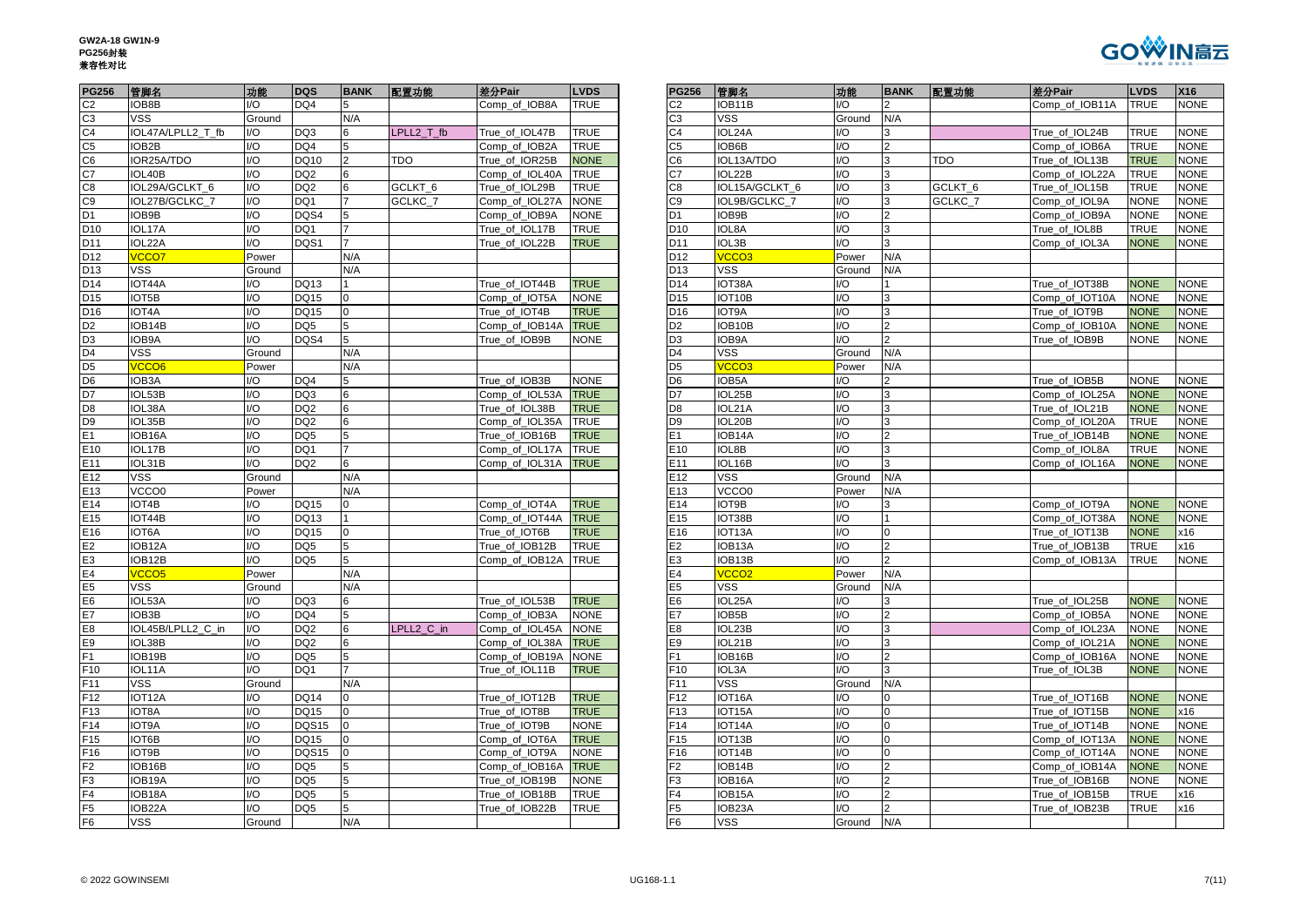

| <b>PG256</b>    | 管脚名                          | 功能           | DQS             | <b>BANK</b>    | 配置功能               | 差分Pair              | <b>LVDS</b> | <b>PG256</b>    | 管脚名                         | 功能                     | <b>BANK</b>    | 配置功能               | 差分Pair         | <b>LVDS</b> | X16       |
|-----------------|------------------------------|--------------|-----------------|----------------|--------------------|---------------------|-------------|-----------------|-----------------------------|------------------------|----------------|--------------------|----------------|-------------|-----------|
| F7              | IOL45A/LPLL2 T in            | I/O          | DQ <sub>2</sub> | 6              | LPLL2 T in         | True of IOL45B      | <b>NONE</b> |                 | IOL23A                      | $UO$                   |                |                    | True of IOL23B | <b>NONE</b> | <b>NO</b> |
| F8              | IOL35A                       | I/O          | DQ <sub>2</sub> |                |                    | True of IOL35B      | TRUE        | -8              | IOL20A                      | $UO$                   |                |                    | True of IOL20B | <b>TRUE</b> | <b>NO</b> |
| F9              | IOL31A                       | I/O          | DQ <sub>2</sub> | 6              |                    | True_of_IOL31B      | <b>TRUE</b> | F9              | IOL16A                      | 1/O                    | 3              |                    | True_of_IOL16B | <b>NONE</b> | <b>NO</b> |
| G <sub>1</sub>  | IOB24A                       | I/O          | DQ <sub>5</sub> | 5              |                    | True_of_IOB24B      | <b>TRUE</b> | G1              | IOB26A                      | $UO$                   |                |                    | True of IOB26B | <b>NONE</b> | <b>NO</b> |
| G10             | <b>VCCPLLL</b>               | Power        |                 | N/A            |                    |                     |             | G10             | <b>VCC</b>                  | Power                  | N/A            |                    |                |             |           |
| G11             | IOT14A                       | I/O          | <b>DQ14</b>     | $\Omega$       |                    | True_of_IOT14B      | <b>TRUE</b> | G11             | IOT19A                      | I/O                    |                |                    | True_of_IOT19B | <b>NONE</b> | <b>NO</b> |
| G12             | IOT8B                        | I/O          | <b>DQ15</b>     | $\Omega$       |                    | Comp of IOT8A       | <b>TRUE</b> | G12             | IOT15B                      | $UO$                   | $\Omega$       |                    | Comp of IOT15A | <b>NONE</b> | <b>NO</b> |
| G13             | IOT12B                       | I/O          | <b>DQ14</b>     | $\Omega$       |                    | Comp_of_IOT12A      | <b>TRUE</b> | G13             | IOT16B                      | $UO$                   | $\Omega$       |                    | Comp_of_IOT16A | <b>NONE</b> | <b>NO</b> |
| G14             | IOT13B                       | /O           | <b>DQ14</b>     |                |                    | Comp_of_IOT13A      | <b>NONE</b> | G14             | IOT17B                      | $UO$                   |                |                    | Comp_of_IOT17A | <b>NONE</b> | <b>NO</b> |
| G15             | IOT <sub>13</sub> A          | /O           | <b>DQ14</b>     |                |                    | True_of_IOT13B      | <b>NONE</b> | G15             | IOT17A                      | $UO$                   |                |                    | True_of_IOT17B | <b>NONE</b> | x16       |
| G16             | IOT16A                       | I/O          | <b>DQ14</b>     | $\Omega$       |                    | True_of_IOT16B      | <b>TRUE</b> | G16             | IOT20A                      | 1/O                    | $\Omega$       |                    | True_of_IOT20B | <b>NONE</b> | <b>NO</b> |
| G <sub>2</sub>  | IOB21A                       | I/O          | DQS5            | 5              |                    | True_of_IOB21B      | <b>NONE</b> | G2              | IOB22A                      | $UO$                   |                |                    | True_of_IOB22B | <b>NONE</b> | <b>NO</b> |
| G <sub>3</sub>  | IOB21B                       | I/O          | DQS5            | 5              |                    | Comp of IOB21A NONE |             | G3              | IOB22B                      | $UO$                   |                |                    | Comp_of_IOB22A | <b>NONE</b> | <b>NO</b> |
| G <sub>4</sub>  | IOB20B                       | I/O          | DQ <sub>5</sub> | 5              |                    | Comp of IOB20A      | <b>TRUE</b> | G4              | IOB17B                      | $\mathsf{U}\mathsf{O}$ |                |                    | Comp_of_IOB17A | TRUE        | <b>NO</b> |
| G <sub>5</sub>  | IOB20A                       | I/O          | DQ <sub>5</sub> | 5              |                    | True_of_IOB20B      | <b>TRUE</b> | G5              | IOB17A                      | 1/O                    | $\mathfrak{p}$ |                    | True_of_IOB17B | <b>TRUE</b> | x16       |
| G <sub>6</sub>  | IOB18B                       | I/O          | DQ <sub>5</sub> | 5              |                    | Comp_of_IOB18A      | <b>TRUE</b> | G6              | IOB15B                      | $UO$                   |                |                    | Comp_of_IOB15A | <b>TRUE</b> | <b>NO</b> |
| G7              | <b>VCC</b>                   | Power        |                 | N/A            |                    |                     |             |                 | <b>VCC</b>                  | Power                  | N/A            |                    |                |             |           |
| G8              | <b>VCCX</b>                  | Power        |                 | N/A            |                    |                     |             | 38              | <b>VCCX</b>                 | Power                  | N/A            |                    |                |             |           |
| G9              | <b>VCCO7</b>                 | Power        |                 | N/A            |                    |                     |             | G9              | VCCO <sub>3</sub>           | Power                  | N/A            |                    |                |             |           |
| H <sub>1</sub>  | IOB32B                       | /O           | DQ <sub>6</sub> | 4              |                    | Comp of IOB32A      | <b>TRUE</b> | H1              | IOB30B                      | $UO$                   |                |                    | Comp_of_IOB30A | <b>NONE</b> | <b>NO</b> |
| H10             | VCCO0                        | Power        |                 | N/A            |                    |                     |             | H <sub>10</sub> | VCCO0                       | Power                  | N/A            |                    |                |             |           |
| H11             | IOT27A/GCLKT 0               | /O           | <b>DQ14</b>     |                | GCLKT_0            | True_of_IOT27B      | <b>NONE</b> | H <sub>11</sub> | IOT28A/GCLKT_0              | $UO$                   |                | GCLKT_0            | True_of_IOT28B | NONE        | NO        |
| H <sub>12</sub> | IOT14B                       | I/O          | <b>DQ14</b>     | $\Omega$       |                    | Comp_of_IOT14A      | <b>TRUE</b> | H12             | IOT19B                      | $UO$                   | $\Omega$       |                    | Comp_of_IOT19A | <b>NONE</b> | <b>NO</b> |
| H <sub>13</sub> | IOT18A                       | I/O          | <b>DQ14</b>     | $\Omega$       |                    | True_of_IOT18B      | <b>TRUE</b> | H13             | IOT22A                      | $UO$                   | $\Omega$       |                    | True_of_IOT22B | <b>NONE</b> | <b>NO</b> |
| H14             | IOT20A                       | I/O          | <b>DQ14</b>     |                |                    | True_of_IOT20B      | <b>TRUE</b> | H14             | IOT <sub>23</sub> A         | 1/O                    | $\Omega$       |                    | True_of_IOT23B | <b>NONE</b> | x16       |
| H <sub>15</sub> | IOT16B                       | I/O          | <b>DQ14</b>     |                |                    | Comp of IOT16A      | <b>TRUE</b> | H <sub>15</sub> | IOT <sub>20</sub> B         | $UO$                   |                |                    | Comp_of_IOT20A | <b>NONE</b> | <b>NO</b> |
| H <sub>16</sub> | IOT20B                       | I/O          | <b>DQ14</b>     | $\Omega$       |                    | Comp_of_IOT20A      | <b>TRUE</b> | H <sub>16</sub> | IOT23B                      | 1/O                    | $\Omega$       |                    | Comp_of_IOT23A | <b>NONE</b> | <b>NO</b> |
| H2              | IOB24B                       | I/O          | DQ <sub>5</sub> | 5              |                    | Comp_of_IOB24A      | <b>TRUE</b> | 42              | IOB26B                      | $UO$                   |                |                    | Comp_of_IOB26A | <b>NONE</b> | <b>NO</b> |
| H <sub>3</sub>  | IOB32A                       | I/O          | DQ <sub>6</sub> | 4              |                    | True_of_IOB32B      | <b>TRUE</b> | H3              | IOB30A                      | $UO$                   |                |                    | True_of_IOB30B | <b>NONE</b> | <b>NO</b> |
| H4              | IOB26A                       | I/O          | DQ <sub>5</sub> | 5              |                    | True of IOB26B      | <b>TRUE</b> | H4              | IOB27A                      | $\mathsf{U}\mathsf{O}$ | $\overline{2}$ |                    | True_of_IOB27B | TRUE        | x16       |
| H <sub>5</sub>  | IOB35A                       | I/O          | DQ6             | 4              |                    | True_of_IOB35B      | <b>NONE</b> | 15              | IOB32A                      | 1/O                    | $\overline{2}$ |                    | True_of_IOB32B | <b>NONE</b> | <b>NO</b> |
| H <sub>6</sub>  | IOB22B                       | I/O          | DQ <sub>5</sub> | 5              |                    | Comp_of_IOB22A      | <b>TRUE</b> | Н6              | IOB23B                      | 1/O                    |                |                    | Comp_of_IOB23A | <b>TRUE</b> | <b>NO</b> |
| <b>H7</b>       | VCCO <sub>5</sub>            | Power        |                 | N/A            |                    |                     |             |                 | VCCO <sub>2</sub>           | Power                  | N/A            |                    |                |             |           |
| H <sub>8</sub>  | VSS                          | Ground       |                 | N/A            |                    |                     |             | $\overline{18}$ | VSS                         | Ground                 | N/A            |                    |                |             |           |
| H <sub>9</sub>  | <b>VSS</b>                   | Ground       |                 | N/A            |                    |                     |             | Н9              | <b>VSS</b>                  | Ground                 | N/A            |                    |                |             |           |
| J1              | IOB27A/GCLKT 5               | I/O          | DQ <sub>5</sub> | 5              | GCLKT <sub>5</sub> | True of IOB27B      | <b>NONE</b> | 11              | IOB28A/GCLKT 5              | I/O                    | $\overline{2}$ | GCLKT <sub>5</sub> | True of IOB28B | <b>NONE</b> | <b>NO</b> |
| J10             | VCCO <sub>1</sub>            | Power        |                 | N/A            |                    |                     |             | J10             | <b>VCCO0</b>                | Power                  | N/A            |                    |                |             |           |
| J11             | IOT32A                       | I/O          | DQ13            |                |                    | True_of_IOT32B      | <b>TRUE</b> | J11             | IOT30A                      | $UO$                   |                |                    | True_of_IOT30B | <b>NONE</b> | NO        |
| J12             | IOT18B                       | I/O          | <b>DQ14</b>     | $\Omega$       |                    | Comp_of_IOT18A      | <b>TRUE</b> | J12             | IOT22B                      | $UO$                   | $\Omega$       |                    | Comp_of_IOT22A | <b>NONE</b> | <b>NO</b> |
| J13             | IOT27B/GCLKC_0               | I/O          | <b>DQ14</b>     | $\mathbf 0$    | GCLKC 0            | Comp of IOT27A      | <b>NONE</b> | J13             | IOT28B/GCLKC 0              | $UO$                   | $\overline{0}$ | GCLKC 0            | Comp_of_IOT28A | <b>NONE</b> | <b>NO</b> |
| J14             | IOT22B                       | I/O          | <b>DQ14</b>     | $\Omega$       |                    | Comp_of_IOT22A      | <b>TRUE</b> | J14             | IOT25B                      | 1/O                    | $\Omega$       |                    | Comp_of_IOT25A | <b>NONE</b> | NO        |
| J15             | IOT24A                       | VO.          | <b>DQ14</b>     |                |                    | True of IOT24B      | <b>TRUE</b> | J15             | IOT27A                      | $UO$                   |                |                    | True_of_IOT27B | <b>NONE</b> | x16       |
| J16             | IOT22A                       | I/O          | <b>DQ14</b>     | $\overline{0}$ |                    | True_of_IOT22B      | <b>TRUE</b> | J16             | IOT25A                      | $UO$                   | $\Omega$       |                    | True_of_IOT25B | <b>NONE</b> | x16       |
| J2              | IOB34A                       | I/O          | DQ <sub>6</sub> | 4              |                    | True_of_IOB34B      | <b>TRUE</b> | 12              | IOB31A                      | $UO$                   |                |                    | True_of_IOB31B | TRUE        | x16       |
|                 | IOB27B/GCLKC_5               | I/O          | DQ <sub>5</sub> | 5              | GCLKC_5            | Comp_of_IOB27A      | <b>NONE</b> | J3              | IOB28B/GCLKC_5              | $UO$                   |                | GCLKC_5            | Comp_of_IOB28A | <b>NONE</b> | <b>NO</b> |
| J3<br>J4        | IOB35B                       | I/O          | DQ <sub>6</sub> |                |                    | Comp_of_IOB35A      | <b>NONE</b> | J4              | IOB32B                      | $\mathsf{U}\mathsf{O}$ |                |                    | Comp_of_IOB32A | <b>NONE</b> | <b>NO</b> |
| J5              | IOB37A                       | I/O          | DQS6            | 4              |                    | True_of_IOB37B      | <b>NONE</b> | J5              | IOB34A                      | 1/O                    | $\overline{2}$ |                    | True_of_IOB34B | <b>NONE</b> | <b>NO</b> |
|                 |                              | I/O          |                 | 5              |                    |                     |             |                 |                             | I/O                    |                |                    |                | TRUE        | <b>NO</b> |
| J6<br>J7        | IOB <sub>26</sub> B<br>VCCO4 | Power        | DQ5             | N/A            |                    | Comp_of_IOB26A TRUE |             | J6              | IOB27B<br>VCCO <sub>2</sub> | Power                  | N/A            |                    | Comp_of_IOB27A |             |           |
| J8              | <b>VSS</b>                   | Ground       |                 | N/A            |                    |                     |             | J8              | <b>VSS</b>                  | Ground                 | N/A            |                    |                |             |           |
| J9              |                              |              |                 | N/A            |                    |                     |             | J9              | <b>VSS</b>                  |                        |                |                    |                |             |           |
| K1              | VSS<br>IOB34B                | Ground<br>/O | DQ <sub>6</sub> | $\overline{4}$ |                    | Comp of IOB34A TRUE |             | K1              | IOB31B                      | Ground<br>$UO$         | N/A            |                    | Comp of IOB31A | <b>TRUE</b> | <b>NO</b> |
|                 |                              |              |                 | N/A            |                    |                     |             |                 |                             |                        |                |                    |                |             |           |
| K10             | <b>VCC</b>                   | Power        |                 |                |                    |                     |             | K10             | <b>VCC</b>                  | Power                  | N/A            |                    |                |             |           |

| <b>PG256</b>    | 管脚名                 | 功能            | <b>DQS</b>      | <b>BANK</b>           | 配置功能               | 差分Pair         | <b>LVDS</b> | <b>PG256</b>    | 管脚名                  | 功能     | <b>BANK</b>           | 配置功能               | 差分Pair         | <b>LVDS</b> | <b>X16</b>  |
|-----------------|---------------------|---------------|-----------------|-----------------------|--------------------|----------------|-------------|-----------------|----------------------|--------|-----------------------|--------------------|----------------|-------------|-------------|
| F7              | IOL45A/LPLL2 T in   | $U$           | DQ <sub>2</sub> | <b>6</b>              | LPLL2 T in         | True of IOL45B | <b>NONE</b> |                 | IOL23A               | I/O    | 3                     |                    | True of IOL23B | <b>NONE</b> | <b>NONE</b> |
| F8              | IOL35A              | I/O           | DQ <sub>2</sub> | 6                     |                    | True of IOL35B | <b>TRUE</b> | F <sub>8</sub>  | IOL20A               | I/O    | 3                     |                    | True of IOL20B | TRUE        | <b>NONE</b> |
| F9              | IOL31A              | I/O           | DQ <sub>2</sub> | 6                     |                    | True_of_IOL31B | <b>TRUE</b> | F <sub>9</sub>  | IOL16A               | I/O    | 3                     |                    | True_of_IOL16B | <b>NONE</b> | <b>NONE</b> |
| G1              | IOB24A              | I/O           | DQ <sub>5</sub> | 5                     |                    | True of IOB24B | <b>TRUE</b> | G <sub>1</sub>  | IOB26A               | I/O    | $\overline{2}$        |                    | True_of_IOB26B | <b>NONE</b> | <b>NONE</b> |
| G10             | <b>VCCPLLL</b>      | Power         |                 | N/A                   |                    |                |             | G10             | VCC                  | Power  | N/A                   |                    |                |             |             |
| G11             | IOT14A              | I/O           | <b>DQ14</b>     | $\Omega$              |                    | True_of_IOT14B | <b>TRUE</b> | G11             | IOT <sub>19</sub> A  | I/O    |                       |                    | True_of_IOT19B | <b>NONE</b> | <b>NONE</b> |
| G12             | IOT8B               | I/O           | DQ15            | 0                     |                    | Comp_of_IOT8A  | <b>TRUE</b> | G12             | IOT15B               | I/O    | $\overline{0}$        |                    | Comp_of_IOT15A | <b>NONE</b> | <b>NONE</b> |
| G13             | IOT12B              | I/O           | <b>DQ14</b>     | $\overline{0}$        |                    | Comp_of_IOT12A | <b>TRUE</b> | G13             | IOT16B               | I/O    | $\Omega$              |                    | Comp_of_IOT16A | <b>NONE</b> | <b>NONE</b> |
| G14             | IOT13B              | I/O           | <b>DQ14</b>     | 0                     |                    | Comp_of_IOT13A | <b>NONE</b> | G14             | IOT17B               | I/O    | $\mathbf 0$           |                    | Comp_of_IOT17A | NONE        | <b>NONE</b> |
| G15             | IOT <sub>13</sub> A | I/O           | <b>DQ14</b>     | $\Omega$              |                    | True_of_IOT13B | <b>NONE</b> | G15             | IOT17A               | I/O    | $\overline{0}$        |                    | True_of_IOT17B | <b>NONE</b> | x16         |
| G16             | IOT16A              | I/O           | <b>DQ14</b>     | 0                     |                    | True_of_IOT16B | <b>TRUE</b> | G16             | IOT <sub>20</sub> A  | I/O    | $\Omega$              |                    | True_of_IOT20B | <b>NONE</b> | <b>NONE</b> |
| G2              | IOB21A              | I/O           | DQS5            | 5                     |                    | True_of_IOB21B | <b>NONE</b> | G <sub>2</sub>  | IOB22A               | I/O    | $\overline{2}$        |                    | True_of_IOB22B | <b>NONE</b> | <b>NONE</b> |
| G3              | IOB21B              | I/O           | DQS5            | 5                     |                    | Comp_of_IOB21A | <b>NONE</b> | G <sub>3</sub>  | IOB22B               | I/O    | $\overline{2}$        |                    | Comp_of_IOB22A | NONE        | <b>NONE</b> |
| G4              | IOB20B              | I/O           | DQ <sub>5</sub> | 5                     |                    | Comp_of_IOB20A | TRUE        | G4              | IOB17B               | I/O    | $\overline{2}$        |                    | Comp_of_IOB17A | TRUE        | <b>NONE</b> |
| G5              | IOB20A              | I/O           | DQ5             | 5                     |                    | True of IOB20B | <b>TRUE</b> | G <sub>5</sub>  | IOB <sub>17</sub> A  | I/O    | $\overline{2}$        |                    | True of IOB17B | <b>TRUE</b> | x16         |
| G6              | IOB18B              | I/O           | DQ5             | 5                     |                    | Comp_of_IOB18A | <b>TRUE</b> | G <sub>6</sub>  | IOB15B               | I/O    | $\mathcal{P}$         |                    | Comp_of_IOB15A | <b>TRUE</b> | <b>NONE</b> |
| G7              | VCC                 | Power         |                 | N/A                   |                    |                |             | G7              | <b>VCC</b>           | Power  | N/A                   |                    |                |             |             |
| G8              | <b>VCCX</b>         | Power         |                 | N/A                   |                    |                |             | G8              | <b>VCCX</b>          | Power  | N/A                   |                    |                |             |             |
| G9              | <b>VCCO7</b>        | Power         |                 | N/A                   |                    |                |             | G9              | VCCO <sub>3</sub>    | Power  | N/A                   |                    |                |             |             |
| Η1              | IOB32B              | I/O           | DQ6             | $\overline{4}$        |                    | Comp of IOB32A | <b>TRUE</b> | H <sub>1</sub>  | IOB30B               | I/O    | $\overline{2}$        |                    | Comp_of_IOB30A | <b>NONE</b> | <b>NONE</b> |
| H <sub>10</sub> | VCCO <sub>0</sub>   | Power         |                 | N/A                   |                    |                |             | H <sub>10</sub> | VCCO <sub>0</sub>    | Power  | N/A                   |                    |                |             |             |
| H11             | IOT27A/GCLKT 0      | I/O           | <b>DQ14</b>     | 0                     | GCLKT <sub>0</sub> | True_of_IOT27B | <b>NONE</b> | H <sub>11</sub> | IOT28A/GCLKT 0       | I/O    | $\mathbf{0}$          | GCLKT <sub>0</sub> | True_of_IOT28B | NONE        | <b>NONE</b> |
| H12             | IOT14B              | 1/O           | DQ14            | ١O                    |                    | Comp_of_IOT14A | <b>TRUE</b> | H <sub>12</sub> | IOT19B               | I/O    | $\Omega$              |                    | Comp_of_IOT19A | <b>NONE</b> | <b>NONE</b> |
| H13             | IOT <sub>18</sub> A | I/O           | <b>DQ14</b>     | 0                     |                    | True of IOT18B | <b>TRUE</b> | H <sub>13</sub> | IOT <sub>22</sub> A  | I/O    |                       |                    | True_of_IOT22B | <b>NONE</b> | <b>NONE</b> |
| H14             | IOT20A              | I/O           | <b>DQ14</b>     | 0                     |                    | True_of_IOT20B | <b>TRUE</b> | H14             | IOT <sub>23</sub> A  | I/O    | $\mathbf 0$           |                    | True_of_IOT23B | <b>NONE</b> | x16         |
| H15             | IOT16B              | I/O           | <b>DQ14</b>     | 0                     |                    | Comp_of_IOT16A | <b>TRUE</b> | H <sub>15</sub> | IOT20B               | I/O    | $\overline{0}$        |                    | Comp_of_IOT20A | <b>NONE</b> | <b>NONE</b> |
| H16             | IOT20B              | I/O           | <b>DQ14</b>     | 0                     |                    | Comp_of_IOT20A | <b>TRUE</b> | H <sub>16</sub> | IOT23B               | I/O    | $\mathbf 0$           |                    | Comp_of_IOT23A | <b>NONE</b> | <b>NONE</b> |
| Η2              | IOB24B              | I/O           | DQ5             | 5                     |                    | Comp of IOB24A | <b>TRUE</b> | H <sub>2</sub>  | IOB26B               | I/O    | $\overline{2}$        |                    | Comp_of_IOB26A | <b>NONE</b> | <b>NONE</b> |
| H3              | IOB32A              | I/O           | DQ6             | $\overline{4}$        |                    | True_of_IOB32B | <b>TRUE</b> | H <sub>3</sub>  | IOB30A               | I/O    | $\overline{2}$        |                    | True_of_IOB30B | <b>NONE</b> | <b>NONE</b> |
| Η4              | IOB26A              | I/O           | DQ <sub>5</sub> | 5                     |                    | True of IOB26B | <b>TRUE</b> | H4              | IOB27A               | I/O    | $\overline{2}$        |                    | True of IOB27B | <b>TRUE</b> | x16         |
| H5              | IOB35A              | I/O           | DQ6             | $\overline{4}$        |                    | True_of_IOB35B | <b>NONE</b> | H <sub>5</sub>  | IOB32A               | I/O    | $\overline{2}$        |                    | True_of_IOB32B | <b>NONE</b> | <b>NONE</b> |
| H6              | IOB22B              | I/O           | DQ <sub>5</sub> | 5                     |                    | Comp_of_IOB22A | <b>TRUE</b> | H <sub>6</sub>  | IOB23B               | I/O    |                       |                    | Comp_of_IOB23A | <b>TRUE</b> | <b>NONE</b> |
| Η7              | VCCO <sub>5</sub>   | Power         |                 | N/A                   |                    |                |             | <b>H7</b>       | VCCO <sub>2</sub>    | Power  | N/A                   |                    |                |             |             |
| H8              | VSS                 | Ground        |                 | N/A                   |                    |                |             | H8              | <b>VSS</b>           | Ground | N/A                   |                    |                |             |             |
| H9              | VSS                 | Ground        |                 | N/A                   |                    |                |             | H <sub>9</sub>  | <b>VSS</b>           | Ground | N/A                   |                    |                |             |             |
| J1              | IOB27A/GCLKT_5      | I/O           | DQ5             | 5                     | GCLKT_5            | True_of_IOB27B | NONE        | J1              | IOB28A/GCLKT_5       | I/O    |                       | GCLKT_5            | True_of_IOB28B | NONE        | <b>NONE</b> |
| J10             | VCCO <sub>1</sub>   | Power         |                 | N/A                   |                    |                |             | J10             | VCCO <sub>0</sub>    | Power  | N/A                   |                    |                |             |             |
| J11             | IOT32A              | I/O           | DQ13            | l 1                   |                    | True_of_IOT32B | <b>TRUE</b> | J11             | IOT30A               | I/O    | $\Omega$              |                    | True_of_IOT30B | <b>NONE</b> | <b>NONE</b> |
| J12             | IOT18B              | I/O           | <b>DQ14</b>     | $\overline{0}$        |                    | Comp_of_IOT18A | <b>TRUE</b> | J12             | IOT22B               | I/O    | $\overline{0}$        |                    | Comp_of_IOT22A | <b>NONE</b> | <b>NONE</b> |
| J13             | IOT27B/GCLKC_0      | I/O           | <b>DQ14</b>     | 0                     | GCLKC_0            | Comp_of_IOT27A | <b>NONE</b> | J13             | IOT28B/GCLKC_0       | I/O    | $\mathbf 0$           | GCLKC_0            | Comp_of_IOT28A | <b>NONE</b> | <b>NONE</b> |
| J14             | IOT22B              | I/O           | <b>DQ14</b>     |                       |                    | Comp of IOT22A | <b>TRUE</b> | J14             | IOT25B               | I/O    | $\Omega$              |                    | Comp_of_IOT25A | <b>VONE</b> | <b>NONE</b> |
| J15             | IOT24A              | I/O           | <b>DQ14</b>     | $\overline{0}$        |                    | True of IOT24B | <b>TRUE</b> | J15             | IOT27A               | I/O    | $\overline{0}$        |                    | True_of_IOT27B | <b>NONE</b> | x16         |
| J16             | IOT <sub>22</sub> A | I/O           | <b>DQ14</b>     | $\overline{0}$        |                    | True_of_IOT22B | <b>TRUE</b> | J16             | IOT <sub>25</sub> A  | I/O    | $\overline{0}$        |                    | True_of_IOT25B | <b>NONE</b> | x16         |
| J2              | IOB34A              | I/O           | DQ6             | $\overline{4}$        |                    | True_of_IOB34B | <b>TRUE</b> | J2              | IOB31A               | I/O    | $\overline{2}$        |                    | True_of_IOB31B | TRUE        | x16         |
| J3              | IOB27B/GCLKC_5      | I/O           | DQ <sub>5</sub> | 5                     | GCLKC_5            | Comp_of_IOB27A | <b>NONE</b> | J3              | IOB28B/GCLKC_5       | I/O    |                       | GCLKC_5            | Comp_of_IOB28A | <b>NONE</b> | <b>NONE</b> |
| J4              | IOB35B              | I/O           | DQ6             | $\overline{4}$        |                    | Comp_of_IOB35A | <b>NONE</b> | J <sub>4</sub>  | IOB32B               | I/O    | $\overline{2}$        |                    | Comp_of_IOB32A | <b>NONE</b> | <b>NONE</b> |
| J5              | IOB37A              | I/O           | DQS6            | $\overline{4}$        |                    | True_of_IOB37B | <b>NONE</b> | J5              | IOB34A               | I/O    | $\overline{2}$        |                    | True_of_IOB34B | NONE        | <b>NONE</b> |
| J6              | IOB26B              | I/O           | DQ <sub>5</sub> | 5                     |                    | Comp of IOB26A | <b>TRUE</b> | J6              | IOB27B               | I/O    | $\overline{2}$        |                    | Comp_of_IOB27A | <b>TRUE</b> | <b>NONE</b> |
| J7              | VCCO <sub>4</sub>   | Power         |                 | N/A                   |                    |                |             | J7              | VCCO <sub>2</sub>    | Power  | N/A                   |                    |                |             |             |
| J8              | <b>VSS</b>          | Ground        |                 | N/A                   |                    |                |             | J8              | <b>VSS</b>           | Ground | N/A                   |                    |                |             |             |
| J9              | VSS                 | Ground<br>I/O |                 | N/A                   |                    |                |             | J9              | <b>VSS</b>           | Ground | N/A                   |                    |                |             |             |
| К1<br>K10       | IOB34B              |               | DQ <sub>6</sub> | $\overline{4}$<br>N/A |                    | Comp_of_IOB34A | <b>TRUE</b> | K1<br>K10       | IOB31B<br><b>VCC</b> | I/O    | $\overline{2}$<br>N/A |                    | Comp_of_IOB31A | <b>TRUE</b> | <b>NONE</b> |
|                 | <b>VCC</b>          | Power         |                 |                       |                    |                |             |                 |                      | Power  |                       |                    |                |             |             |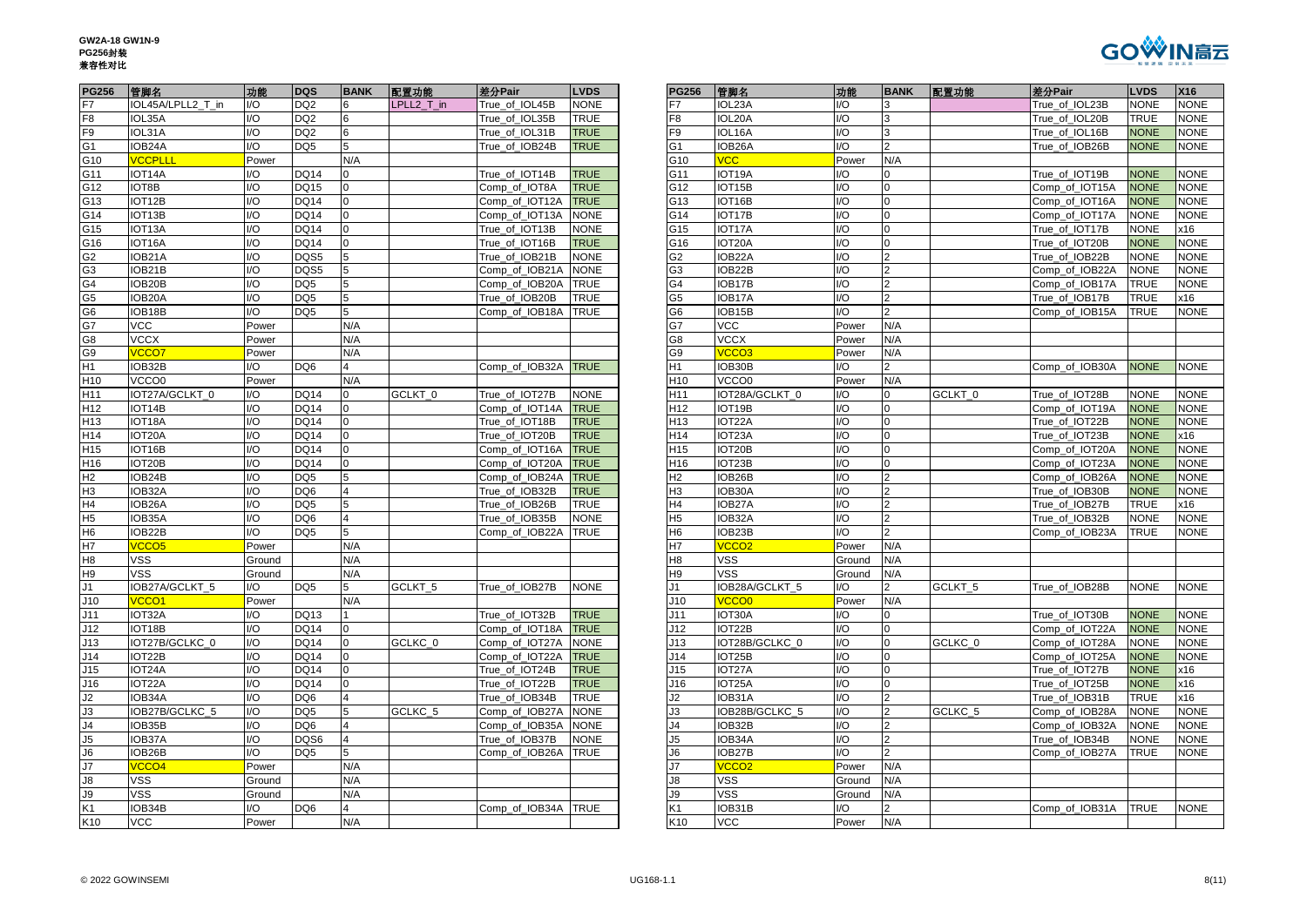| GW2A-18 GW1N-9 |  |
|----------------|--|
| <b>PG256封装</b> |  |
| 兼容性对比          |  |



| <b>PG256</b>             | 管脚名                | 功能                      | <b>DQS</b>                         | <b>BANK</b>         | 配置功能               | 差分Pair              | <b>LVDS</b> | <b>PG256</b>    | 管脚名               | 功能                            | <b>BA</b>                               |
|--------------------------|--------------------|-------------------------|------------------------------------|---------------------|--------------------|---------------------|-------------|-----------------|-------------------|-------------------------------|-----------------------------------------|
| K11                      | IOT38A             | $UO$                    | DQ13                               | 1                   |                    | True_of_IOT38B      | <b>TRUE</b> | K11             | IOT36A            | $\mathsf{IO}$                 | 1                                       |
| K12                      | IOT36B             | $UO$                    | DQ13                               |                     |                    | Comp_of_IOT36A      | <b>TRUE</b> | K12             | IOT34B            | I/O                           | 0                                       |
| K <sub>13</sub>          | IOT36A             | $1/O$                   | DQ13                               | $\overline{1}$      |                    | True of IOT36B      | <b>TRUE</b> | K13             | IOT34A            | $U$                           | $\mathbf 0$                             |
| K14                      | IOT30A/GCLKT_1     | $\mathsf{U}\mathsf{O}$  | DQ13                               | $\overline{1}$      | GCLKT_1            | True of IOT30B      | <b>TRUE</b> | K14             | IOT29A/GCLKT_1    | $\overline{1/O}$              | $\overline{0}$                          |
| K15                      | IOT30B/GCLKC_1     | I/O                     | DQ13                               | $\overline{1}$      | GCLKC 1            | Comp_of_IOT30A      | <b>TRUE</b> | K15             | IOT29B/GCLKC_1    | I/O                           | $\mathsf 0$                             |
| K16                      | IOT24B             | $1/O$                   | <b>DQ14</b>                        | $\mathbf 0$         |                    | Comp_of_IOT24A      | <b>TRUE</b> | K16             | IOT27B            | $\mathsf{U}\mathsf{O}$        | $\overline{0}$                          |
| K2                       | IOB36B             | 1/O                     | DQ6                                | $\overline{4}$      |                    | Comp_of_IOB36A      | <b>TRUE</b> | K2              | IOB33B            | I/O                           | $\overline{\mathbf{c}}$                 |
| KЗ                       | IOB36A             | 1/O                     | DQ <sub>6</sub>                    | $\overline{4}$      |                    | True_of_IOB36B      | <b>TRUE</b> | K3              | IOB33A            | $\mathsf{U}\mathsf{O}$        | $\overline{2}$                          |
| K4                       | IOB39A             | $\mathsf{IO}$           | DQ <sub>6</sub>                    | $\overline{4}$      |                    | True of IOB39B      | <b>NONE</b> | K4              | IOB36A            | I/O                           | $\overline{\mathbf{c}}$                 |
| K5                       | IOB40A             | $U$                     | DQ <sub>6</sub>                    | $\overline{4}$      |                    | True_of_IOB40B      | <b>TRUE</b> | K5              | IOB37A            | I/O                           | $\overline{\mathbf{c}}$                 |
| K <sub>6</sub>           | IOB37B             | $\mathsf{IO}$           | DQS6                               | $\overline{4}$      |                    | Comp of IOB37A      | <b>NONE</b> | K <sub>6</sub>  | IOB34B            | $\mathsf{U}\mathsf{O}$        | $\overline{2}$                          |
| K7                       | <b>VCCPLLR</b>     | Power                   |                                    | N/A                 |                    |                     |             | K7              | VCC               | Power                         | N/A                                     |
| K8                       | VCCO <sub>3</sub>  | Power                   |                                    | N/A                 |                    |                     |             | K8              | VCCO <sub>1</sub> | Power                         | N/A                                     |
| K9                       | <b>VCCX</b>        | Power                   |                                    | N/A                 |                    |                     |             | K9              | <b>VCCX</b>       | Power                         | N/A                                     |
| $\overline{\phantom{0}}$ | IOB38A             | I/O                     | DQ <sub>6</sub>                    | 4                   |                    | True of IOB38B      | <b>TRUE</b> | L1              | IOB35A            | I/O                           | 2                                       |
| L10                      | IOR34B/MCLK/D4     | $\mathsf{IO}$           | DQ <sub>9</sub>                    | 3                   | MCLK/D4            | Comp of IOR34A      | <b>NONE</b> | L10             | IOR12B/MCLK/D4    | 1/O                           | $\mathbf{1}$                            |
| $-11$                    | <b>VSS</b>         | Ground                  |                                    | N/A                 |                    |                     |             | L <sub>11</sub> | <b>VSS</b>        | Ground                        | N/A                                     |
| $-12$                    | IOT32B             | I/O                     | DQ13                               | 1                   |                    | Comp_of_IOT32A      | <b>TRUE</b> | L12             | IOT30B            | 1/O                           | 0                                       |
| $-13$                    | IOT38B             | 1/O                     | DQ13                               | $\overline{1}$      |                    | Comp of IOT38A      | <b>TRUE</b> | L13             | IOT36B            | $\mathsf{U}\mathsf{O}$        | $\mathbf{1}$                            |
| L14                      | IOT34B             | $1/O$                   | DQ13                               | $\mathbf{1}$        |                    | Comp_of_IOT34A      | <b>TRUE</b> | L14             | IOT32B            | $U$                           | $\mathbf 0$                             |
| L15                      | IOT <sub>2</sub> A | 1/O                     | DQ15                               | $\Omega$            |                    | True_of_IOT2B       | <b>TRUE</b> | L15             | IOT2A             | $\overline{1/O}$              | $\overline{3}$                          |
| $-16$                    | IOT34A             | $1/O$                   | DQ13                               | $\overline{1}$      |                    | True of IOT34B      | <b>TRUE</b> | L <sub>16</sub> | IOT32A            | $\mathsf{U}\mathsf{O}$        | $\mathbf 0$                             |
| L2                       | IOB30A/GCLKT_4     | $1/O$                   | DQ <sub>6</sub>                    | $\overline{4}$      | GCLKT 4            | True_of_IOB30B      | <b>TRUE</b> | L2              | IOB29A/GCLKT_4    | $\mathsf{U}\mathsf{O}$        | $\overline{\mathbf{c}}$                 |
| L3                       | IOB38B             | $1/O$                   | DQ <sub>6</sub>                    | $\overline{4}$      |                    | Comp of IOB38A      | <b>TRUE</b> | L3              | IOB35B            | $\mathsf{U}\mathsf{O}$        | $\overline{2}$                          |
| L4                       | IOB40B             | 1/O                     | DQ <sub>6</sub>                    | $\overline{4}$      |                    | Comp_of_IOB40A      | <b>TRUE</b> | L4              | IOB37B            | $\mathsf{U}\mathsf{O}$        | $\overline{2}$                          |
| L5                       | IOB39B             | $\mathsf{I}/\mathsf{O}$ | DQ <sub>6</sub>                    | $\overline{4}$      |                    | Comp_of_IOB39A      | <b>NONE</b> | L5              | IOB36B            | I/O                           | $\mathbf 2$                             |
| L6                       | <b>VSS</b>         | Ground                  |                                    | N/A                 |                    |                     |             | L6              | <b>VSS</b>        | Ground                        | N/A                                     |
| L7                       | <b>EXTR</b>        | Ground                  |                                    | N/A                 |                    |                     |             | L7              | IOR24B            | $\mathsf{I}/\mathsf{O}$       | 1                                       |
|                          | IOR44B             | 1/O                     |                                    | 3                   |                    |                     |             |                 |                   | $\mathsf{U}\mathsf{O}$        | $\mathbf{1}$                            |
| L8                       | IOR40B             | $UO$                    | DQ <sub>9</sub><br>DQ <sub>9</sub> |                     |                    | Comp_of_IOR44A TRUE |             | L8<br>L9        | IOR21B            | $\mathsf{IO}$                 | 1                                       |
| -9                       |                    |                         |                                    | 3<br>$\overline{4}$ |                    | Comp of IOR40A      | <b>TRUE</b> |                 | IOR18B            |                               |                                         |
| M1                       | IOB30B/GCLKC_4     | $U$<br>1/O              | DQ6                                | $\overline{2}$      | GCLKC 4            | Comp_of_IOB30A TRUE |             | M1              | IOB29B/GCLKC_4    | I/O<br>$\mathsf{U}\mathsf{O}$ | $\overline{\mathbf{c}}$<br>$\mathbf{1}$ |
| M10                      | IOR22A             | I/O                     | <b>DQS10</b><br>DQ10               | $\overline{2}$      |                    | True of IOR22B      | <b>TRUE</b> | M10             | <b>IOR7A</b>      | I/O                           | 1                                       |
| M11                      | IOR27B/GCLKC 2     |                         |                                    |                     | GCLKC <sub>2</sub> | Comp of IOR27A      | <b>NONE</b> | M11             | IOR9B/GCLKC 2     |                               |                                         |
| M12                      | <b>VSS</b>         | Ground                  |                                    | N/A                 |                    |                     |             | M12             | <b>VSS</b>        | Ground                        | N/A                                     |
| M13                      | VCCO <sub>1</sub>  | Power                   |                                    | N/A                 |                    |                     |             | M13             | <b>VCCO0</b>      | Power                         | N/A                                     |
| M14                      | IOT40A             | I/O                     | DQ13                               | 1                   |                    | True of IOT40B      | <b>TRUE</b> | M14             | IOT37A            | I/O                           | 1                                       |
| M15                      | IOT40B             | 1/O                     | DQ13                               | $\overline{1}$      |                    | Comp of IOT40A      | <b>TRUE</b> | M15             | IOT37B            | I/O                           | 1                                       |
| M16                      | IOR30A/MODE0       | $\mathsf{IO}$           | DQ <sub>9</sub>                    | 3                   | MODE0              | True of IOR30B      | <b>NONE</b> | M16             | IOT5A/MODE0       | $\mathsf{U}\mathsf{O}$        | 3                                       |
| M2                       | IOB43A             | $U$                     | DQ <sub>6</sub>                    | $\overline{4}$      |                    | True_of_IOB43B      | <b>NONE</b> | M <sub>2</sub>  | IOB40A            | I/O                           | $\overline{\mathbf{c}}$                 |
| M <sub>3</sub>           | IOB42A             | $\mathsf{IO}$           | DQ6                                | $\overline{4}$      |                    | True of IOB42B      | <b>TRUE</b> | M <sub>3</sub>  | IOB39A            | $\mathsf{U}\mathsf{O}$        | $\overline{2}$                          |
| M4                       | VCCO <sub>4</sub>  | Power                   |                                    | N/A                 |                    |                     |             | M4              | VCCO <sub>2</sub> | Power                         | N/A                                     |
| M5                       | <b>VSS</b>         | Ground                  |                                    | N/A                 |                    |                     |             | M <sub>5</sub>  | <b>VSS</b>        | Ground                        | N/A                                     |
| M <sub>6</sub>           | IOR44A             | $UO$                    | DQ <sub>9</sub>                    | 3                   |                    | True_of_IOR44B      | <b>TRUE</b> | M <sub>6</sub>  | IOR21A            | $U$                           | 1                                       |
| M7                       | IOR47A/RPLL2_T_fb  | $1/O$                   | DQ8                                | 3                   | RPLL2 T fb         | True of IOR47B      | <b>TRUE</b> | M7              | IOR22A            | $\mathsf{U}\mathsf{O}$        | 1                                       |
| M <sub>8</sub>           | IOR36A/SO/D1       | $\mathsf{U}\mathsf{O}$  | DQS9                               | 3                   | SO/D1              | True of IOR36B      | <b>NONE</b> | M <sub>8</sub>  | IOR14A/SO/D1      | $\mathsf{U}\mathsf{O}$        | 1                                       |
| M <sub>9</sub>           | IOR34A/MCS N/D5    | $UO$                    | DQ <sub>9</sub>                    | 3                   | MCS N/D5           | True_of_IOR34B      | <b>NONE</b> | M <sub>9</sub>  | IOR12A/MCS N/D5   | $\mathsf{IO}$                 | 1                                       |
| N1                       | IOB42B             | I/O                     | DQ <sub>6</sub>                    | $\overline{4}$      |                    | Comp_of_IOB42A      | <b>TRUE</b> | N1              | IOB39B            | I/O                           | $\overline{2}$                          |
| N <sub>10</sub>          | IOR27A/GCLKT 2     | 1/O                     | <b>DQ10</b>                        | $\overline{2}$      | GCLKT <sub>2</sub> | True of IOR27B      | <b>NONE</b> | N <sub>10</sub> | IOR9A/GCLKT 2     | $\mathsf{U}\mathsf{O}$        | $\mathbf{1}$                            |
| N11                      | IOR22B             | $\mathsf{IO}$           | <b>DQS10</b>                       | $\overline{2}$      |                    | Comp_of_IOR22A      | <b>TRUE</b> | N11             | <b>IOR7B</b>      | $\mathsf{U}\mathsf{O}$        | 1                                       |
| N <sub>12</sub>          | VCCO <sub>2</sub>  | Power                   |                                    | N/A                 |                    |                     |             | N <sub>12</sub> | VCCO <sub>1</sub> | Power                         | N/A                                     |
| N <sub>13</sub>          | <b>VSS</b>         | Ground                  |                                    | N/A                 |                    |                     |             | N <sub>13</sub> | <b>VSS</b>        | Ground                        | N/A                                     |
| N14                      | IOT52B             | $U$                     | DQ12                               | 1                   |                    | Comp_of_IOT52A      | <b>TRUE</b> | N14             | IOT41B            | I/O                           |                                         |
| N <sub>15</sub>          | IOT48A             | $\mathsf{IO}$           | DQS12                              | 11                  |                    | True of IOT48B      | <b>TRUE</b> | N <sub>15</sub> | IOT39A            | $1/O$                         | $\mathbf{1}$                            |

| <b>PG256</b>    | 管脚名                | 功能     | <b>DQS</b>      | <b>BANK</b>    | 配置功能               | 差分Pair         | <b>LVDS</b> | <b>PG256</b>    | 管脚名                 | 功能                          | <b>BANK</b>    | 配置功能               | 差分Pair         | <b>LVDS</b> | X16         |
|-----------------|--------------------|--------|-----------------|----------------|--------------------|----------------|-------------|-----------------|---------------------|-----------------------------|----------------|--------------------|----------------|-------------|-------------|
| K11             | IOT38A             | I/O    | DQ13            |                |                    | True of IOT38B | <b>TRUE</b> | K11             | IOT36A              | I/O                         |                |                    | True of IOT36B | <b>NONE</b> | <b>NONE</b> |
| K12             | IOT36B             | I/O    | DQ13            |                |                    | Comp_of_IOT36A | <b>TRUE</b> | K12             | IOT34B              | UQ                          | $\Omega$       |                    | Comp_of_IOT34A | <b>NONE</b> | <b>NONE</b> |
| K13             | IOT36A             | I/O    | DQ13            |                |                    | True_of_IOT36B | <b>TRUE</b> | K13             | IOT34A              | I/O                         | $\overline{0}$ |                    | True_of_IOT34B | <b>NONE</b> | <b>NONE</b> |
| K14             | IOT30A/GCLKT 1     | I/O    | DQ13            |                | GCLKT 1            | True_of_IOT30B | <b>TRUE</b> | K14             | IOT29A/GCLKT 1      | I/O                         | $\overline{0}$ | GCLKT 1            | True_of_IOT29B | <b>NONE</b> | x16         |
| K15             | IOT30B/GCLKC 1     | I/O    | DQ13            |                | GCLKC 1            | Comp of IOT30A | <b>TRUE</b> | K15             | IOT29B/GCLKC 1      | $\overline{U}$              | $\Omega$       | GCLKC 1            | Comp of IOT29A | <b>NONE</b> | <b>NONE</b> |
| K16             | IOT24B             | I/O    | <b>DQ14</b>     | $\Omega$       |                    | Comp_of_IOT24A | <b>TRUE</b> | K16             | IOT27B              | I/O                         | $\overline{0}$ |                    | Comp_of_IOT27A | <b>NONE</b> | <b>NONE</b> |
| K2              | IOB36B             | I/O    | DQ6             | $\overline{4}$ |                    | Comp_of_IOB36A | <b>TRUE</b> | К2              | IOB33B              | I/O                         | $\overline{2}$ |                    | Comp_of_IOB33A | <b>TRUE</b> | <b>NONE</b> |
| K3              | IOB36A             | I/O    | DQ6             | $\overline{4}$ |                    | True of IOB36B | <b>TRUE</b> | K3              | IOB33A              | I/O                         | $\overline{2}$ |                    | True of IOB33B | <b>TRUE</b> | x16         |
| K4              | IOB39A             | I/O    | DQ6             |                |                    | True_of_IOB39B | <b>NONE</b> | K4              | OB36A               | $\overline{U}$              | $\overline{2}$ |                    | True of IOB36B | <b>NONE</b> | <b>NONE</b> |
| K5              | IOB40A             | I/O    | DQ <sub>6</sub> | $\overline{4}$ |                    | True of IOB40B | <b>TRUE</b> | K5              | IOB37A              | I/O                         | $\overline{2}$ |                    | True of IOB37B | <b>NONE</b> | <b>NONE</b> |
| K6              | IOB37B             | I/O    | DQS6            | $\overline{4}$ |                    | Comp_of_IOB37A | <b>NONE</b> | K6              | IOB34B              | I/O                         | $\overline{2}$ |                    | Comp_of_IOB34A | <b>NONE</b> | <b>NONE</b> |
| K7              | <b>VCCPLLR</b>     | Power  |                 | N/A            |                    |                |             | K7              | <b>VCC</b>          | Power                       | N/A            |                    |                |             |             |
| K8              | VCCO <sub>3</sub>  | Power  |                 | N/A            |                    |                |             | K8              | <b>VCCO1</b>        | Power                       | N/A            |                    |                |             |             |
| K9              | <b>VCCX</b>        | Power  |                 | N/A            |                    |                |             | K9              | <b>VCCX</b>         | Power                       | N/A            |                    |                |             |             |
| L1              | IOB38A             | I/O    | DQ6             | $\overline{4}$ |                    | True_of_IOB38B | <b>TRUE</b> |                 | IOB35A              | $U$ O                       | $\overline{2}$ |                    | True_of_IOB35B | TRUE        | x16         |
| L <sub>10</sub> | IOR34B/MCLK/D4     | I/O    | DQ9             | 3              | MCLK/D4            | Comp_of_IOR34A | <b>NONE</b> | -10             | IOR12B/MCLK/D4      | I/O                         |                | MCLK/D4            | Comp_of_IOR12A | <b>NONE</b> | <b>NONE</b> |
| L11             | VSS                | Ground |                 | N/A            |                    |                |             | L11             | VSS                 | Ground                      | N/A            |                    |                |             |             |
| L12             | IOT32B             | I/O    | DQ13            |                |                    | Comp of IOT32A | <b>TRUE</b> | L12             | IOT30B              | I/O                         | $\Omega$       |                    | Comp of IOT30A | <b>NONE</b> | <b>NONE</b> |
| L <sub>13</sub> | IOT38B             | I/O    | DQ13            |                |                    | Comp_of_IOT38A | <b>TRUE</b> | L13             | IOT36B              | I/O                         |                |                    | Comp_of_IOT36A | <b>NONE</b> | <b>NONE</b> |
| L14             | IOT34B             | I/O    | DQ13            |                |                    | Comp_of_IOT34A | <b>TRUE</b> | L14             | IOT32B              | I/O                         | $\overline{0}$ |                    | Comp_of_IOT32A | <b>NONE</b> | <b>NONE</b> |
| L <sub>15</sub> | IOT <sub>2</sub> A | I/O    | DQ15            | $\Omega$       |                    | True of IOT2B  | <b>TRUE</b> | L15             | IOT <sub>2</sub> A  | $\overline{U}$              | 3              |                    | True of IOT2B  | <b>NONE</b> | x16         |
| L <sub>16</sub> | IOT34A             | I/O    | DQ13            |                |                    | True of IOT34B | <b>TRUE</b> | L16             | IOT32A              | I/O                         | $\overline{0}$ |                    | True_of_IOT32B | <b>NONE</b> | <b>NONE</b> |
| L2              | IOB30A/GCLKT_4     | I/O    | DQ6             | $\overline{4}$ | GCLKT_4            | True_of_IOB30B | <b>TRUE</b> | L2              | IOB29A/GCLKT_4      | $\overline{U}$              | $\overline{2}$ | GCLKT_4            | True_of_IOB29B | <b>TRUE</b> | x16         |
| L3              | IOB38B             | I/O    | DQ6             | $\overline{4}$ |                    | Comp_of_IOB38A | <b>TRUE</b> | L3              | IOB35B              | I/O                         | $\overline{2}$ |                    | Comp_of_IOB35A | TRUE        | <b>NONE</b> |
| L4              | IOB40B             | I/O    | DQ6             | $\overline{4}$ |                    | Comp_of_IOB40A | <b>TRUE</b> | L4              | IOB37B              | $\overline{U}$              |                |                    | Comp_of_IOB37A | <b>NONE</b> | <b>NONE</b> |
| L5              | IOB39B             | I/O    | DQ <sub>6</sub> | $\overline{4}$ |                    | Comp_of_IOB39A | <b>NONE</b> | L <sub>5</sub>  | IOB36B              | $\overline{U}$              |                |                    | Comp_of_IOB36A | <b>NONE</b> | <b>NONE</b> |
| L6              | VSS                | Ground |                 | N/A            |                    |                |             | L6              | VSS                 | Ground                      | N/A            |                    |                |             |             |
| L7              | <b>EXTR</b>        | Ground |                 | N/A            |                    |                |             |                 | IOR24B              | $\overline{1}/\overline{O}$ |                |                    | Comp_of_IOR24A | <b>TRUE</b> | <b>NONE</b> |
| L8              | IOR44B             | I/O    | DQ <sub>9</sub> | 3              |                    | Comp of IOR44A | <b>TRUE</b> | -8              | IOR21B              | I/O                         |                |                    | Comp_of_IOR21A | <b>NONE</b> | <b>NONE</b> |
| L9              | IOR40B             | I/O    | DQ <sub>9</sub> | 3              |                    | Comp of IOR40A | <b>TRUE</b> | L9              | IOR18B              | I/O                         |                |                    | Comp_of_IOR18A | <b>NONE</b> | <b>NONE</b> |
| M1              | IOB30B/GCLKC 4     | I/O    | DQ6             | $\overline{4}$ | GCLKC <sub>4</sub> | Comp of IOB30A | <b>TRUE</b> | M1              | IOB29B/GCLKC_4      | UO                          | $\overline{2}$ | GCLKC 4            | Comp_of_IOB29A | TRUE        | <b>NONE</b> |
| M10             | IOR22A             | I/O    | DQS10           | $\overline{2}$ |                    | True_of_IOR22B | <b>TRUE</b> | M10             | IOR7A               | I/O                         |                |                    | True_of_IOR7B  | <b>NONE</b> | <b>NONE</b> |
| M11             | IOR27B/GCLKC_2     | I/O    | DQ10            | $\overline{2}$ | GCLKC_2            | Comp_of_IOR27A | <b>NONE</b> | M11             | IOR9B/GCLKC_2       | $\overline{10}$             |                | GCLKC_2            | Comp_of_IOR9A  | <b>NONE</b> | <b>NONE</b> |
| M12             | <b>VSS</b>         | Ground |                 | N/A            |                    |                |             | M12             | VSS                 | Ground                      | N/A            |                    |                |             |             |
| M13             | VCCO1              | Power  |                 | N/A            |                    |                |             | M13             | <b>VCCO0</b>        | Power                       | N/A            |                    |                |             |             |
| M14             | IOT40A             | I/O    | DQ13            |                |                    | True_of_IOT40B | <b>TRUE</b> | M14             | IOT37A              | I/O                         |                |                    | True_of_IOT37B | <b>NONE</b> | <b>NONE</b> |
| M15             | IOT40B             | I/O    | DQ13            |                |                    | Comp of IOT40A | <b>TRUE</b> | M15             | IOT37B              | I/O                         |                |                    | Comp_of_IOT37A | <b>NONE</b> | <b>NONE</b> |
| M16             | IOR30A/MODE0       | I/O    | DQ <sub>9</sub> |                | MODE0              | True_of_IOR30B | <b>NONE</b> | M16             | IOT5A/MODE0         | $\overline{U}$              | 3              | MODE0              | True of IOT5B  | <b>NONE</b> | NONE        |
| M2              | IOB43A             | I/O    | DQ <sub>6</sub> | $\overline{4}$ |                    | True of IOB43B | <b>NONE</b> | M <sub>2</sub>  | IOB <sub>40</sub> A | I/O                         | $\overline{2}$ |                    | True of IOB40B | <b>NONE</b> | <b>NONE</b> |
| ΜЗ              | IOB42A             | I/O    | DQ6             | $\overline{4}$ |                    | True of IOB42B | <b>TRUE</b> | ΜЗ              | IOB39A              | I/O                         | $\overline{2}$ |                    | True_of_IOB39B | <b>TRUE</b> | x16         |
| M4              | VCCO <sub>4</sub>  | Power  |                 | N/A            |                    |                |             | M4              | <b>VCCO2</b>        | Power                       | N/A            |                    |                |             |             |
| M5              | <b>VSS</b>         | Ground |                 | N/A            |                    |                |             | M <sub>5</sub>  | VSS                 | Ground                      | N/A            |                    |                |             |             |
| M6              | IOR44A             | I/O    | DQ <sub>9</sub> | 3              |                    | True_of_IOR44B | <b>TRUE</b> | M <sub>6</sub>  | IOR21A              | I/O                         |                |                    | True_of_IOR21B | <b>NONE</b> | <b>NONE</b> |
| M7              | IOR47A/RPLL2_T_fb  | I/O    | DQ8             | 3              | RPLL2_T_fb         | True_of_IOR47B | <b>TRUE</b> | M7              | IOR22A              | $\overline{U}$              | l 1            |                    | True_of_IOR22B | <b>TRUE</b> | <b>NONE</b> |
| M8              | IOR36A/SO/D1       | I/O    | DQS9            | 3              | SO/D1              | True of IOR36B | <b>NONE</b> | M8              | IOR14A/SO/D1        | I/O                         |                | SO/D1              | True_of_IOR14B | <b>NONE</b> | <b>NONE</b> |
| M9              | IOR34A/MCS_N/D5    | I/O    | DQ <sub>9</sub> | 3              | MCS_N/D5           | True_of_IOR34B | <b>NONE</b> | M9              | IOR12A/MCS N/D5     | $\overline{U}$              |                | MCS N/D5           | True_of_IOR12B | <b>NONE</b> | <b>NONE</b> |
| N1              | IOB42B             | I/O    | DQ <sub>6</sub> | $\overline{4}$ |                    | Comp_of_IOB42A | <b>TRUE</b> | N <sub>1</sub>  | IOB39B              | $\overline{U}$              |                |                    | Comp_of_IOB39A | <b>TRUE</b> | <b>NONE</b> |
| N <sub>10</sub> | IOR27A/GCLKT 2     | I/O    | DQ10            | $\overline{2}$ | GCLKT <sub>2</sub> | True_of_IOR27B | <b>NONE</b> | N <sub>10</sub> | IOR9A/GCLKT 2       | $\overline{U}$              | <b>11</b>      | GCLKT <sub>2</sub> | True_of_IOR9B  | <b>NONE</b> | <b>NONE</b> |
| N11             | IOR22B             | I/O    | DQS10           | $\overline{2}$ |                    | Comp_of_IOR22A | <b>TRUE</b> | N <sub>11</sub> | IOR7B               | I/O                         |                |                    | Comp_of_IOR7A  | <b>NONE</b> | <b>NONE</b> |
| N12             | VCCO <sub>2</sub>  | Power  |                 | N/A            |                    |                |             | N <sub>12</sub> | VCCO <sub>1</sub>   | Power                       | N/A            |                    |                |             |             |
| N <sub>13</sub> | <b>VSS</b>         | Ground |                 | N/A            |                    |                |             | N <sub>13</sub> | <b>VSS</b>          | Ground                      | N/A            |                    |                |             |             |
| N <sub>14</sub> | IOT52B             | I/O    | DQ12            |                |                    | Comp_of_IOT52A | <b>TRUE</b> | N <sub>14</sub> | IOT41B              | $\overline{U}$              |                |                    | Comp_of_IOT41A | <b>NONE</b> | <b>NONE</b> |
| N <sub>15</sub> | IOT48A             | I/O    | DQS12           | I1             |                    | True of IOT48B | <b>TRUE</b> | N <sub>15</sub> | IOT39A              | I/O                         |                |                    | True of IOT39B | <b>NONE</b> | x16         |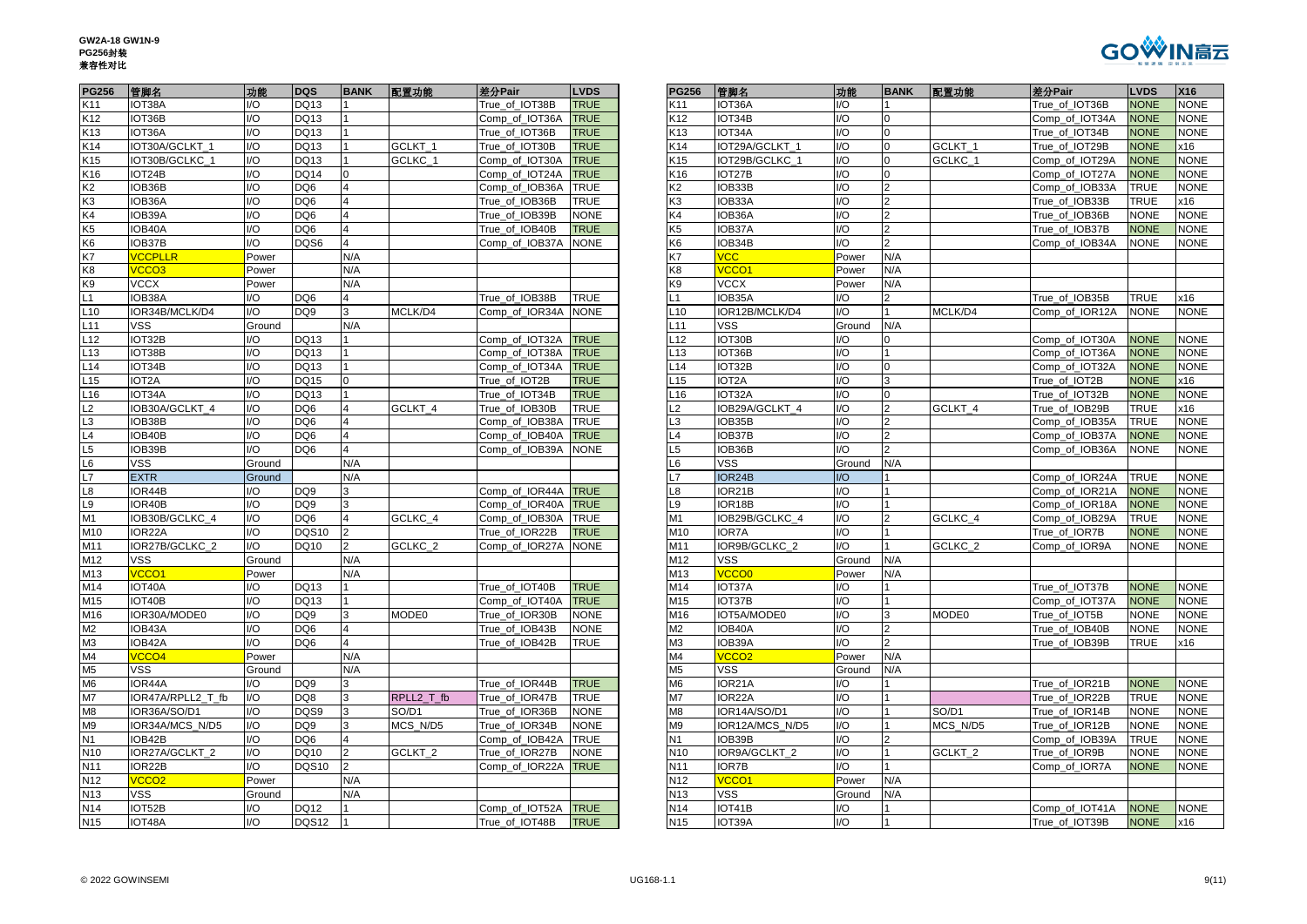

| <b>PG256</b>    | 管脚名                 | 功能             | <b>DQS</b>      | <b>BANK</b>             | 配置功能               | 差分Pair              | <b>LVDS</b> | <b>PG256</b>    | 管脚名                 | 功能     | <b>BANK</b>    | 配置功能               | 差分Pair         | <b>LVDS</b> | X16       |
|-----------------|---------------------|----------------|-----------------|-------------------------|--------------------|---------------------|-------------|-----------------|---------------------|--------|----------------|--------------------|----------------|-------------|-----------|
| N <sub>16</sub> | IOT52A              | I/O            | <b>DQ12</b>     |                         |                    | True_of_IOT52B      | <b>TRUE</b> | N <sub>16</sub> | IOT41A              | 1/O    |                |                    | True_of_IOT41B | <b>NONE</b> | x16       |
| N2              | IOB41A              | /O             | DQ <sub>6</sub> |                         |                    | True of IOB41B      | <b>NONE</b> | Ν2              | IOB38A              | I/O    |                |                    | True of IOB38B | <b>NONE</b> | <b>NO</b> |
| N3              | IOB43B              | /Ο             | DQ <sub>6</sub> |                         |                    | Comp_of_IOB43A      | <b>NONE</b> | N3              | IOB40B              | I/O    |                |                    | Comp_of_IOB40A | NONE        | <b>NO</b> |
| N <sub>4</sub>  | VSS                 | Ground         |                 | N/A                     |                    |                     |             | N <sub>4</sub>  | VSS                 | Ground | N/A            |                    |                |             |           |
| N <sub>5</sub>  | VCCO <sub>3</sub>   | Power          |                 | N/A                     |                    |                     |             | N5              | VCCO <sub>1</sub>   | Power  | N/A            |                    |                |             |           |
| N <sub>6</sub>  | IOR51A              | I/O            | DQ8             | 3                       |                    | True of IOR51B      | <b>TRUE</b> | N <sub>6</sub>  | IOR24A              | I/O    | 1              |                    | True of IOR24B | <b>TRUE</b> | <b>NO</b> |
| N7              | IOR47B/RPLL2_C_fb   | /O             | DQ8             |                         | RPLL2_C_fb         | Comp of IOR47A TRUE |             | N7              | IOR22B              | I/O    |                |                    | Comp_of_IOR22A | TRUE        | <b>NO</b> |
| N <sub>8</sub>  | IOR40A              | /O             | DQ <sub>9</sub> |                         |                    | True_of_IOR40B      | <b>TRUE</b> | N <sub>8</sub>  | IOR18A              | I/O    | 1              |                    | True_of_IOR18B | <b>NONE</b> | <b>NO</b> |
| N <sub>9</sub>  | IOR36B/SSPI CS N/D  | $\overline{O}$ | DQS9            |                         | SSPI_CS_N/D0       | Comp_of_IOR36A      | <b>NONE</b> | N9              | IOR14B/SSPI_CS_N/D0 | $IVO$  |                | SSPI_CS_N/D0       | Comp_of_IOR14A | <b>NONE</b> | <b>NO</b> |
| P <sub>1</sub>  | IOB41B              | /O             | DQ <sub>6</sub> |                         |                    | Comp of IOB41A      | <b>NONE</b> | P <sub>1</sub>  | IOB38B              | I/O    | 2              |                    | Comp of IOB38A | <b>NONE</b> | <b>NO</b> |
| P <sub>10</sub> | IOR33A/MI/D7        | /Ο             | DQ <sub>9</sub> |                         | MI/D7              | True_of_IOR33B      | <b>TRUE</b> | P <sub>10</sub> | IOR11A/MI/D7        | I/O    |                | MI/D7              | True_of_IOR11B | TRUE        | <b>NO</b> |
| P <sub>11</sub> | IOR24B              | I/O            | DQ10            |                         |                    | Comp of IOR24A      | <b>TRUE</b> | P11             | IOR8B               | 1/O    | $\mathbf{1}$   |                    | Comp_of_IOR8A  | <b>TRUE</b> | <b>NO</b> |
| P <sub>12</sub> | IOR8A/RPLL1 T fb    | I/O            | <b>DQ11</b>     | $\overline{2}$          | RPLL1 T fb         | True of IOR8B       | TRUE        | P <sub>12</sub> | IOR6A/RPLL_T_fb     | I/O    | 1              | RPLL T fb          | True_of_IOR6B  | TRUE        | <b>NO</b> |
| P <sub>13</sub> | IOR11B              | /O             | DQ10            |                         |                    | Comp_of_IOR11A TRUE |             | P13             | IOT46B              | I/O    |                |                    | Comp_of_IOT46A | <b>NONE</b> | <b>NO</b> |
| P <sub>14</sub> | VSS                 | Ground         |                 | N/A                     |                    |                     |             | P14             | <b>VSS</b>          | Ground | N/A            |                    |                |             |           |
| P <sub>15</sub> | IOT54A              | /O             | <b>DQ12</b>     |                         |                    | True of IOT54B      | <b>TRUE</b> | P <sub>15</sub> | IOT42A              | I/O    |                |                    | True_of_IOT42B | <b>NONE</b> | <b>NO</b> |
| P <sub>16</sub> | IOT48B              | /O             | <b>DQS12</b>    |                         |                    | Comp_of_IOT48A      | <b>TRUE</b> | P16             | IOT39B              | I/O    |                |                    | Comp_of_IOT39A | <b>NONE</b> | <b>NO</b> |
| P <sub>2</sub>  | IOB44B              | /O             | DQ <sub>6</sub> |                         |                    | Comp of IOB44A      | <b>TRUE</b> | P <sub>2</sub>  | IOB41B              | I/O    |                |                    | Comp of IOB41A | <b>TRUE</b> | <b>NO</b> |
| P <sub>3</sub>  | VSS                 | Ground         |                 | N/A                     |                    |                     |             | P3              | <b>VSS</b>          | Ground | N/A            |                    |                |             |           |
| P <sub>4</sub>  | IOB45A              | I/O            | DQ <sub>6</sub> |                         |                    | True_of_IOB45B      | <b>NONE</b> |                 | IOB42B              | I/O    |                |                    | Comp_of_IOB42A | <b>NONE</b> | <b>NO</b> |
| P <sub>5</sub>  | IOB50A              | I/O            | DQ7             |                         |                    | True of IOB50B      | <b>TRUE</b> | P <sub>5</sub>  | IOB44B              | 1/O    | $\mathcal{P}$  |                    | Comp of IOB44A | <b>NONE</b> | <b>NO</b> |
| P <sub>6</sub>  | IOR53A              | /O             | DQ8             | 3                       |                    | True_of_IOR53B      | <b>TRUE</b> | P <sub>6</sub>  | IOR25A              | I/O    |                |                    | True_of_IOR25B | <b>NONE</b> | <b>NO</b> |
| P7              | IOR49B              | /O             | DQ8             |                         |                    | Comp of IOR49A      | <b>TRUE</b> |                 | IOR23B              | I/O    |                |                    | Comp of IOR23A | <b>NONE</b> | <b>NO</b> |
| P <sub>8</sub>  | IOR42A              | I/O            | DQ <sub>9</sub> | 3                       |                    | True of IOR42B      | <b>TRUE</b> | P <sub>8</sub>  | IOR20A              | I/O    | 1              |                    | True of IOR20B | TRUE        | <b>NO</b> |
| P <sub>9</sub>  | IOR38B/DOUT/WE N    | /O             | DQ <sub>9</sub> | 3                       | DOUT/WE N          | Comp_of_IOR38A      | <b>TRUE</b> | P <sub>9</sub>  | IOR15B/DOUT/WE_N    | I/O    | $\mathbf{1}$   | DOUT/WE N          | Comp_of_IOR15A | <b>TRUE</b> | <b>NO</b> |
| R <sub>1</sub>  | IOB44A              | /O             | DQ6             | $\overline{\mathbf{4}}$ |                    | True of IOB44B      | <b>TRUE</b> | R <sub>1</sub>  | IOB41A              | I/O    |                |                    | True of IOB41B | <b>TRUE</b> | x16       |
| R <sub>10</sub> | IOR33B/MO/D6        | /O             | DQ <sub>9</sub> |                         | MO/D6              | Comp of IOR33A TRUE |             | R <sub>10</sub> | IOR11B/MO/D6        | I/O    | $\mathbf{1}$   | MO/D6              | Comp_of_IOR11A | <b>TRUE</b> | <b>NO</b> |
| R <sub>11</sub> | IOR17A              | I/O            | <b>DQ10</b>     |                         |                    | True_of_IOR17B      | <b>TRUE</b> | R <sub>11</sub> | IOR <sub>3</sub> A  | I/O    | $\mathbf{1}$   |                    | True of IOR3B  | <b>NONE</b> | <b>NO</b> |
| R <sub>12</sub> | IOR11A              | I/O            | <b>DQ10</b>     | $\mathfrak{p}$          |                    | True of IOR11B      | <b>TRUE</b> | R <sub>12</sub> | IOT46A              | U      | $\mathbf{1}$   |                    | True of IOT46B | <b>NONE</b> | <b>NO</b> |
| R <sub>13</sub> | IOR <sub>20</sub> A | /O             | DQ10            | 2                       |                    | True_of_IOR20B      | <b>TRUE</b> | R <sub>13</sub> | IOR4A               | I/O    |                |                    | True_of_IOR4B  | <b>TRUE</b> | <b>NO</b> |
| R <sub>14</sub> | IOR7B/RPLL1_C_in    | I/O            | <b>DQ11</b>     | $\mathfrak{p}$          | RPLL1_C_in         | Comp_of_IOR7A       | <b>NONE</b> | R <sub>14</sub> | IOR5B/RPLL_C_in     | I/O    |                | RPLL_C_in          | Comp_of_IOR5A  | <b>NONE</b> | <b>NO</b> |
| R <sub>15</sub> | <b>VSS</b>          | Ground         |                 | N/A                     |                    |                     |             | R <sub>15</sub> | <b>VSS</b>          | Ground | N/A            |                    |                |             |           |
| R <sub>16</sub> | IOT54B              | I/O            | <b>DQ12</b>     | $\blacktriangleleft$    |                    | Comp_of_IOT54A      | <b>TRUE</b> | R <sub>16</sub> | IOT42B              | I/O    |                |                    | Comp_of_IOT42A | <b>NONE</b> | NO        |
| R <sub>2</sub>  | <b>VSS</b>          | Ground         |                 | N/A                     |                    |                     |             | R <sub>2</sub>  | <b>VSS</b>          | Ground | N/A            |                    |                |             |           |
| R <sub>3</sub>  | IOB48A              | /Ο             | DQS7            |                         |                    | True of IOB48B      | TRUE        | R3              | IOB43B              | I/O    |                |                    | Comp_of_IOB43A | TRUE        | <b>NO</b> |
| R <sub>4</sub>  | IOB52A              | /O             | DQ7             |                         |                    | True of IOB52B      | TRUE        | R4              | IOB45B              | I/O    |                |                    | Comp_of_IOB45A | <b>TRUE</b> | <b>NO</b> |
| R5              | IOB50B              | I/O            | DQ7             |                         |                    | Comp of IOB50A      | <b>TRUE</b> | R <sub>5</sub>  | IOB44A              | UQ     | $\mathcal{P}$  |                    | True of IOB44B | <b>NONE</b> | <b>NO</b> |
| R <sub>6</sub>  | IOB54A              | /Ο             | DQ7             | 4                       |                    | True_of_IOB54B      | <b>TRUE</b> | R6              | IOR27B              | I/O    |                |                    | Comp_of_IOR27A | <b>NONE</b> | <b>NO</b> |
| R7              | IOR49A              | I/O            | DQ8             |                         |                    | True_of_IOR49B      | <b>TRUE</b> | R7              | IOR23A              | I/O    |                |                    | True_of_IOR23B | <b>NONE</b> | <b>NO</b> |
| R <sub>8</sub>  | IOR29B/GCLKC 3      | /O             | DQ <sub>9</sub> |                         | GCLKC <sub>3</sub> | Comp of IOR29A      | <b>TRUE</b> | R <sub>8</sub>  | IOR17B/GCLKC 3      | I/O    |                | GCLKC <sub>3</sub> | Comp of IOR17A | <b>TRUE</b> | <b>NO</b> |
| R <sub>9</sub>  | IOR35A/FASTRD N/D3  | I/O            | DQ <sub>9</sub> | 3                       | FASTRD N/D3        | True of IOR35B      | <b>TRUE</b> | R9              | IOR13A/FASTRD N/D3  | I/O    | $\mathbf{1}$   | FASTRD N/D3        | True_of_IOR13B | <b>TRUE</b> | <b>NO</b> |
| T <sub>1</sub>  | <b>VCC</b>          | Power          |                 | N/A                     |                    |                     |             | T1              | <b>VCC</b>          | Power  | N/A            |                    |                |             |           |
| T <sub>10</sub> | IOR35B/SI/D2        | ΙΟ             | DQ <sub>9</sub> |                         | SI/D <sub>2</sub>  | Comp of IOR35A TRUE |             | T <sub>10</sub> | IOR13B/SI/D2        | I/O    |                | SI/D <sub>2</sub>  | Comp_of_IOR13A | <b>TRUE</b> | <b>NO</b> |
| T <sub>11</sub> | OR <sub>24</sub> A  | /Ο             | DQ10            |                         |                    | True of IOR24B      | <b>TRUE</b> | T11             | IOR8A               | I/O    |                |                    | True_of_IOR8B  | <b>TRUE</b> | <b>NO</b> |
| T <sub>12</sub> | IOR17B              | I/O            | DQ10            |                         |                    | Comp_of_IOR17A      | <b>TRUE</b> | T12             | IOR3B               | UQ     | 1              |                    | Comp_of_IOR3A  | <b>NONE</b> | <b>NO</b> |
| T <sub>13</sub> | IOR8B/RPLL1 C fb    | /O             | <b>DQ11</b>     | 2                       | RPLL1 C fb         | Comp_of_IOR8A       | TRUE        | T <sub>13</sub> | IOR6B/RPLL_C_fb     | I/O    | $\overline{1}$ | RPLL_C_fb          | Comp_of_IOR6A  | <b>TRUE</b> | <b>NO</b> |
| T14             | IOR20B              | /O             | <b>DQ10</b>     |                         |                    | Comp_of_IOR20A      | <b>TRUE</b> | T14             | IOR4B               | I/O    |                |                    | Comp_of_IOR4A  | <b>TRUE</b> | <b>NO</b> |
| T <sub>15</sub> | IOR7A/RPLL1 T in    | /O             | <b>DQ11</b>     |                         | RPLL1 T in         | True of IOR7B       | <b>NONE</b> | T <sub>15</sub> | IOR5A/RPLL T in     | I/O    |                | RPLL T in          | True of IOR5B  | <b>NONE</b> | <b>NO</b> |
| T <sub>16</sub> | <b>VCC</b>          | Power          |                 | N/A                     |                    |                     |             | T <sub>16</sub> | <b>VCC</b>          | Power  | N/A            |                    |                |             |           |
| T2              | IOB48B              | /O             | DQS7            | 4                       |                    | Comp_of_IOB48A      | <b>TRUE</b> | T2              | IOB43A              | I/O    | 2              |                    | True_of_IOB43B | TRUE        | x16       |
| T <sub>3</sub>  | IOB52B              | /O             | DQ7             | 4                       |                    | Comp of IOB52A      | <b>TRUE</b> | T <sub>3</sub>  | IOB45A              | I/O    |                |                    | True of IOB45B | <b>TRUE</b> | x16       |
| T4              | IOB45B              | I/O            | DQ <sub>6</sub> |                         |                    | Comp_of_IOB45A NONE |             | T <sub>4</sub>  | IOB42A              | I/O    | $\overline{2}$ |                    | True_of_IOB42B | NONE        | <b>NO</b> |

|                 | 管脚名                 | 功能                     | <b>DQS</b>      | <b>BANK</b>    | 配置功能               | 差分Pair              | <b>LVDS</b> |
|-----------------|---------------------|------------------------|-----------------|----------------|--------------------|---------------------|-------------|
| <b>PG256</b>    | IOT52A              | I/O                    | DQ12            | l 1            |                    | True of IOT52B      | <b>TRUE</b> |
| N16<br>N2       | IOB41A              | I/O                    | DQ6             | $\overline{4}$ |                    | True_of_IOB41B      | <b>NONE</b> |
| N3              | IOB43B              | I/O                    | DQ6             | $\overline{4}$ |                    | Comp_of_IOB43A      | <b>NONE</b> |
| N4              | VSS                 | Ground                 |                 | N/A            |                    |                     |             |
| N5              | VCCO <sub>3</sub>   | Power                  |                 | N/A            |                    |                     |             |
| N6              | IOR51A              | I/O                    | DQ8             | 3              |                    | True of IOR51B      | TRUE        |
| Ν7              | IOR47B/RPLL2 C fb   | I/O                    | DQ8             | 3              | RPLL2_C_fb         | Comp_of_IOR47A      | <b>TRUE</b> |
| N8              | IOR40A              | I/O                    | DQ9             | 3              |                    | True_of_IOR40B      | <b>TRUE</b> |
| N9              | IOR36B/SSPI_CS_N/D  | I/O                    | DQS9            | 3              | SSPI_CS_N/D0       | Comp_of_IOR36A      | <b>NONE</b> |
| P <sub>1</sub>  |                     | I/O                    |                 | $\overline{4}$ |                    |                     | <b>NONE</b> |
|                 | IOB41B              | I/O                    | DQ6             | 3              |                    | Comp of IOB41A      |             |
| P <sub>10</sub> | IOR33A/MI/D7        |                        | DQ9             |                | MI/D7              | True_of_IOR33B      | TRUE        |
| P11             | IOR24B              | I/O                    | DQ10            | $\overline{2}$ |                    | Comp_of_IOR24A      | <b>TRUE</b> |
| P12             | IOR8A/RPLL1 T fb    | I/O                    | <b>DQ11</b>     | $\overline{2}$ | RPLL1 T fb         | True of IOR8B       | TRUE        |
| P13             | IOR11B              | I/O                    | DQ10            | $\overline{2}$ |                    | Comp_of_IOR11A TRUE |             |
| P14             | ∨SS                 | Ground                 |                 | N/A            |                    |                     |             |
| P <sub>15</sub> | IOT54A              | I/O                    | <b>DQ12</b>     |                |                    | True of IOT54B      | <b>TRUE</b> |
| P <sub>16</sub> | IOT48B              | I/O                    | <b>DQS12</b>    |                |                    | Comp_of_IOT48A      | <b>TRUE</b> |
| P2              | IOB44B              | I/O                    | DQ6             | $\overline{4}$ |                    | Comp_of_IOB44A      | <b>TRUE</b> |
| P3              | <b>VSS</b>          | Ground                 |                 | N/A            |                    |                     |             |
| P4              | IOB45A              | I/O                    | DQ6             |                |                    | True_of_IOB45B      | <b>NONE</b> |
| P5              | IOB50A              | I/O                    | DQ7             | $\overline{4}$ |                    | True_of_IOB50B      | <b>TRUE</b> |
| P6              | IOR53A              | I/O                    | DQ8             | 3              |                    | True of IOR53B      | <b>TRUE</b> |
| P7              | IOR49B              | I/O                    | DQ8             | 3              |                    | Comp_of_IOR49A      | <b>TRUE</b> |
| P8              | IOR42A              | I/O                    | DQ <sub>9</sub> | 3              |                    | True_of_IOR42B      | TRUE        |
| P9              | IOR38B/DOUT/WE N    | I/O                    | DQ9             | 3              | DOUT/WE N          | Comp_of_IOR38A      | <b>TRUE</b> |
| R1              | IOB44A              | I/O                    | DQ6             | $\overline{4}$ |                    | True_of_IOB44B      | TRUE        |
| R10             | IOR33B/MO/D6        | I/O                    | DQ9             | 3              | MO/D6              | Comp_of_IOR33A      | <b>TRUE</b> |
| R <sub>11</sub> | IOR <sub>17</sub> A | I/O                    | DQ10            | $\overline{2}$ |                    | True of IOR17B      | <b>TRUE</b> |
| R12             | IOR11A              | I/O                    | DQ10            | $\overline{2}$ |                    | True_of_IOR11B      | <b>TRUE</b> |
| R13             | IOR <sub>20</sub> A | I/O                    | DQ10            | $\overline{2}$ |                    | True_of_IOR20B      | TRUE        |
| R14             | IOR7B/RPLL1 C in    | I/O                    | DQ11            | $\overline{2}$ | RPLL1 C in         | Comp_of_IOR7A       | <b>NONE</b> |
| R <sub>15</sub> | VSS                 | Ground                 |                 | N/A            |                    |                     |             |
| R <sub>16</sub> | IOT54B              | I/O                    | DQ12            |                |                    | Comp of IOT54A      | <b>TRUE</b> |
| R <sub>2</sub>  | VSS                 | Ground                 |                 | N/A            |                    |                     |             |
| R3              | IOB48A              | I/O                    | DQS7            |                |                    | True_of_IOB48B      | TRUE        |
| R4              | IOB52A              | I/O                    | DQ7             |                |                    | True of IOB52B      | TRUE        |
| R5              | IOB50B              | I/O                    | DQ7             | $\overline{4}$ |                    | Comp_of_IOB50A      | <b>TRUE</b> |
| R6              | IOB54A              | I/O                    | DQ7             | $\overline{4}$ |                    | True_of_IOB54B      | <b>TRUE</b> |
| R7              | IOR49A              | I/O                    | DQ8             | 3              |                    | True of IOR49B      | <b>TRUE</b> |
|                 |                     |                        |                 |                |                    |                     |             |
| R8              | IOR29B/GCLKC 3      | I/O                    | DQ9             | 3              | GCLKC <sub>3</sub> | Comp of IOR29A      | <b>TRUE</b> |
| R9              | IOR35A/FASTRD_N/D3  | I/O                    | DQ9             | 3              | FASTRD N/D3        | True_of_IOR35B      | TRUE        |
| T1              | <b>VCC</b>          | Power                  |                 | N/A            |                    |                     |             |
| T <sub>10</sub> | IOR35B/SI/D2        | I/O                    | DQ <sub>9</sub> | 3              | SI/D <sub>2</sub>  | Comp_of_IOR35A      | <b>TRUE</b> |
| T11             | IOR24A              | I/O                    | DQ10            |                |                    | True_of_IOR24B      | TRUE        |
| T12             | IOR17B              | $\mathsf{U}\mathsf{O}$ | DQ10            | $\overline{2}$ |                    | Comp_of_IOR17A      | <b>TRUE</b> |
| T13             | IOR8B/RPLL1_C_fb    | I/O                    | DQ11            | $\overline{2}$ | RPLL1 C fb         | Comp_of_IOR8A       | TRUE        |
| T14             | IOR20B              | I/O                    | DQ10            | $\mathcal{P}$  |                    | Comp_of_IOR20A      | TRUE        |
| T15             | IOR7A/RPLL1_T_in    | I/O                    | DQ11            | $\overline{2}$ | RPLL1 T in         | True_of_IOR7B       | <b>NONE</b> |
| T16             | VCC                 | Power                  |                 | N/A            |                    |                     |             |
| Т2              | IOB48B              | I/O                    | DQS7            | $\overline{4}$ |                    | Comp_of_IOB48A      | <b>TRUE</b> |
| T3              | IOB52B              | I/O                    | DQ7             | $\overline{4}$ |                    | Comp of IOB52A      | <b>TRUE</b> |
| T4              | IOB45B              | I/O                    | DQ6             |                |                    | Comp_of_IOB45A NONE |             |
|                 |                     |                        |                 |                |                    |                     |             |